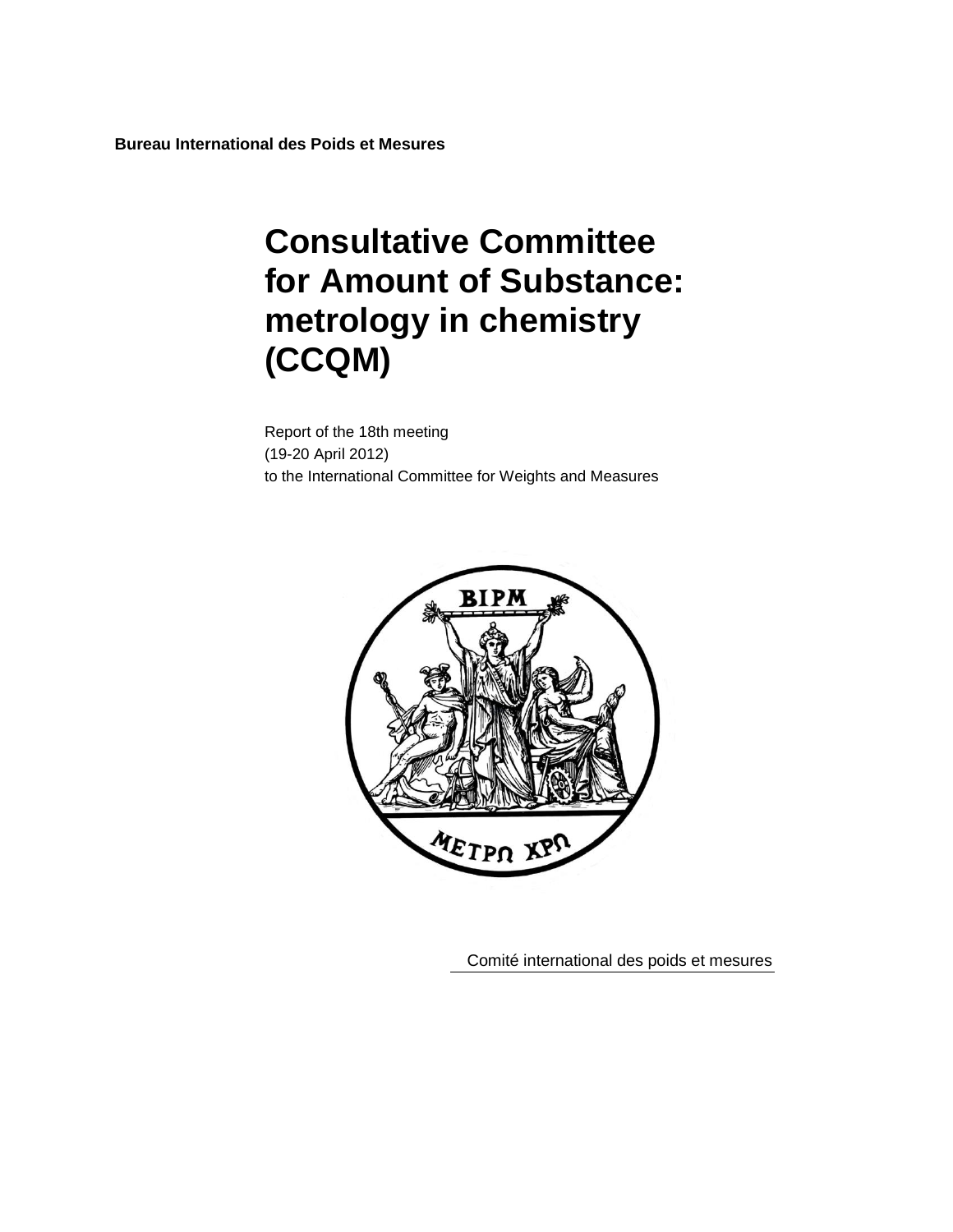Note:

Following a decision of the International Committee for Weights and Measures at its 92nd meeting (October 2003), reports of meetings of the Consultative Committees are now published only on the BIPM website and in the form presented here.

Full bilingual versions in French and English are no longer published.

M. Kühne, Director BIPM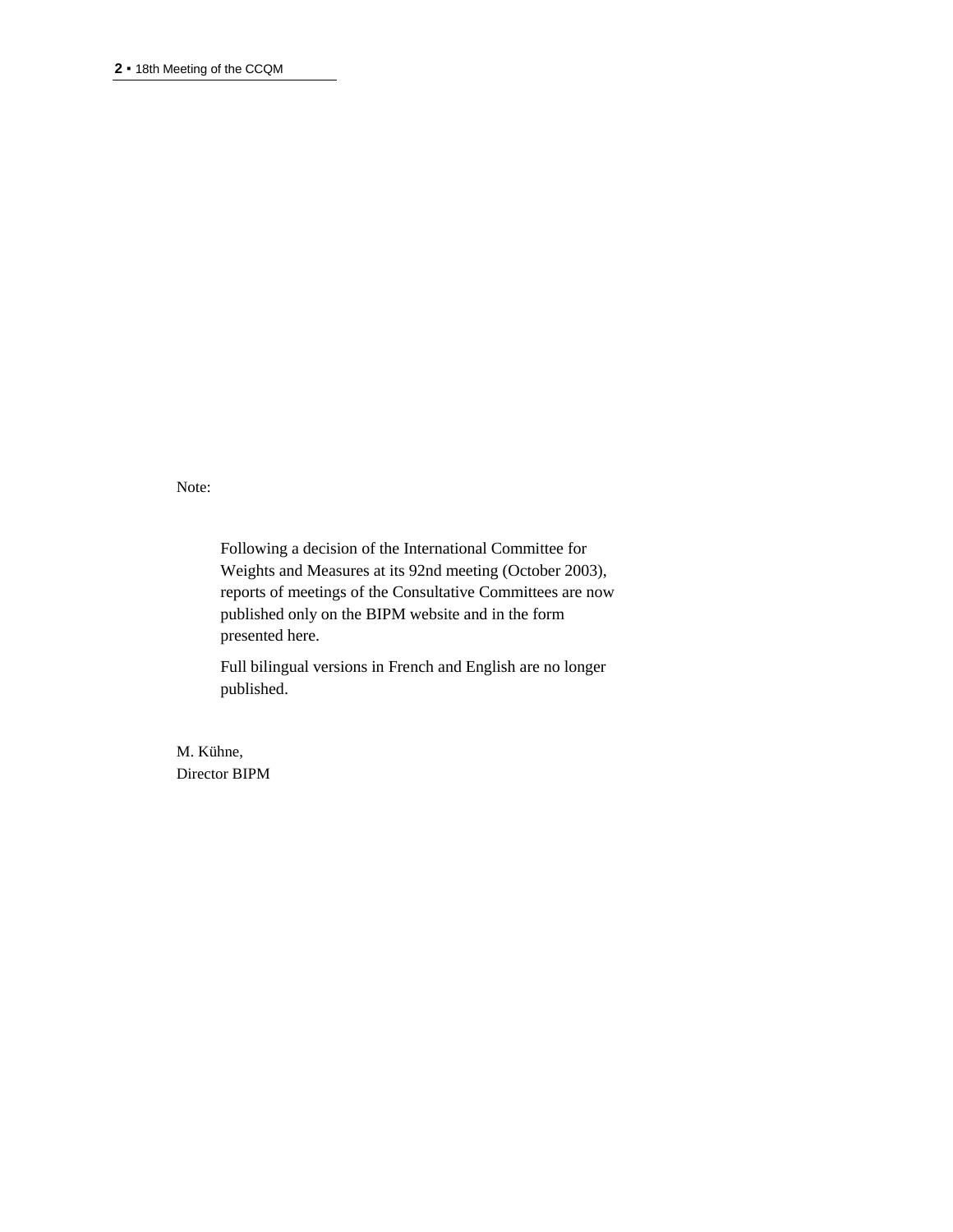# **LIST OF MEMBERS OF THE CONSULTATIVE COMMITTEE FOR AMOUNT OF SUBSTANCE: METROLOGY IN CHEMISTRY AS OF 19 APRIL 2012**

#### **President**

Dr R. Kaarls, member of the International Committee for Weights and Measures.

#### **Executive Secretary**

Dr R. Wielgosz, International Bureau of Weights and Measures [BIPM], Sèvres.

#### **Members**

Centro Nacional de Metrología [CENAM], Querétaro. D.I. Mendeleyev Institute for Metrology, Rosstandart [VNIIM], St Petersburg. Danish Fundamental Metrology Ltd [DFM], Lyngby. Federal Office of Metrology [METAS], Bern-Wabern. Institute for Reference Materials and Measurements [IRMM]. International Atomic Energy Agency [IAEA]. International Federation of Clinical Chemistry and Laboratory Medicine [IFCC]. International Organization for Standardization, Committee on Reference Materials [ISO REMCO]. International Union of Pure and Applied Chemistry [IUPAC]. Istituto Nazionale di Ricerca Metrologica [INRIM], Turin. Korea Research Institute of Standards and Science [KRISS], Daejeon. Laboratoire National de Métrologie et d'Essais [LNE], Paris. National Institute of Metrology [NIM], Beijing. National Institute of Metrology, Standardization and Industrial Quality [INMETRO], Rio de Janeiro. National Institute of Standards and Technology [NIST], Gaithersburg. National Measurement Institute, Australia [NMIA], Lindfield. National Metrology Institute of Japan, National Institute of Advanced Industrial Science and Technology [NMIJ/AIST], Tsukuba. National Metrology Institute of South Africa [NMISA], Pretoria. National Physical Laboratory [NPL]/Laboratory of the Government Chemist [LGC Ltd], Teddington. National Research Council of Canada Institute for National Measurement Standards [NRC-INMS], Ottawa.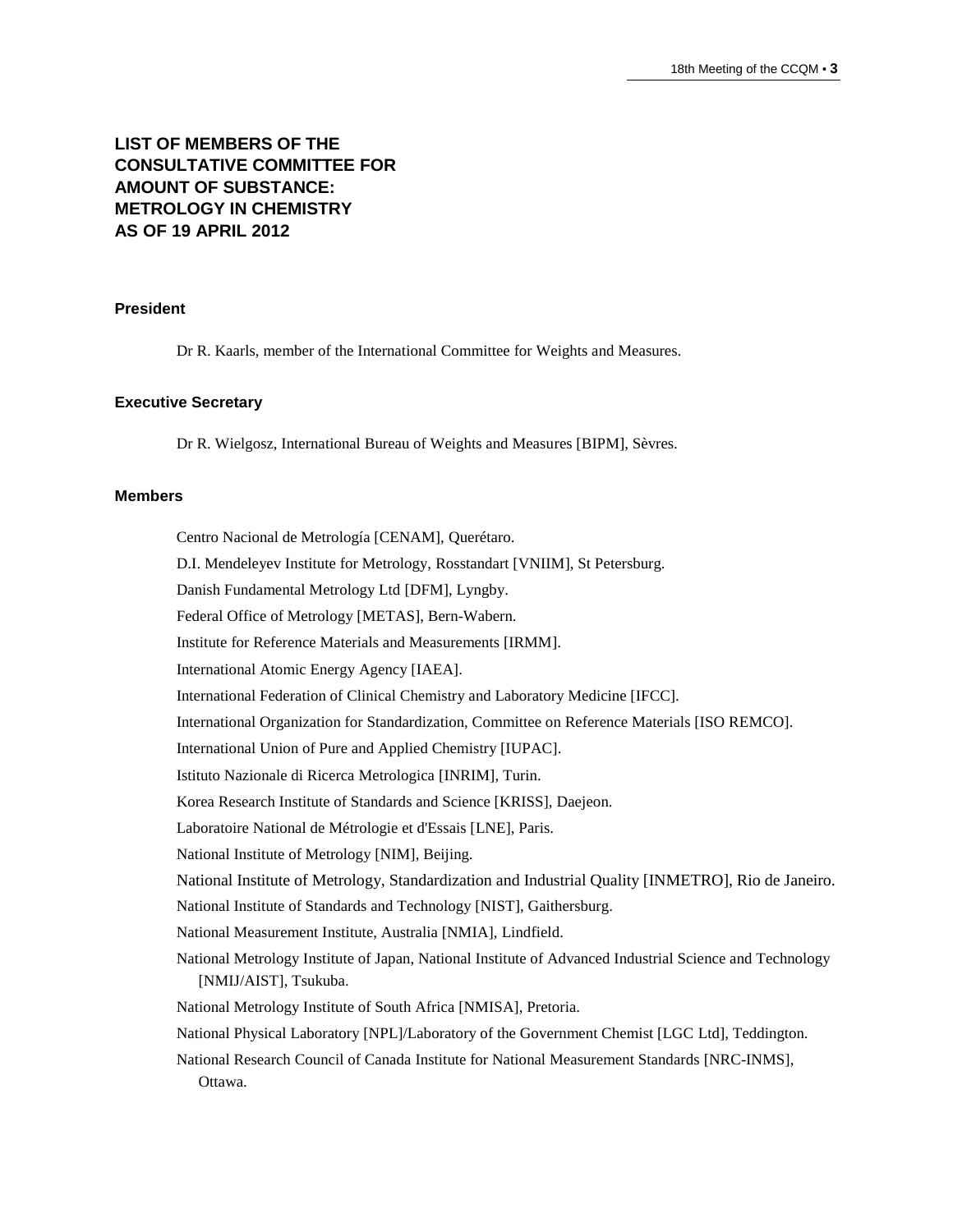Physikalisch-Technische Bundesanstalt [PTB]/Bundesanstalt für Material-forschung und -prüfung [BAM]/Federal Institute for Materials Research and Testing, Braunschweig and Berlin.

Slovak Institute of Metrology/Slovenský Metrologický Ústav [SMU], Bratislava.

State Laboratory [SL], Co. Kildare.

VSL [VSL], Delft.

The Director of the International Bureau of Weights and Measures [BIPM], Sèvres.

#### **Observers**

Agency for Science, Technology and Research [A\*STAR], Singapore.

Bulgarian Institute of Metrology, General Directorate "National Centre of Metrology" [BIM], Sofia.

Central Office of Measures/Glόwny Urzad Miar [GUM], Warsaw.

Centro Español de Metrología [CEM], Madrid.

Cooperation on International Traceability in Analytical Chemistry [CITAC], Trappes.

Hungarian Trade Licensing Office [MKEH], Budapest.

Instituto Português da Qualidade [IPQ], Caparica

National Institute of Metrology [NIMT], Pathumthani

National Metrology Institute of Turkey/Ulusal Metroloji Enstitüsü [UME], Gebze-Kocaeli.

National Physical Laboratory of India [NPLI], New Delhi.

National Physical Laboratory of Israel [INPL], Jerusalem.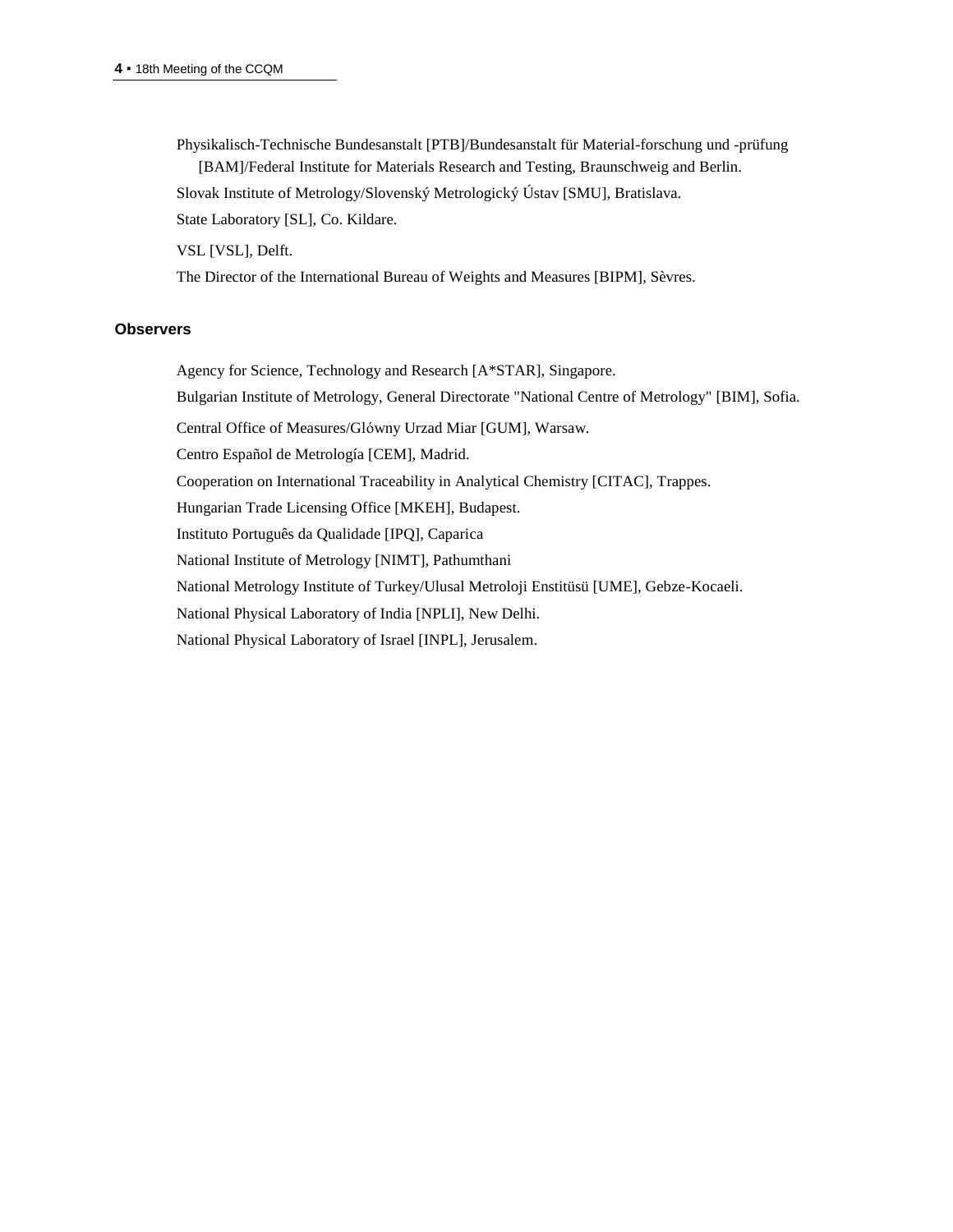#### **1. OPENING OF THE MEETING**

The Consultative Committee for Amount of Substance: metrology in chemistry (CCQM)\* held its eighteenth meeting at the International Bureau of Weights of Measures (BIPM), at Sèvres on 19-20 April 2012.

The following were present: H. Andres (METAS), G. Carroll (SL), V.S. Da Cunha (INMETRO), B.-J. de Vos (NMISA), S. Ellison (LGC Ltd), H. Emons (IRMM, ISO REMCO), A. Fajgelj (IAEA, IUPAC), P. Fisicaro (LNE), T. Fujimoto (NMIJ/AIST), J.A. Guardado-Pérez (CENAM), B. Güttler (PTB), H.D. Jensen (DFM), R. Kaarls (President of the CCQM), K. Kato (NMIJ/AIST), M. Kühne (BIPM Director), Y. Kustikov (VNIIM), H. Li (NIM), L. Mackay (NMIA), B. Magnusson (SP), M. Máriássy (SMU), J. Marques Rodrigues Caxeiro (INMETRO), W.E. May (NIST), Z. Mester (NRC), M.J.T. Milton (NPL), S.-R. Park (KRISS), H. Parkes (LGC Ltd), M. Sargent (LGC Ltd), M.P. Sassi (INRIM), M. Sega (INRIM), H.-Y. So (KRISS), R. Sturgeon (NRC), W. Unger (BAM), A. van der Veen (VSL), S. Vaslin-Reimann (LNE), J. Vogl (BAM), S. Wise (NIST MML), Z. Zeyi (NIM).

Observers: F. Dias (IPQ), A.C. Gören (UME), P.K. Gupta (NPLI), W. Kozlowski (GUM), I. Kuselman (INPL), Z. N. Szilágyi (MKEH), A. Zoń (GUM).

Invited: M. Buzoianu (INM), J. Kang'iri Njeri (KEBS), G. Muriira Karau (KEBS), T.K. Lee (HSA), G. Massiff (Fundacion Chile), R. Parris (NIST), S. Sandoval (ISPCH), D. Wai Mei Sin (GLHK), A. Squirrell (ILAC), I. Triviño Angulo (ISPCH), A. Villa (Fundacion Chile, INTA, Universidad de Chile), O. Zakaria (NML-SIRIM).

Also present: A. Daireaux (BIPM), E. Flores Jardines (BIPM), R. Josephs (BIPM), S Maniguet (BIPM), P. Moussay, (BIPM), N. Stoppacher (BIPM), C. Thomas (BIPM), J. Viallon (BIPM), S. Westwood (BIPM), R. Wielgosz (Executive Secretary of the CCQM, BIPM).

Sent regrets: A. Brewin (NPL), M. Cox (NPL), M. Fernández Vicente (CEM), M. Hennecke (BAM), L. Locascio (NIST), L. Siekmann (IFCC), U. Panne (BAM), A. Rosso (INTI).

l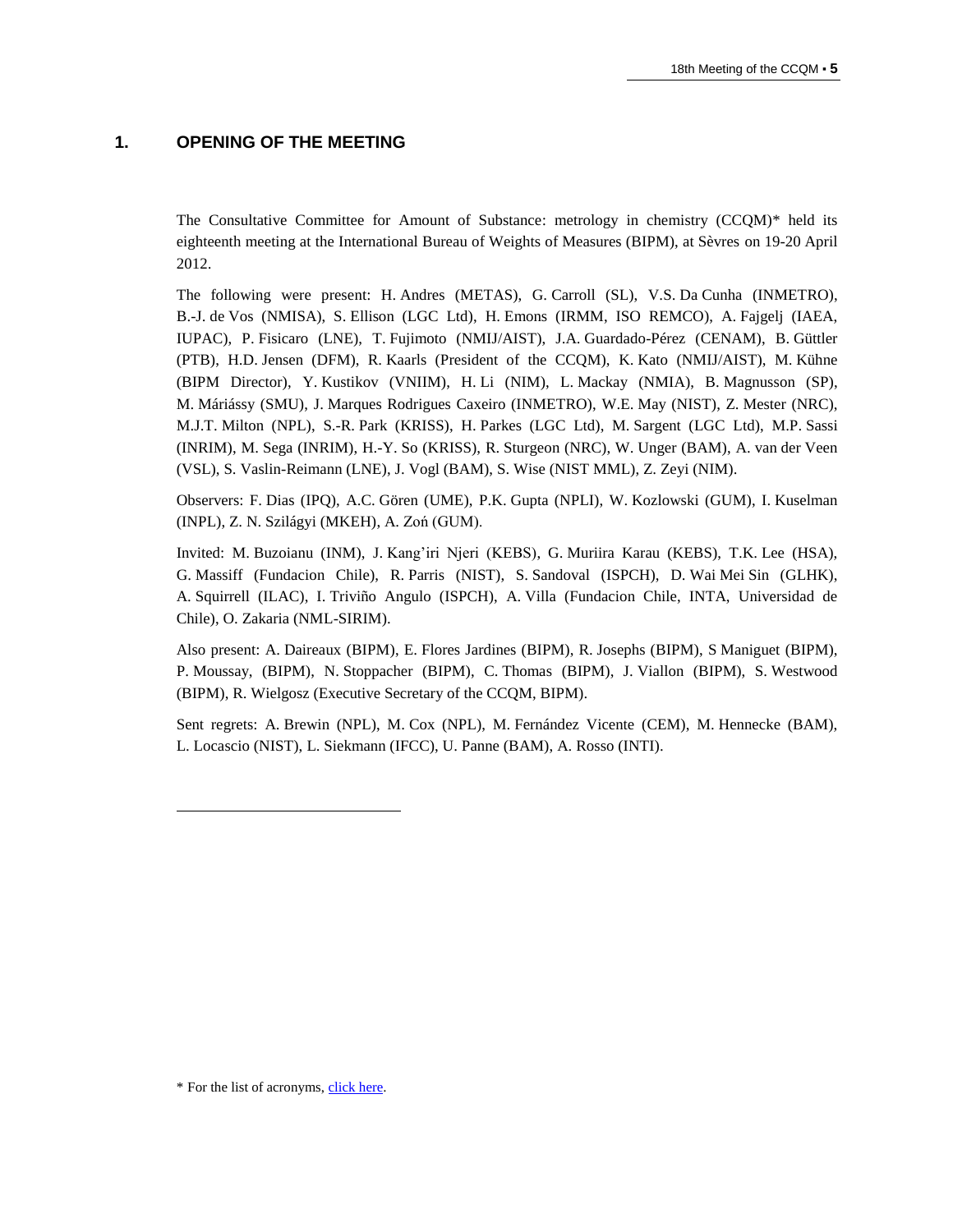Dr R. Kaarls, the President of the CCQM, officially opened the 18th meeting of the CCQM on the morning of 14 April 2012, noting that a CCQM workshop on "The Re-definition of the Mole – A new era for chemical metrology" had concluded successfully the previous day. He passed the floor to Prof. M. Kühne, Director of the BIPM, who extended a general welcome to all participants and observers. Prof. M. Kühne highlighted the importance of metrology in chemistry and the successful operation of these activities at the BIPM. Notwithstanding, however, was the desire to address new challenges, including the redefinition of the mole. Following some brief housekeeping announcements, a round table self-introduction by all participants and observers was completed.

## **2. APPOINTMENT OF A RAPPORTEUR**

Dr R. Kaarls proposed Dr R. Sturgeon as rapporteur for the meeting; Dr R. Sturgeon agreed.

## **3. APPROVAL OF THE AGENDA**

Dr R. Kaarls noted that two additional items were to be added to the proposed agenda; 10.4 (Dr R. Kaarls to discuss strategic planning requirements arising from the 24th meeting of the General Conference on Weights and Measures (CGPM)) and 11.8 (Dr S. Ellison to discuss calculation models for the key comparison reference value (KCRV)). The edited agenda was approved.

## **4. REPORT ON THE SEVENTEENTH MEETING OF THE CCQM**

No verbal comments were raised with respect to the report of the 17th meeting of the CCQM, which Dr R. Kaarls subsequently declared approved; Dr R. Sturgeon was thanked for his efforts in preparing this report.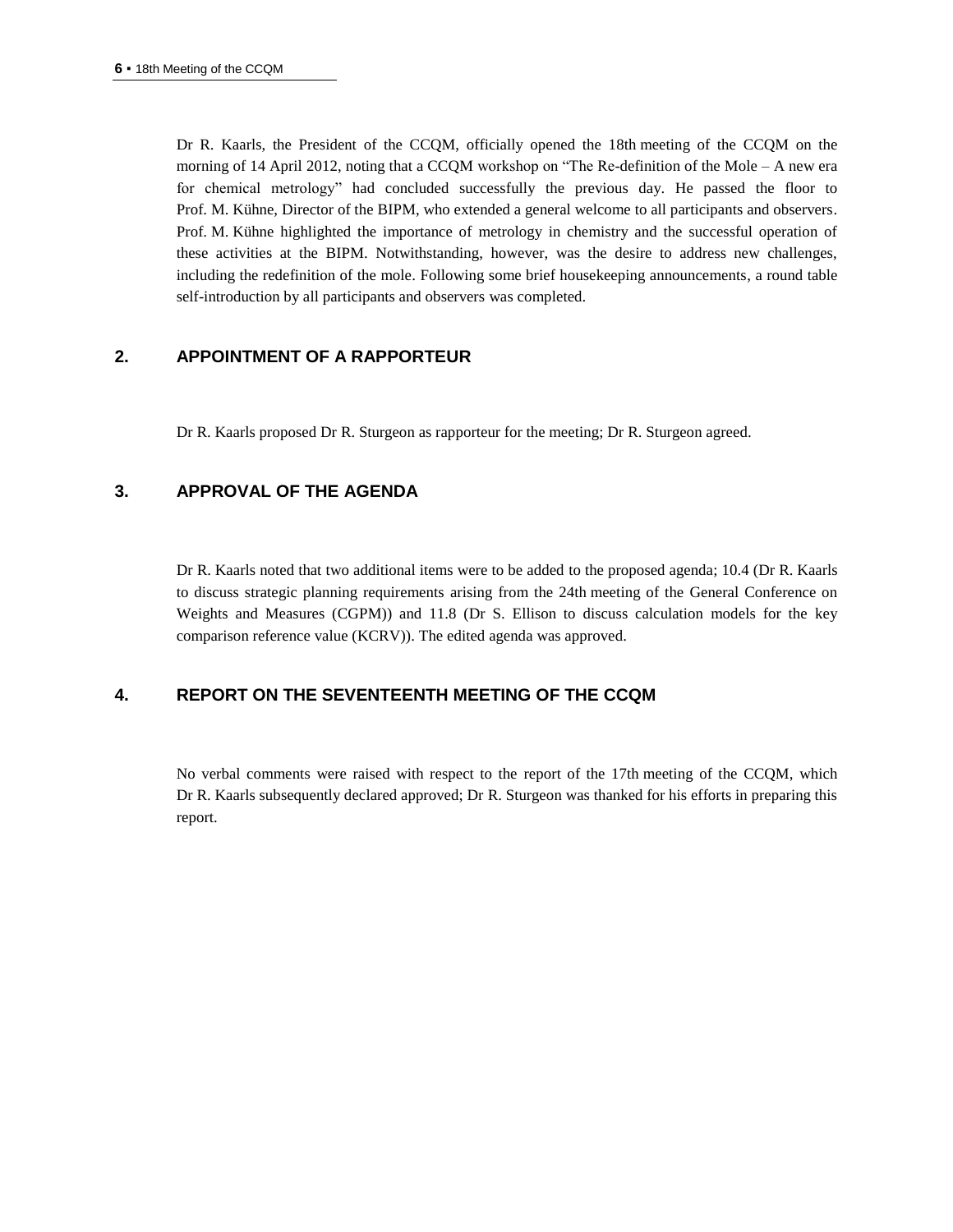## **5. SUMMARY OF THE CCQM WORKSHOP ON THE MOLE**

The President summarized the technical presentations that were delivered the previous day and progress made towards a redefinition of the mole. He passed the chair to Dr M. Milton (NPL) to report on progress made towards a *mise en pratique*.

## **6. REPORT FROM** *AD HOC* **WORKING GROUP ON THE MOLE AND DISCUSSION ON THE REDEFINITION OF THE MOLE AND DRAFT** *MISE EN PRATIQUE*

Dr M. Milton (NPL) summarized the mandate of this *ad hoc* Working Group (WG), emphasizing that its role was to coordinate activities, and not to redraft the proposed definition. The proposed definition appears in the draft of the 9th edition of the SI Guide. He described the work of the *ad hoc* WG, which is to focus on providing examples of the practical realization of the mole and to address the issue of public consultation on the proposed changes. As the proposed definition specifies a fixed number of entities, practical realizations can be achieved using primary methods of measurement, as summarized in document CCQM/12-14. Therein, three specific examples are given: one makes the link to weighing substances of known purity; the second uses the equation of state for an ideal gas; and the third makes the link to the measurement of charge and the Faraday constant.

The *ad hoc* WG has reviewed what is known about public consultation on the proposed definition. It was noted that major international organizations, including the Royal Society of Chemistry, and eminent scholars in the UK and the USA, had been consulted. It was further noted that some alternative scientific and technical arguments had been promoted and had been responded to where feasible. Notwithstanding these considerations, two documents (available on the BIPM website as CCQM/12-16 and CCQM/12-17) were tabled to illustrate some counter proposals.

The CCQM workshop held on 18 April 2012 highlighted a desire for a more extensive list of "frequently asked questions" of more direct interest to chemists (all suggestions should be sent to Dr M. Milton or Prof. I. Mills). Also recommended was the preparation of an easy to understand paper on the "redefinition and realization of the mole", to help CCQM representatives carry out consultations and communicate the proposed change and its impact to user communities. Dr M. Milton was asked to draft the paper. Draft document CCQM/12-14 will be posted for open access on the BIPM website.

Dr R. Kaarls reiterated that there had been thorough discussion during the workshop held on 18 April 2012 and that the International Union of Pure and Applied Chemistry (IUPAC) had reconfirmed their support for the new definition. Dr H. Andres (METAS) noted that talks and publicity had not resulted in any new issues being raised by the community, which was taken to indicate the presence of a nonresponsive "silent majority". This was most likely because there will be no impact on the accuracy and uncertainty of practical measurements from the new definition of the mole.

Dr R. Wielgosz (BIPM) reminded delegates that one further action had been agreed as a consequence of the workshop; this was that IUPAC had proposed a paper to be published in one of IUPAC's journals,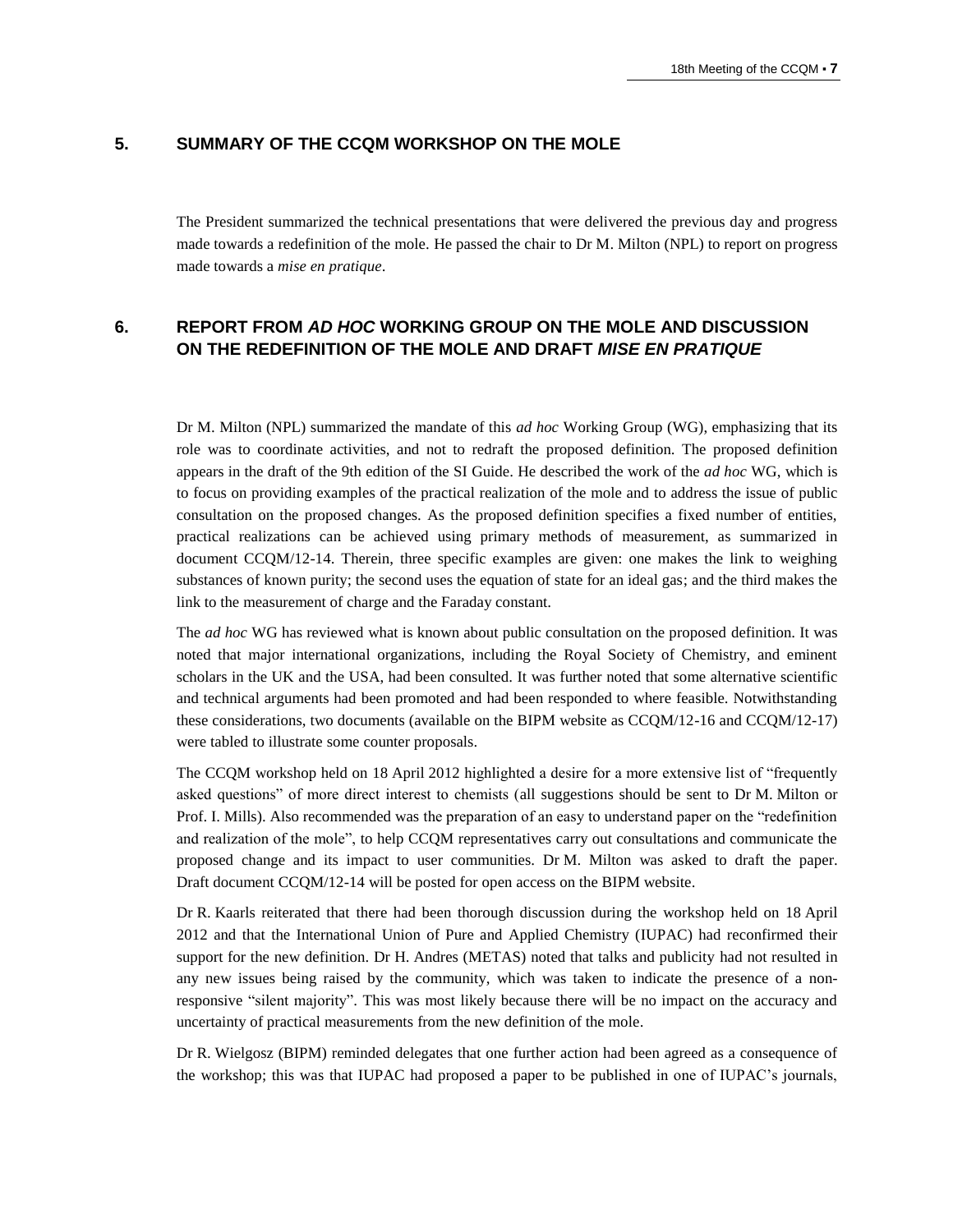such as *Chemistry International,* highlighting efforts to determine the Avogadro Constant. Dr M. Máriássy (SMU) added that it had been proposed during the workshop that an "article" in *Wikipedia* would be posted and that Dr M. Milton had agreed to investigate this possibility. Dr R. Wielgosz pointed out that only one year remained to influence the wider community on this issue and therefore it would be beneficial to have a short document explaining the proposals for distribution in the near future. Dr B. Güttler (PTB) reiterated that such a scientific paper would be helpful but it must be a joint communication from all of the laboratories participating in the International Avogadro Coordination (IAC) project and that had made isotope ratio measurements (i.e. PTB, NIST, NRC, NIM, IRMM) for publication in *Chemistry International*. Dr M. Milton noted that he was not in a position to undertake this work but that instead it should be coordinated among these laboratories. Ms B.-J. de Vos (NMISA) was concerned that the definition should be teachable with such a publication aimed more towards the public to provide some understandable examples. Dr Z. Mester (NRC) noted that one of the largest divisions of IUPAC is chemical education and should thus be approached. Prof. M. Kühne (BIPM) remarked that the limited resources of the BIPM meant that additional support from National Metrology Institutes (NMIs) was needed to publicize the proposed changes, to which Dr Z. Mester replied that a large number of supportive scientific unions exist that could be enlisted for such actions.

Dr A. Fajgelj (IAEA, IUPAC) expressed his satisfaction with the workshop, noting that it clearly revealed that the community is in a position to move forward with information to the outside agencies but that there is a need to identify which ones these should be. Dr R. Kaarls felt that this topic had been adequately discussed and was supported by Dr N. Moreau (IUPAC). Dr R. Wielgosz expressed the opinion that there is limited public relations capability within the BIPM but, irrespective of this, there is a pressing timeline to move forward with a press release, which could include some practical examples, but we must not lose the sense of urgency that clearly arose from the workshop. Dr B. Güttler cautioned that full agreement on the draft should be assured before any public statement is issued. Dr R. Kaarls noted that the "silent majority" must be assured that full agreement has been reached and asked that the *ad hoc* WG coordinate all communications activities, setting a deadline of eight weeks from now for receipt of all final internal comments on the draft *mise en pratique*, after which the draft would be posted to the open access pages of the BIPM website. Thus, all comments should be sent to Dr M. Milton by the end of May 2012 when the final draft will be released, although it was noted that the document will continue to remain open for additional comments.

# **7. REPORT ON ACTIVITIES OF THE** *AD HOC* **STEERING GROUP ON MICROBIAL MEASUREMENTS**

Dr R. Kaarls announced that the chair of the *ad hoc* steering group on microbial measurements, Dr L. Locascio (NIST), was unable to attend the meeting and present her report. He noted that following the stakeholder workshop "Metrology and the need for traceable microbiological measurements to ensure food quality and safety" which was held at the BIPM headquarters in 2011, more cooperation among stakeholders, including the BIPM, was called for. There was also a call for the formation of two sub-working groups to consider issues relating to quantitation and identification of bacterial strains. Issues of importance included how to establish traceability and measurement uncertainty. It was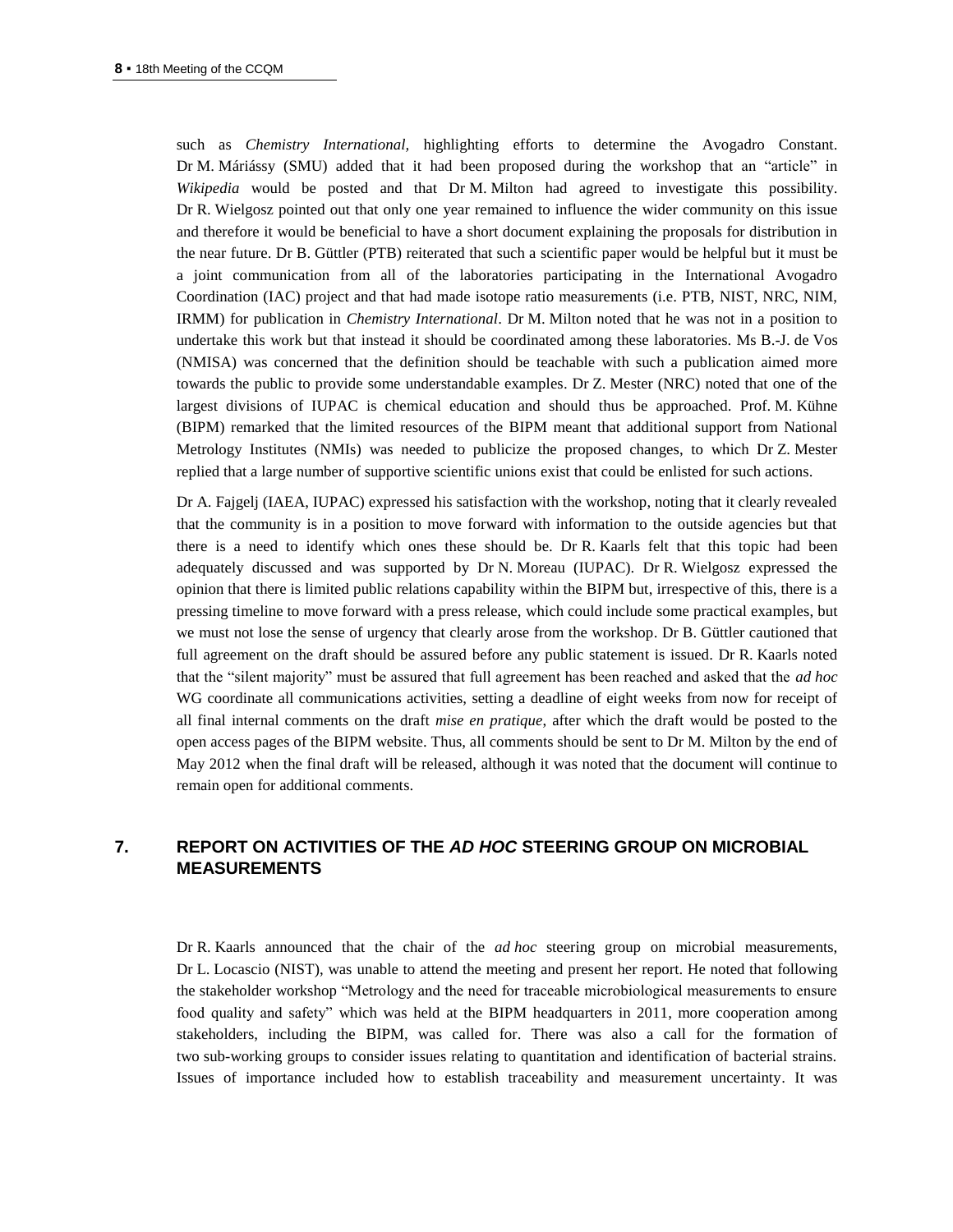concluded that a metrological framework to address comparability of measurement techniques does not yet exist. Ms H. Parkes (LGC) was scheduled to give a more detailed presentation later in the CCQM meeting but in the interests of continuity, the presentation and associated discussion follows here.

Ms H. Parkes summarized the mandate of the *ad hoc* steering group on microbial measurements on behalf of Dr L. Locascio (NIST), including its composition and the role of the CCQM in this effort. The current status of a number of ongoing activities in microbial measurements, including what to measure, how to measure and how to evaluate measurement uncertainty, the availability of reference materials and the role of quantitation were highlighted. The steering group has had three quarterly calls supported by webinar connections facilitated through the NIST and the NMIA. The BIPM provided access to its website files from the April 2011 workshop.

Dr W. May initiated discussions by enquiring as to whether or not the steering group was a separate entity from the CCQM Working Group on Bioanalysis (BAWG). Dr R. Kaarls replied that the steering group was established by the CCQM plenary meeting, reported directly back to the CCQM plenary meeting and could become a full working group. Dr Z. Mester enquired about the nature of the measurements that were envisioned. Ms H. Parkes clarified that two projects were to be established to demonstrate to the stakeholders the value of metrology, one on quantification led by a sub-group and one on identification to be dealt with by another sub-group, but to date, these were undefined. The principle thrust was to tighten up the uncertainty associated with identification and quantification. Dr H. Emons suggested that the mandate of this group lies outside of metrology with respect to the efforts of the identity sub-group. He noted that issues relating to identity are not addressed by the VIM. Dr R. Kaarls clarified that the International Vocabulary of Metrology (VIM) is only a vocabulary and as such it should not be used to determine what the CCQM is doing. Dr H. Emons added that the identity group still needs a measurand to be clearly defined. Dr R. Wielgosz commented that although the steering group was set up in 2011 and identified two tasks, a work plan had not yet been developed; he asked where we would be in another year? Dr R. Kaarls clarified that a time line had indeed been established and a focused report was expected to be delivered within one year. Dr A. Fajgelj noted that the question is whether this issue belongs to the CCQM or not; a reflection of the complexity of chemical measurements. It was considered that it may not belong within the mandate of the CCQM, but if it is to move forward then care is needed to ensure that clearly defined issues are being addressed. Dr R. Kaarls reminded the plenary that following the 2011 workshop there was a desire to move forward collaboratively. Dr Z. Mester asked for clarification on how the WG mandate will be separated from that of the BAWG since the same measurement systems were involved in both. Ms H. Parkes replied that the Association of Analytical Communities (AOAC) and the International Organization for Standardization (ISO) require comparability of the different bio-methodologies to improve harmonization between new and older techniques, because most of the new methods are instrumental. Interaction between the two stakeholder communities representing new and traditional methods is needed and the composition of the group should address this problem. Overall, there will also be a benefit arising from the current BAWG activities and the results may crystallize in the form of a key comparison (KC). Mr A. Squirrell noted that proficiency testing (PT) providers are concerned with both identity and quantitation and this resource could be very useful. Ms H. Parkes replied that the LGC operates PT schemes and that these experts are present in the meetings of the sub-groups on identity and quantification..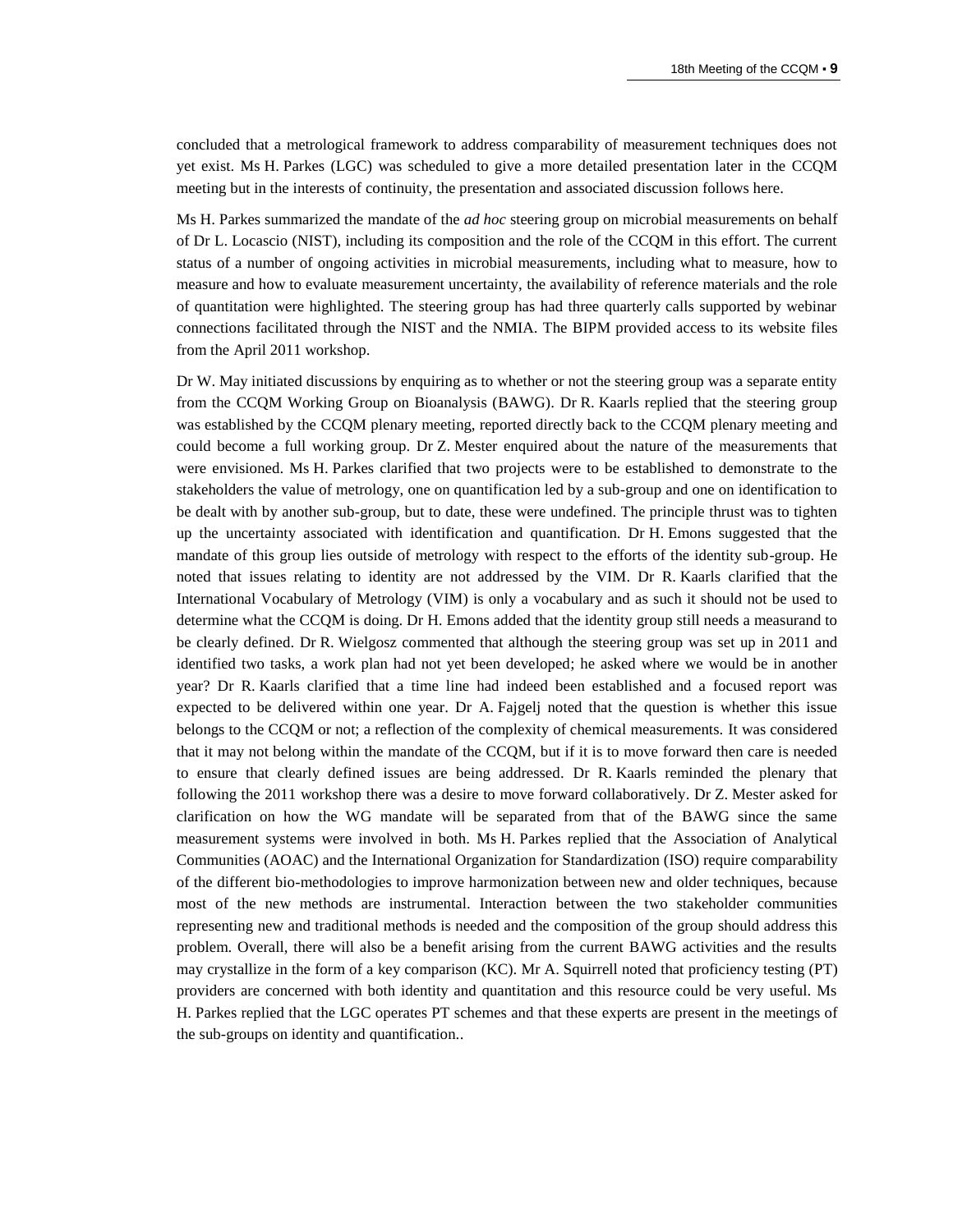## **8. CC DIRECTORY AND MEMBERSHIP OF CCQM WORKING GROUPS**

Dr R. Wielgosz reported that at the end of 2011 it was agreed to adopt a comprehensive system of contacts. This is now publicly available on the BIPM website as a Consultative Committee (CC) Directory and will be upgraded as of April 2012 to contain all WG members. Thereafter, it will be updated annually.

Dr S. Ellison (LGC) expressed concern over the open availability of email addresses. Dr R. Wielgosz noted that for other Consultative Committees and their Working Groups these contacts had been available for the last 12 years in pdf format, to which Dr S. Ellison remarked that permission to hold the data in this format should have been sought. Dr W. May expressed concern that passwords were freely distributed during WG sessions and not all participants in these sessions were members of the WG. Passwords need to be protected because the pilot studies accessible via these passwords are not intended to be public information. Dr R. Wielgosz noted that the current policy was to allow all participants to access documents and perhaps this practice should be reconsidered. Dr R. Kaarls agreed that additional reflection on the issue of passwords is required. Dr R. Wielgosz confirmed that a review of the policy for these two areas would be undertaken.

## **9. SUMMARY OF ACTIVITIES RELATED TO MATERIALS METROLOGY**

#### **9.1. Moisture in grain**

Dr R. Kaarls briefly summarized matters relating to the determination of moisture in grain. The issue was tabled in 2010 by the CCQM because a number of NMIs were interested in making Calibration and Measurement Capability (CMC) claims in this area but faced problems because the determination is defined by method not measurand. During the past year the matter was referred to the International Organization of Legal Metrology (OIML) to determine whether global agreement on a method could be achieved such that traceability could be assured. The issue is not straightforward because close cooperation with other stakeholders is required, and this has meant that work at the OIML on a new reference method for moisture in grain has not yet started. Dr M. Sargent (LGC) noted that UNIIM made a technical presentation to the CCQM Working Group on Inorganic Analysis (IAWG) earlier in the week of the current CCQM meeting on technical aspects of the methodology and were advised to consult the OIML. Dr Y. Kustikov (VNIIM) expressed his pleasure that this issue was discussed at the IAWG and hopes that the OIML would be successful and the work will lead to a future comparison of this property by the CCQM.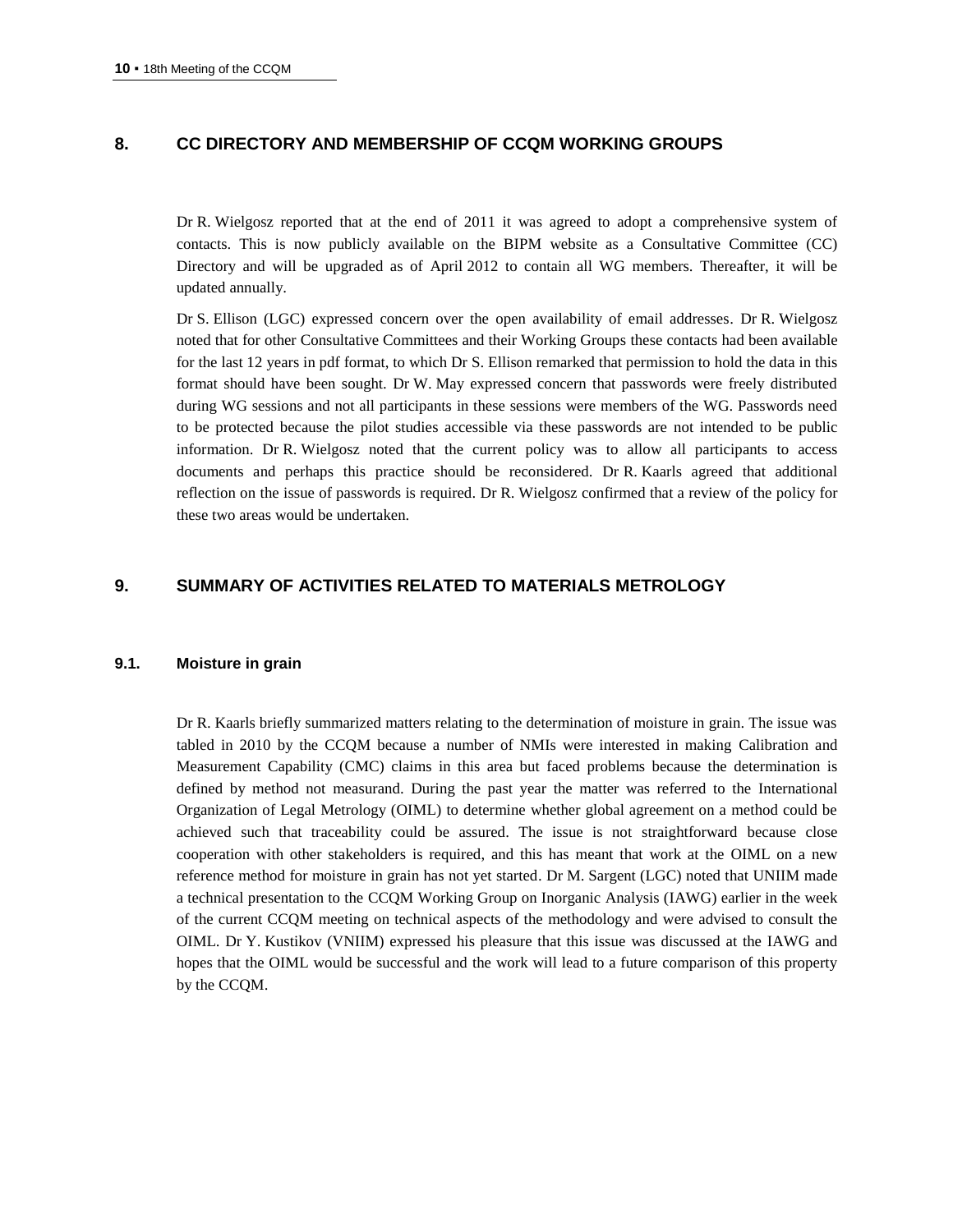### **10. APPOINTMENT OF CCQM PRESIDENT AND WORKING GROUP CHAIRS**

#### **10.1. CCQM President**

Dr R. Kaarls formally announced that he would be stepping down as President of the CCQM as of 31 December 2012 after more than 20 years in the role. However, he will continue to serve as Secretary and a member of the CIPM as well as being available to support the new President. In this regard, he was pleased to note that the CIPM had appointed Dr W. May (NIST) to succeed him as President of the CCQM as of 1 January 2013.

#### **10.2. CCQM Working Group on Organic Analysis (OAWG) chair**

Dr W. May's appointment to President of the CCQM has resulted in a vacancy to fill his former position as chair of the OAWG. Dr R. Kaarls reported that Dr L. Mackay (NMIA) has agreed to assume this task on a provisional basis. In accordance with the rules of the CCQM, a formal proposal to the CCQM was thus made to approve Dr L. Mackay as chair of the OAWG; no objections were raised, and Dr L. Mackay was appointed chair of the OAWG.

#### **10.3 CCQM Working Group on Key Comparisons and CMC Quality (KCWG) chair**

Dr L. Mackay will be resigning as chair of the KCWG and Dr D. Sin (GLHK) has agreed to assume the provisional appointment as chair of the KCWG. Formal approval of the proposal by the CCQM is pending the decision of the CIPM to modify their rules to permit NMI representatives from Associates of the General Conference to act as CC working group chairs; no objections were raised.

#### **10.4. Strategic Planning**

Dr R. Kaarls reviewed points of interest arising from the 24th meeting of the CGPM (2011) and Session II of the 100th meeting of the CIPM, which were held in Paris during October 2011. An overview of the current membership status, CMCs, KC and Supplementary Comparisons was presented. Emphasis was placed on the need for Designated Institutes (DIs) and NMIs to ensure their Quality Systems were in conformance with ISO/IEC 17025 calibration (and not testing) requirements along with ISO Guide 34 where appropriate. He then detailed a number of Resolutions adopted by the CGPM. These related to future revision of the SI, development of SI traceable measurements related to climate change and radiometric standards; the dotation to the BIPM (which was declared for the three years 2013-2015) and associated financial matters; the need for a revision of the *mise en pratique* for the metre and development of new optical frequency standards; the adoption of the International Terrestrial Reference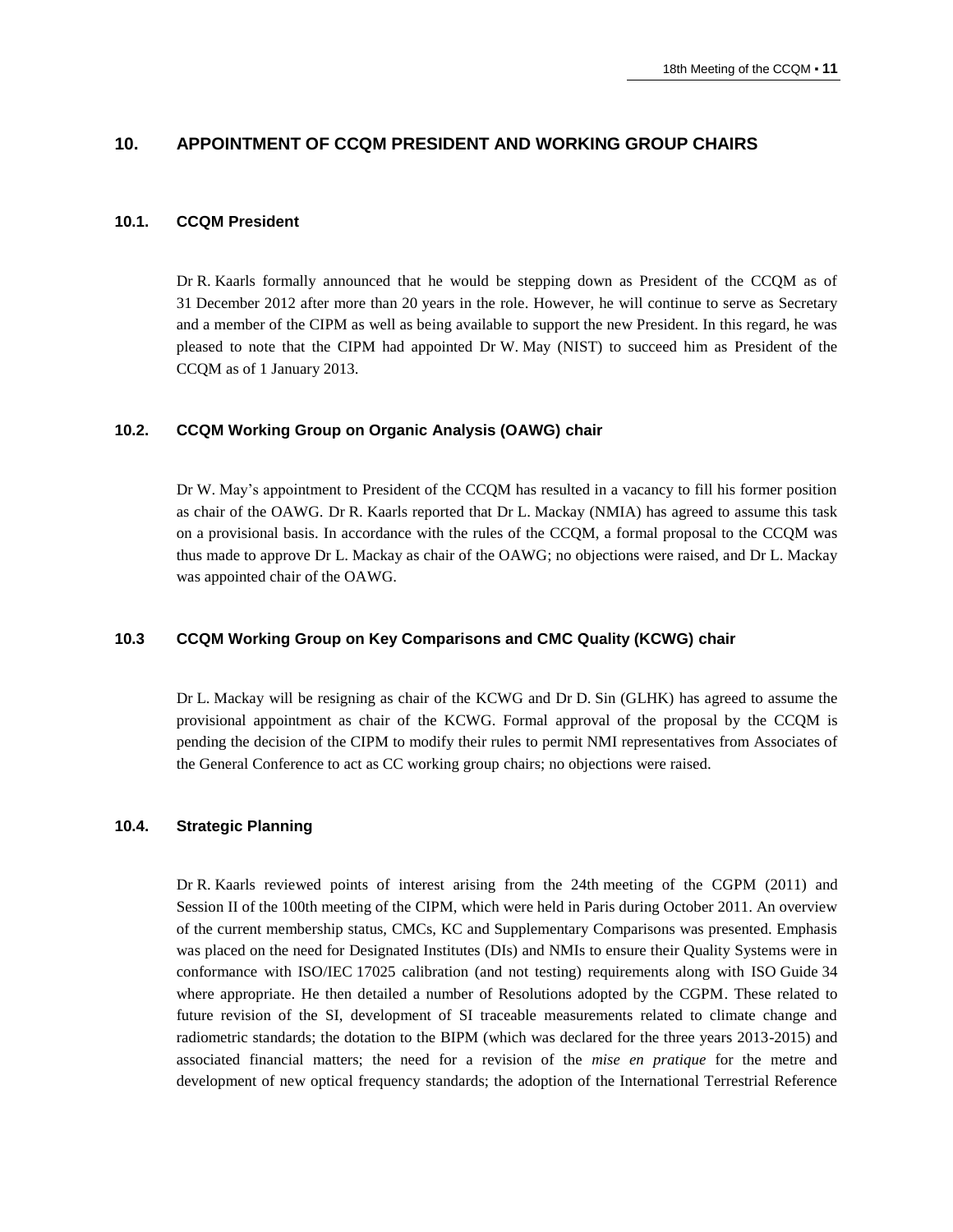System for all metrological applications; and, most significantly, the role, mission, objectives, long-term strategy and governance of the BIPM. In connection with the role and governance of the BIPM, the President noted that a CIPM *ad hoc* Working Group (WG) had been created, chaired by Dr B. Inglis (President of the CIPM), with a mandate to consider these matters. Recommendations made by the *ad hoc* WG and associated notes had been recently published. Members of the *ad hoc* WG are Government representatives of the Member States and NMI directors. Included in their recommendations was that the CGPM meet every two years, and for the BIPM budget to be fixed for four year periods. Also recommended was that transparency in the activities of the BIPM should be increased, including the planning processes and activities of the Consultative Committees (CCs) and the BIPM programme of work. It was therefore proposed that each CC should develop documented strategic mid- and long-term planning of Key, Supplementary and Pilot study comparisons including activities coordinated by the BIPM by the end of April 2013 for consolidation, consideration and decision by the CIPM in 2013 and further discussion with the Government representatives and NMI directors in a meeting to be held in the third quarter of 2013.

There followed a short discussion among delegates; lengthier discussion was not needed because these matters had been raised earlier during the WG sessions. Dr H. Emons expressed concern about the short lead time with which these requests had been presented to the WGs, i.e., only ten days prior to the CCQM meeting. Additionally, he noted that the information requested was not consistent from group to group. Moreover, the nature of the requests, such as the NMI resources to be made available to the CCQM, is beyond the mandate of the attendees to provide as they are not empowered to make such decisions. Dr H. Emons suggested that a new method to disseminate such requests was needed. Dr R. Kaarls agreed but noted that the current route was followed because of time constraints, and the fact that the *ad hoc* WG had met in March 2012 and their recommendations were only published two weeks before the CCQM meeting. Moreover, he expected that NMI Directors attending the October meeting would have already provided input into higher level decisions regarding the contributed resources. Dr B. Güttler cautioned that it was difficult for NMIs to predict their activities one year in advance, let alone to predict their work several years into the future. Dr R. Kaarls replied that strategies were required to enable an understanding of what comparison activities were required to sustain the CIPM MRA, and that this topic had already been a permanent discussion topic for the CCQM WGs. Documenting this would be achievable. Dr W. May was of the opinion that the *ad hoc* committee had expressed a clear request for dialogue and reasonable responses from the NMIs were required with understanding from both sides.

Dr R. Kaarls summarized the timetable of meetings proposed for the second half of 2012 (IAWG – October at UME; GAWG – October at VNIIM; BAWG/OAWG – November at GLHK) and confirmed that a discussion on future strategies for comparisons should be an agenda point for each of the working groups.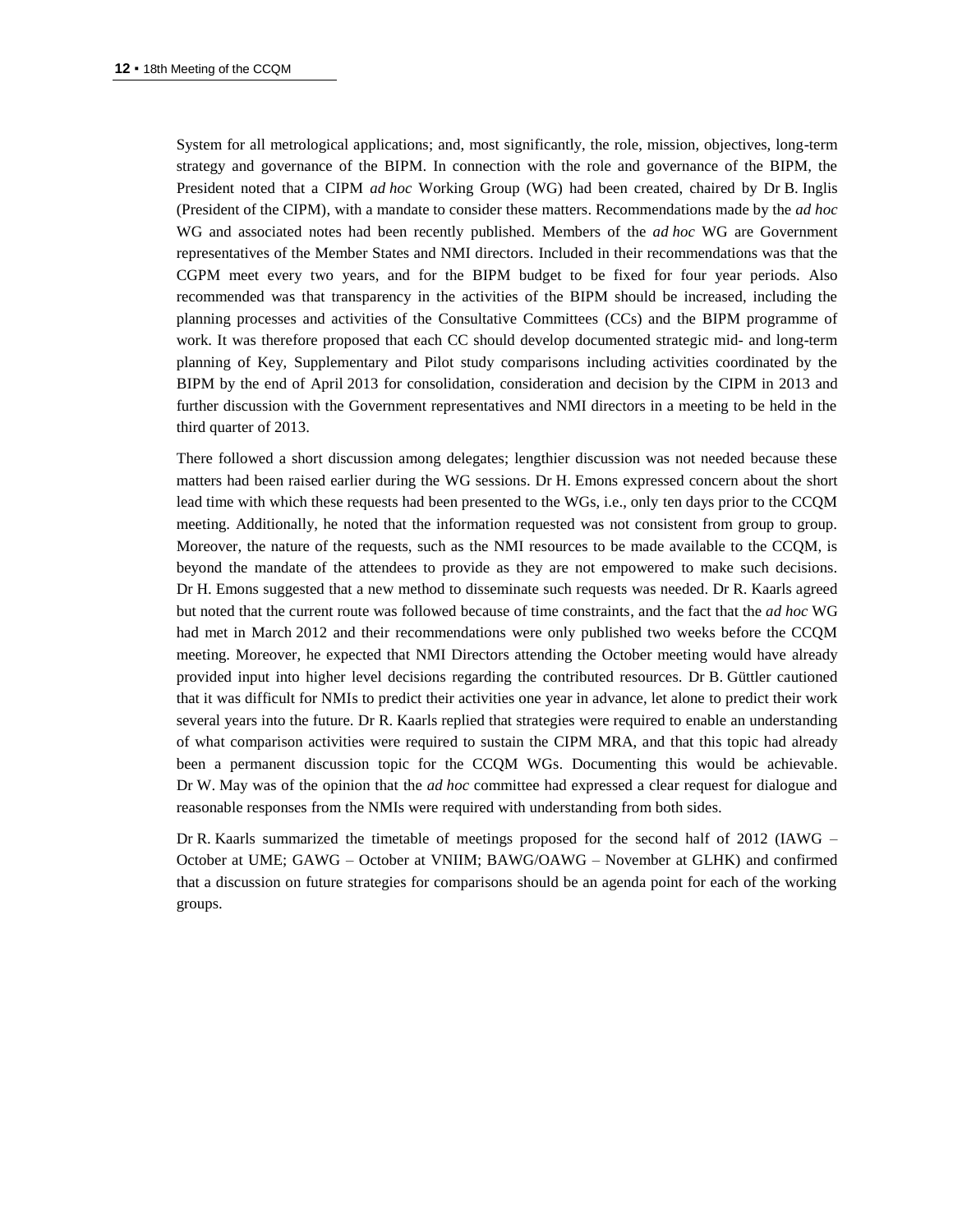#### **11. REPORTS OF CCQM WORKING GROUPS**

#### **11.1. CCQM Working Group on Gas Analysis (GAWG)**

Dr M. Milton (NPL) commenced with a summary of activities of the Gas Analysis Working Group (GAWG) since April 2011. The 26th meeting, hosted by the National Oceanic and Atmospheric Administration (NOAA), was held in Boulder, CO, USA, in September 2011 with the 27th meeting completed during the week of the current CCQM meeting at the BIPM headquarters. During the last year, five Key Comparison reports had been submitted to the KCDB and three new KCs had been agreed [\(CCQM-K93](http://kcdb.bipm.org/appendixB/KCDB_ApB_info.asp?cmp_idy=1145&cmp_cod=CCQM-K93&prov=exalead) – ethanol/nitrogen; [CCQM-K94](http://kcdb.bipm.org/appendixB/KCDB_ApB_info.asp?cmp_idy=1146&cmp_cod=CCQM-K94&prov=exalead) – dimethylsulfide; [CCQM-](http://kcdb.bipm.org/appendixB/KCDB_ApB_info.asp?cmp_idy=1168&cmp_cod=CCQM-K101&prov=exalead) K101 – oxygen/nitrogen).

The results of CCQM-K93 were briefly reviewed. This study was an example of a preparative model wherein all measurements were undertaken by the coordinating laboratory (NPL) to which participants sent their prepared mixtures, reference values and uncertainties. The study revealed some inconsistencies, despite the expectation that all NMIs would be using very similar methods. The uncertainties on purity estimates varied by a factor of up to three orders of magnitude, while those for the added mass covered a factor of twenty. When combined, these two sources of uncertainty did not always reflect the certified uncertainty, and in some cases, the difference between the measured value and the certified value was larger than the expanded uncertainty. The GAWG is discussing the reference value.

Dr M. Milton then presented in more detail the progress made at the meeting on atmospheric issues held in Boulder, CO, USA, hosted by NOAA. The meeting provided an opportunity to engage with NOAA scientists who maintain the scales for many of the greenhouse gases and who share a common commitment to the accuracy and stability of data. A visit was made to the NOAA air sampling station at Niwot ridge. The meeting provided an opportunity to make practical progress on some of the agreements made at the 2010 joint WMO/BIPM workshop on "Measurement challenges for global observation systems for climate change monitoring" held in Geneva, Switzerland. Dr M. Milton highlighted a number of actions arising from the workshop including: progress that is being made in assessing the stability of reference materials through a series of CCQM KCs; moves by NOAA laboratories to implement a quality system; harmonization of methodology for preparation and dissemination of standards by both WMO Global Atmosphere Watch (GAW) and GAWG groups is progressing; data quality objectives were discussed for improved definition; and practical issues relating to the transport of gas cylinders were being examined through the World Customs Organization. Dr M. Milton noted that the GAW is interested in developing a standard for nitrogen oxides.

Dr M. Milton discussed the status of GAWG CMCs and the recent review held during Cycle XIII. The work was considered to be labour intensive and the process needs to be streamlined. As a result of this re-review, he noted that CCQM-K1 is 16 years old and while the core mixture approach to CMC support will be continued, it was noted that the process cannot address every CMC from every NMI. Consequently, NMIs must take the initiative to fill any gaps and if a current KC does not cover an anticipated CMC claim, it is the responsibility of the NMI to take action and seek out collaborators for a bilateral or other suitable comparison. Dr M. Milton concluded that the issue of the relationship between the measurement uncertainty stated for a measurement capability and that for a corresponding certified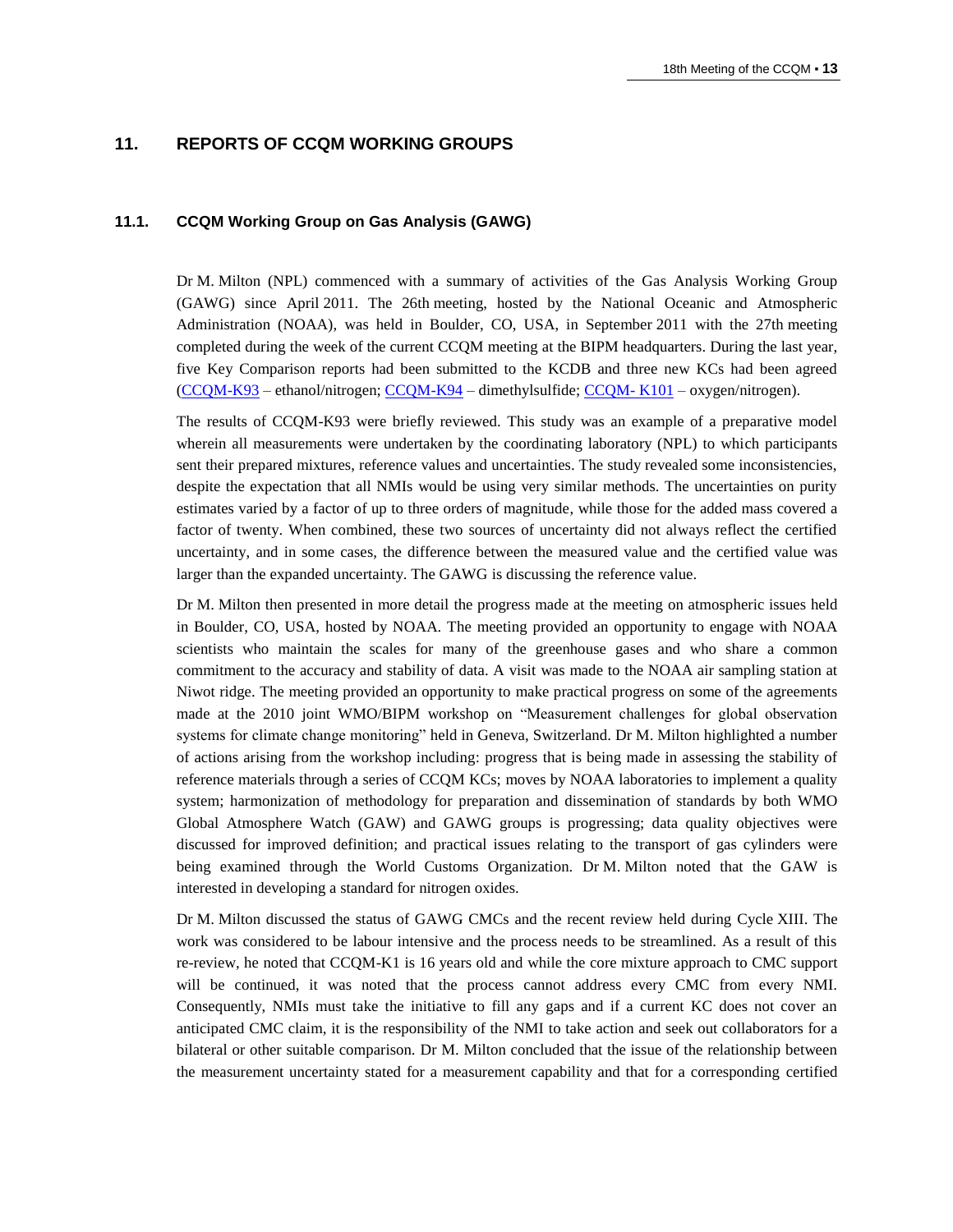reference material (CRM) within CMCs was still under discussion within the GAWG, and that future refinement of the approach could include input from ISO TC 158 (Analysis of gases).

Early thoughts on the GAWG strategy were highlighted with respect to three sectors: environmental (atmospheric, air quality and indoor air), energy gases (natural and refinery gas and other fuels) and emission/core gases (emission and forensic gases and stable binaries and multi-components) but these had been only briefly discussed. A summary chart of current CCQM and Regional Metrology Organization (RMO) comparison activities was presented highlighting activities in these various sectors. With respect to atmospheric monitoring, future requirements may include toxic gases in the workplace. Concerning energy gases, for which most NMIs have CMC claims, future challenges will be identified. In the area of emission gases and other applications, no significant progress has been made despite individual NMI activities. Some good progress has been made in benchmarking capabilities in the area of core mixtures.

A draft outline of a programme of activities covering 2012 to 2019 was presented that summarized proposed comparisons in each of the areas of interest. Dr M. Milton suggested that during the coming months he would supply more detailed information including a list of possible comparisons for which NMIs and the BIPM were identified as comparison coordinators.

Dr M. Milton summarized by reiterating the success of the Boulder, CO, meeting on atmospheric issues; and added that the preparative model would continue to be used for key comparisons; that NMIs must take responsibility themselves to plan evidence to underpin their CMC claims; and that a draft strategy for the future had been discussed and would be further developed at the next GAWG meeting planned for October 2012 in St. Petersburg, Russian Federation.

Discussions were brief and focused on the need for NMIs to provide evidence for their CMC claims. Dr B. Güttler asked whether NMIs would be asked to organize core comparisons. Dr M. Milton responded that some NMIs continue to rely on CCQM-K1 which the KCWG had begun to question and thus individual NMIs should consider action within their RMO to remedy this situation. Dr R. Kaarls noted that the problem is of a much more general nature and applies to all WGs which must take measures to ensure support for their core competencies without engaging in an "endless list" of comparisons. Prof. M. Kühne pointed out that this is a good example of strategic documentation that serves its purpose to highlight long-term needs, including planned KCs and identifies "who will do what" which will be useful to the BIPM. Mr A. Squirrell (ILAC) noted that any strategy proposed to support CMC claims in gases was critical and should rely on the RMOs. He reasoned that if working laboratories are to obtain their traceability from NMIs and there are no CMC claims in the database to support them, then these gaps have to be filled somehow. Mr A. Squirrell supported the philosophy.

#### **11.2. CCQM Working Group on Inorganic Analysis (IAWG)**

Dr M. Sargent (LGC) presented an overview of the activities of the Inorganic Analysis Working Group (IAWG) throughout the past year. Interim meetings were hosted by NMIA in Sydney, Australia, on 1-4 November 2011, and at the BIPM headquarters during the week of the current CCQM meeting, each of which included joint meetings with the CCQM Working Group on Electrochemical Analysis (EAWG). Both meetings included technical workshops. In Sydney, these addressed the Avogadro Project and applications of mass spectrometry in clinical and bio-analysis. In the meeting at the BIPM headquarters,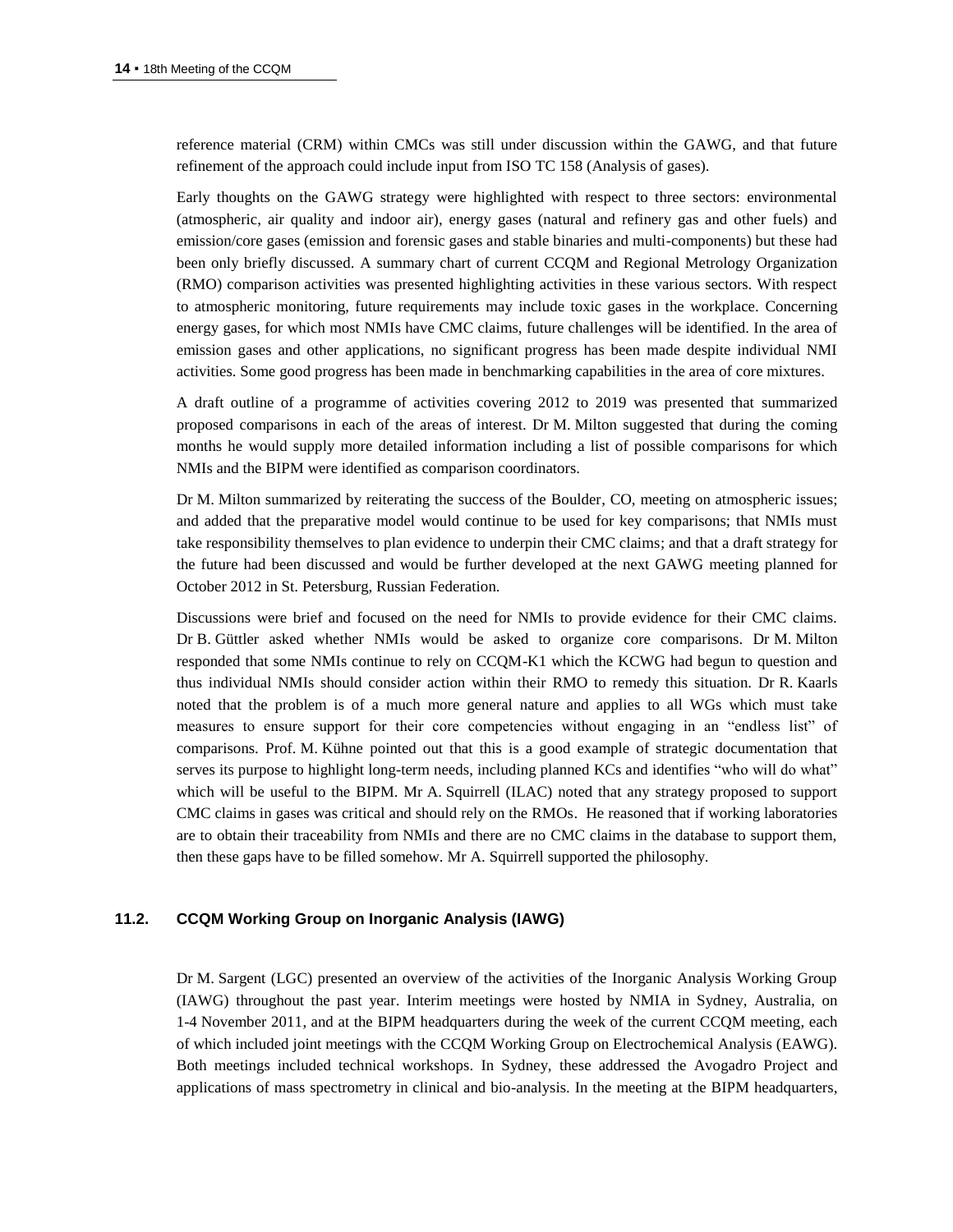the focus was on the European Metrology Research Programme (EMRP) suite of relevant activities. Additionally, technical presentations at the BIPM headquarters were delivered by: Dr R. Feistel of the Leibniz-Institute for Baltic Sea Research on the activities of the International Association for the Properties of Water and Steam (IAPWS) covering traceability of salinity measurements; Dr K. Pratt (NIST) on coulometry as a primary technique for purity assessment; and by Dr M. Medvedevskikh (UNIIM) on uncertainty of measurement results for moisture in grains. Core competency approaches to the development of KCs and support of CMCs were delivered by Dr G. Turk (NIST) on both occasions.

Dr M. Sargent presented a summary of IAWG KCs from 1998 to 2012, noting that 35 had been undertaken with 27 reports published and a further two in progress. Three new KCs are currently under way with three further KCs planned. Pilot studies in progress were highlighted as was the APMP.QM-S5 RMO comparison on essential and toxic elements in seafood.

[CCQM-K30.1](http://kcdb.bipm.org/appendixB/KCDB_ApB_info.asp?cmp_idy=1070&cmp_cod=CCQM-K30.1&prov=exalead) / -P12.2 (Pb in wine, coordinated by CMQ, Chile) was noteworthy in that one initial KC participant, Eurofins (Denmark), was removed from the data set as it was determined that it was not an official designated institute. A KCRV based on the median of Isotope Dilution Mass Spectrometry (ID-MS) results was selected. Outliers were identified following technical discussions by the participants and by using statistical techniques.

[CCQM-K87](http://kcdb.bipm.org/appendixB/KCDB_ApB_info.asp?cmp_idy=1047&cmp_cod=CCQM-K87&prov=exalead) /-P124 (Elemental calibration solutions, coordinated by PTB) is significant because a large number of NMIs have CMCs for this activity. Nine solutions containing Cr, Co and Pb were prepared by PTB, allowing a calculated KCRV based on gravimetry to be undertaken in each case. The study indicated that high precision, high accuracy results from individual NMIs could be extracted from the KC results without burdening one central laboratory by following a "preparative model" approach.

[CCQM-K89](http://kcdb.bipm.org/appendixB/KCDB_ApB_info.asp?cmp_idy=1059&cmp_cod=CCQM-K89&prov=exalead) /-P126 (Trace and essential elements in *Herba Ecliptae*, coordinated by HKGL) provided a test case because it required the participation of all NMIs to undertake determination of at least As and Ca in the matrix material. Outliers were based on a full technical discussion with the participants and a tentative proposal for the KCRV, calculated using a mixture model median approach, will be re-examined during the next IAWG meeting.

[CCQM-K100](http://kcdb.bipm.org/appendixB/KCDB_ApB_info.asp?cmp_idy=1159&cmp_cod=CCQM-K100&prov=exalead) / -P127 (Copper in ethanol, coordinated by INMETRO) is based on the distribution of a spiked fuel ethanol, as the endogenous level of copper was deemed to be too low for this study. A KCRV was calculated using various estimators and it was agreed that a MM-median estimate will be adopted.

[APMP.QM-S5](http://kcdb.bipm.org/appendixB/KCDB_ApB_info.asp?cmp_idy=1155&cmp_cod=APMP.QM-S5&prov=exalead) (Essential and toxic elements in seafood, coordinated by GLHK) focused on the measurement of Fe, Zn, As and Cd with half the participants coming from the APMP RMO and half from elsewhere. This study ran in parallel with APMP PT11-01 and APLAC PT082. A variety of estimators was applied for the calculation of the KCRV and the supplementary comparison reference value (SCRV) with the MM-median recommended by GLHK.

Dr M. Sargent briefly discussed the KC and pilot studies (PSs) agreed during 2011-2012. A KC and/or pilot study will follow-up the earlier CCQM-P128 comparison for Hg, Pb and As in cosmetic materials (NIM) in addition to a KC and PS for Se species in serum (LGC) and a KC or PS for analysis of As species in brown rice flower (NMIJ). Two KCs that were agreed earlier will be restarted [\(CCQM-K72](http://kcdb.bipm.org/appendixB/KCDB_ApB_info.asp?cmp_idy=969&cmp_cod=CCQM-K72&prov=exalead) and [CCQM-K98\)](http://kcdb.bipm.org/appendixB/KCDB_ApB_info.asp?cmp_idy=1150&cmp_cod=CCQM-K98&prov=exalead).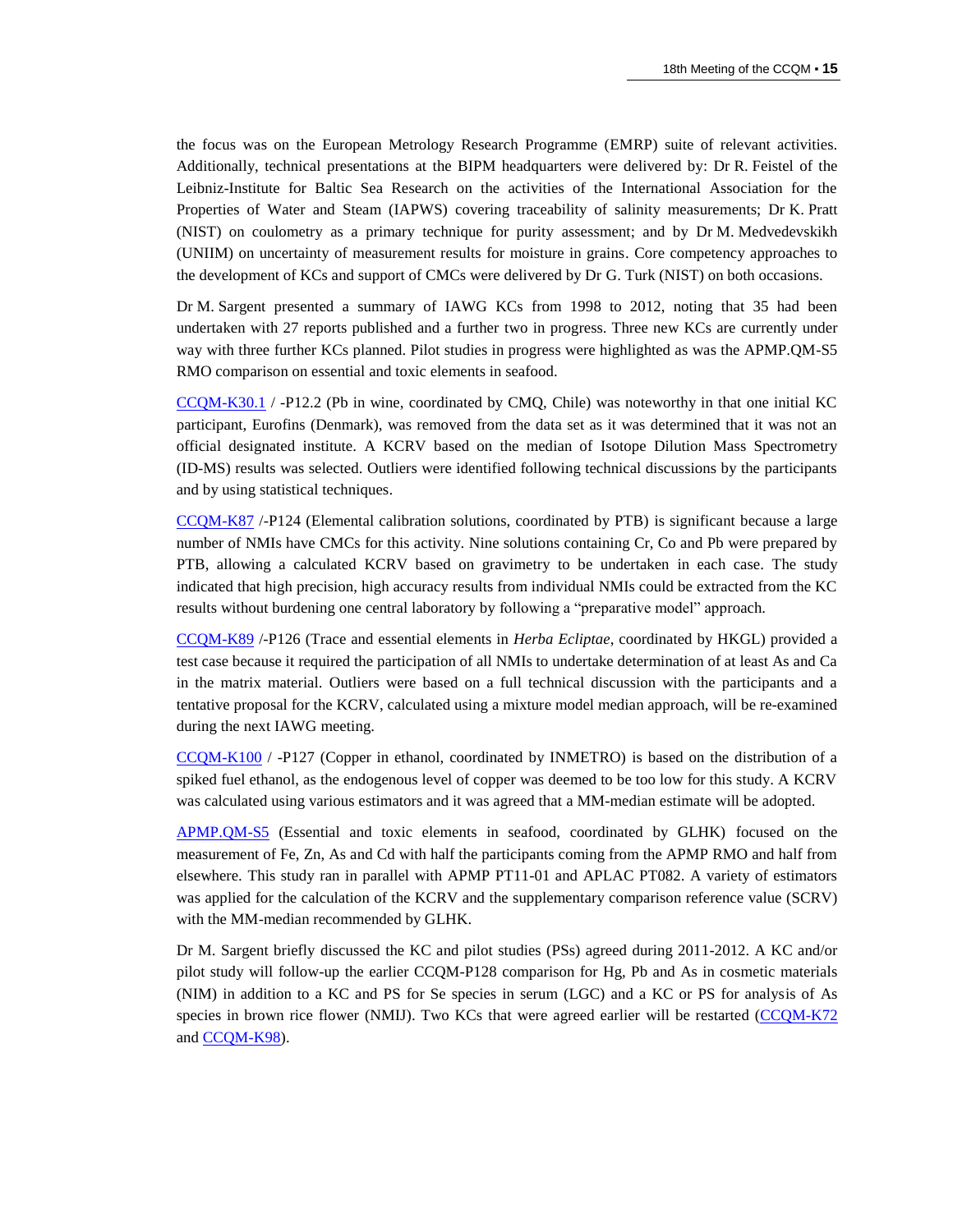Key aspects of the IAWG strategy were discussed, these being based on an assessment of core competencies addressed with each planned KC. Development of a "white paper" (Dr G. Turk, NIST) is maturing and a rolling five-year plan for KCs was adopted. Dr C. Quetel (IRMM) developed a spreadsheet template to summarize material availability from 13 NMIs. This information can be conveniently searched and updated to realize a source of matrix materials for future comparison exercises.

Issues arising from CIPM MRA requirements on traceability were discussed. The Joint Committee of the Regional Metrology Organizations and the BIPM (JCRB) traceability document (CIPM [2009-24\)](https://www.bipm.org/cc/CIPM/Allowed/98/CIPM2009_24_TRAC_MRA_REV_13_OCT_2009.pdf) currently constrains users of Certified and Standard Reference Materials to ensure that the suppliers have corresponding CMCs in the database to support the corresponding measurement capabilities. This requirement is frequently not the case for high purity materials, isotope ratio standards (both absolute and delta-scale materials) and for some of the older calibration standards, which are still available or are in circulation. SI traceability derived through use of such materials therefore contravenes the requirements of the CIPM MRA. A long-term IAWG strategy is required to address these issues, and an exemption to the JCRB document has been requested to cover these areas of concern. In the interim, the IAWG will continue to work towards finding solutions to these problems, via the high purity elemental calibrant workshop planned for the October 2012 meeting in Istanbul, Turkey, as well as through joint discussions on current EMRP projects. Identification of available/future NMI resources and the possible need for an extension of the BIPM programme in chemistry in the inorganic field could be considered. Exception from the CIPM MRA traceability requirements is likely to be essential for a number of years for isotopic standards.

Dr M. Sargent suggested a strategy for implementation of the CIPM/CCQM requirements for WG strategy documents. He proposed the drafting of a document for submission to the BIPM with the help of a small *ad hoc* group. However, this would not be undertaken until the CIPM/CCQM requirements are more precisely known. The survey of sample availability will be updated and NMIs will be contacted to determine their potential commitments to future KCs. A draft document will be circulated for comment and further discussion will take place at the October 2012 meeting of the IAWG. An updated 5-year plan for supporting CMCs was presented and future activities were summarized. It was noted that the vision for the 5-year and 10-year projects was unlikely to differ but that new pilot studies may arise to target emerging areas.

Dr A. Fajgelj (IAEA) commented that for isotopic reference materials the traceability claim is not to the SI but to the delta scale, and therefore reference materials for the measurement community (at least for seawater) are now secure for the next 100 years. Dr R. Wielgosz noted that the major link of the IAEA in the field of chemical measurands is via the IAWG. He asked if the well-established and practical delta scales, with their accompanying available materials, would be brought into the scope of comparison studies in the IAWG. Dr M. Sargent replied that future issues will deal with compound specific applications for which requirements may increase. Dr Z. Mester (NRC) questioned whether the CCQM was the correct forum for discussion of issues related to non-SI traceable measurements. Dr M. Milton argued that issues were being confused with respect to the perceived limitations; the current reference materials will indeed run out, but the perceived benefits of forcing these measurements to be traceable to the SI is unclear. Dr L. Mackay (NMIA) noted that the carbon ratio artefacts are associated with claimed CMCs but they are not traceable to the NIST, for example, and this issue is yet to be resolved.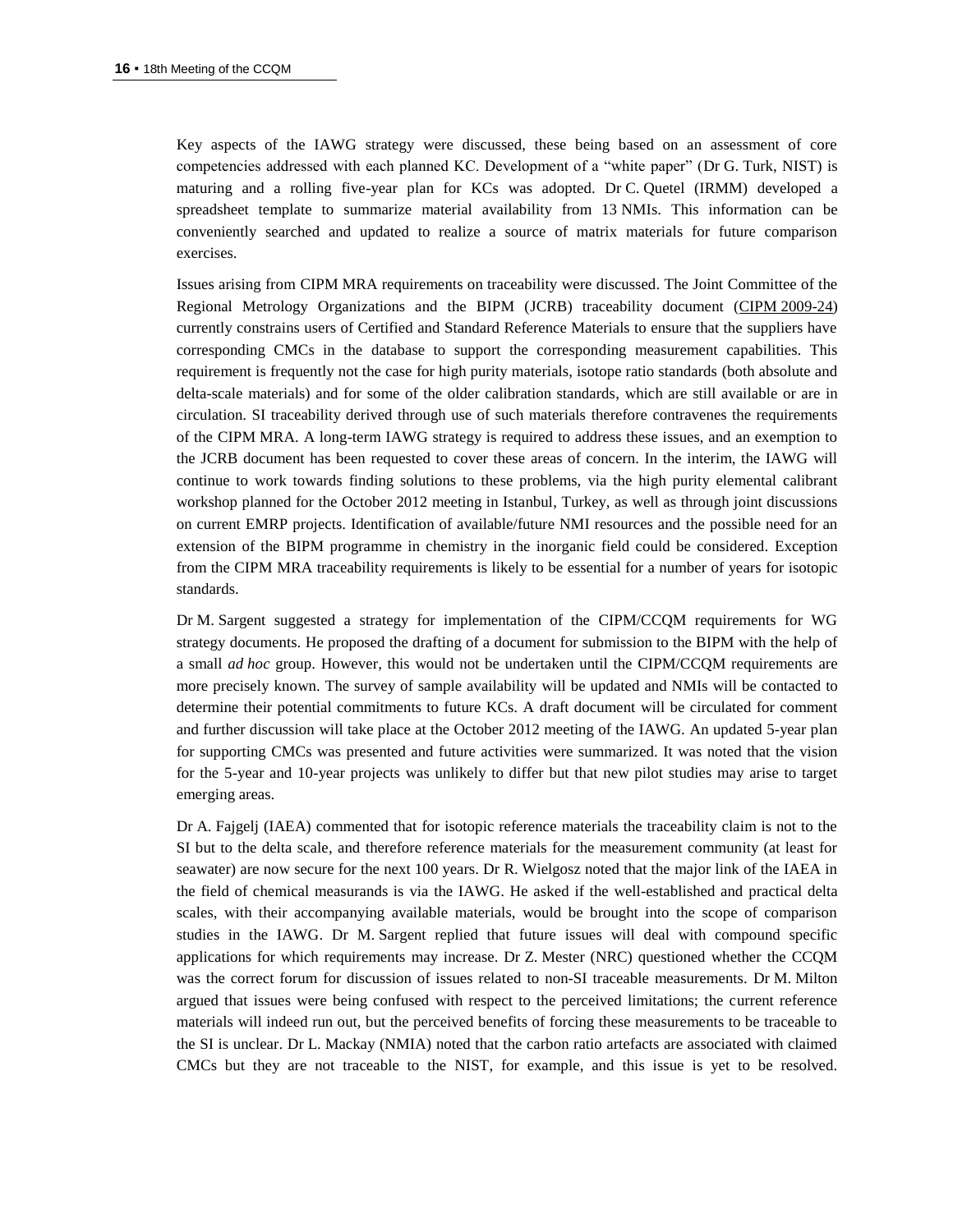Dr A. Fajgelj argued that availability of stable isotope ratio materials are not a critical issue for the user community, and while there is a need to work on traceability, this should not limit CMC claims.

Dr H. Emons questioned the efficacy of the planned KC on arsenic species in brown rice, stating that it would be very difficult to separately quantify As(III) and As(V) species without uncontrolled transformations and suggested that the species are combined. Dr M. Sargent replied that this had been considered at the recent IAWG meeting and a request will go out for participants to register for total inorganic arsenic measurements.

Dr R. Sturgeon (NRC) noted that this is the first request for an exemption to the JCRB document on traceability and asked for clarification on how the process is expected to unfold. Dr R. Kaarls agreed that this would indeed be the first request and asked Dr R. Wielgosz to comment on the situation. Dr R. Wielgosz replied that ownership of this task now lies with the KCWG and that Dr D. Sin (GLHK), as chair of the KCWG, will work with Dr M. Sargent and the IAWG to complete a form that was developed two years ago to describe the proposed exception. This will be submitted to the BIPM/CIPM for consideration.

Dr W. May suggested that a high level philosophical discussion of what really constitutes a CMC is required because the database is rapidly filling with CMCs and will soon reach an unmanageable level which precludes its periodic review; it clearly cannot be analyte/matrix specific.

Dr S. Ellison (LGC) questioned whether current KCRV calculations are based on data which have been subjected to outlier rejection. He noted that the mixture model median approach is insufficiently characterized and is therefore not recommended for use in calculation of a KCRV but was only to be used as an aid to the identification of outliers. This is not particularly clear in the guide. The median can be the preferred statistic for the KCRV because of its simplicity and transparency over statistical rigour. Dr M. Sargent noted that this is in line with the practices of the IAWG but noted that it is difficult to rely on the median when the data set is limited to 3 or 4 participants. Outliers should only be removed for technical reasons and if a datum cannot be eliminated on these grounds then the median is a better estimate because it is much less affected by inclusion of such data. Additionally, it is interesting to evaluate the robustness of the KCRV when it is calculated by different estimators.

#### **11.3. CCQM Working Group on Electrochemical Analysis (EAWG)**

Dr M. Máriássy (SMU) presented the work of the CCQM Working Group on Electrochemical Analysis (EAWG). Since the previous CCQM meeting held on 13-15 April 2011 the EAWG has met on two occasions in Sydney, Australia, during the week beginning 1 November 2011 attended by 5 participants from 5 countries and at the BIPM headquarters in April 2012 as part of the current CCQM meeting, with 26 participants from 18 countries. The next EAWG meeting will be held in Paris in April 2013. A joint meeting with the IAWG which was due to be held in October 2012 will no longer take place.

Dr M. Máriássy presented the results of two recent EAWG comparisons and two comparisons conducted jointly with the IAWG.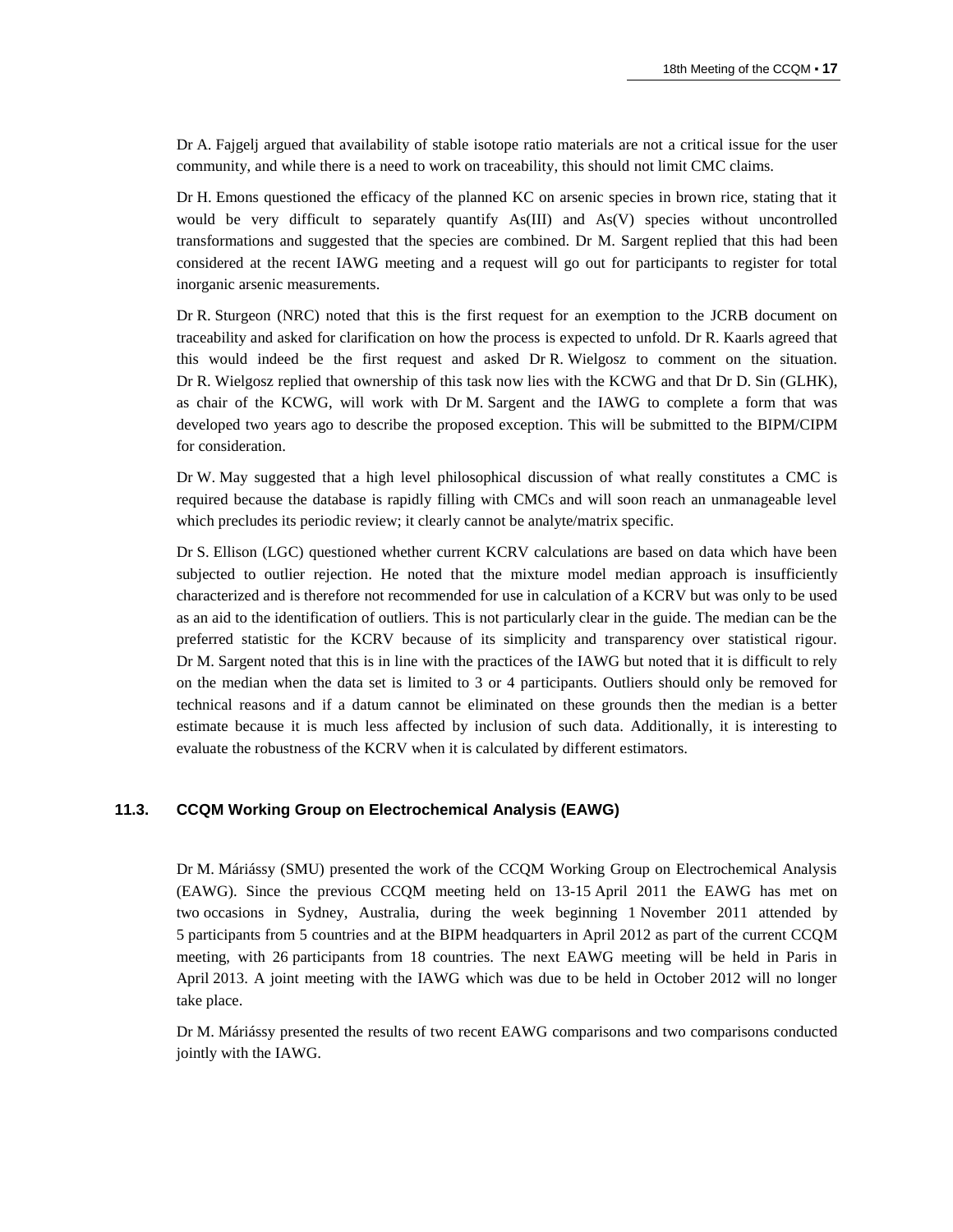[CCQM-K91](http://kcdb.bipm.org/appendixB/KCDB_ApB_info.asp?cmp_idy=1096&cmp_cod=CCQM-K91&prov=exalead) (pH of phthalate, coordinated by PTB), the first repeat comparison, was a follow-up of the 2001 [CCQM-K17](http://kcdb.bipm.org/appendixB/KCDB_ApB_info.asp?cmp_idy=168&cmp_cod=CCQM-K17&prov=exalead) study and indicated improved performance for measurements conducted at  $25^{\circ}$ C. However, agreement among 16 participants (15 of whom used a primary method) deteriorated at other test temperatures.

[CCQM-K92](http://kcdb.bipm.org/appendixB/KCDB_ApB_info.asp?cmp_idy=1097&cmp_cod=CCQM-K92&prov=exalead) (Electrolytic conductivity, coordinated by SMU) was designed to fill the gap in completed comparisons (two samples with targets of 0.05 S/m and 20 S/m) and to extend the conductivity range to cover current CMCs (some claiming up to 50 S/m, 100-fold higher than the last Key Comparison target). Sixteen participants from 15 countries are engaged in the study but problems have been experienced with customs handling of the samples and affecting their potential stability. Data provided by two participants fell outside the mean, which were attributed to calibration issues.

[CCQM-K96](http://kcdb.bipm.org/appendixB/KCDB_ApB_info.asp?cmp_idy=1148&cmp_cod=CCQM-K96&prov=exalead) (Assay of dichromate, coordinated by SMU and KRISS) was a joint study with the IAWG. An extended deadline was required due to difficulties with sample distribution (e.g., UNIM only received its sample after many of the other reports had already been submitted), highlighting a problem that also affected CCQM studies [CCQM-K73,](http://kcdb.bipm.org/appendixB/KCDB_ApB_info.asp?cmp_idy=970&cmp_cod=CCQM-K73&prov=exalead) and [CCQM-K92.](http://kcdb.bipm.org/appendixB/KCDB_ApB_info.asp?cmp_idy=1097&cmp_cod=CCQM-K92&prov=exalead) All results will be based on use of coulometry for the evaluation of the assay and the study is on hold pending receipt of results from three participants.

Dr M. Máriássy then discussed several technical presentations made to the WG and highlighted some of the salient points of each. These included: what to beware of when measuring electrical conductivity (Dr P. Jakobsen); traceability in electrical conductivity (Dr W. Kozlowski); ISE activity measurements for clinical applications (Dr B. Guettler); the IAPWS proposal for work on traceability of salinity measurements of seawater (Dr R. Feistel) and coulometry as an alternate route to traceability (Dr K. Pratt).

A brief presentation of the EAWG draft strategy focused on the issue of there being a small number of relevant staff at many NMIs, effectively limiting the number of comparisons that can be conducted. This lack of manpower necessitates a very efficient approach to KC and Pilot studies to support CMC claims. New studies and comparisons designed to overcome these issues were summarized. These included CCQM-Kxx (coordinated by PTB and INRIM, 2012) for conductivity in seawater at 5.3 S/m which will be a follow-on study to CCQM-P111 but will now use a multi-component aqueous salt solution; [CCQM-K99](http://kcdb.bipm.org/appendixB/KCDB_ApB_info.asp?cmp_idy=1151&cmp_cod=CCQM-K99&prov=exalead) (coordinated by PTB, 2013) for pH 4.7 phosphate buffer which will present handling challenges due to low buffer capacity; CCQM-P37.2 (coordinated by NPL, 2012) which will focus on the behavioural characteristics of different Ag/AgCl electrodes used by various institutes; CCQM-P93 (for 2013+), a pH preparation study with measurements performed at one laboratory and CCQM-Pxx (2013+) for an acidimetric suite study which will follow-up on the problems identified in [CCQM-K73,](http://kcdb.bipm.org/appendixB/KCDB_ApB_info.asp?cmp_idy=970&cmp_cod=CCQM-K73&prov=exalead) and may target both weak and strong acid samples.

Dr M. Máriássy identified two issues relevant for discussion of CMCs. The first was related to a communications error which prevented Chile from participating in a KC, which as a result now requires a follow-up bilateral to resolve. The second arises from a request for opinion on CMCs on determination of chemical oxygen demand (COD) from the KCWG. This is believed to lie outside the purview of the EAWG, nevertheless the group agreed that the measurand is operationally defined, as for moisture in grain or pH<sub>e</sub>, so should be treated similarly. Dr M. Máriássy also noted that further discussion on the traceability of measurements of electrical conductivity, which arise because some institutes use published values of conductivity – raises the issue of whether this should be considered a viable traceability route. A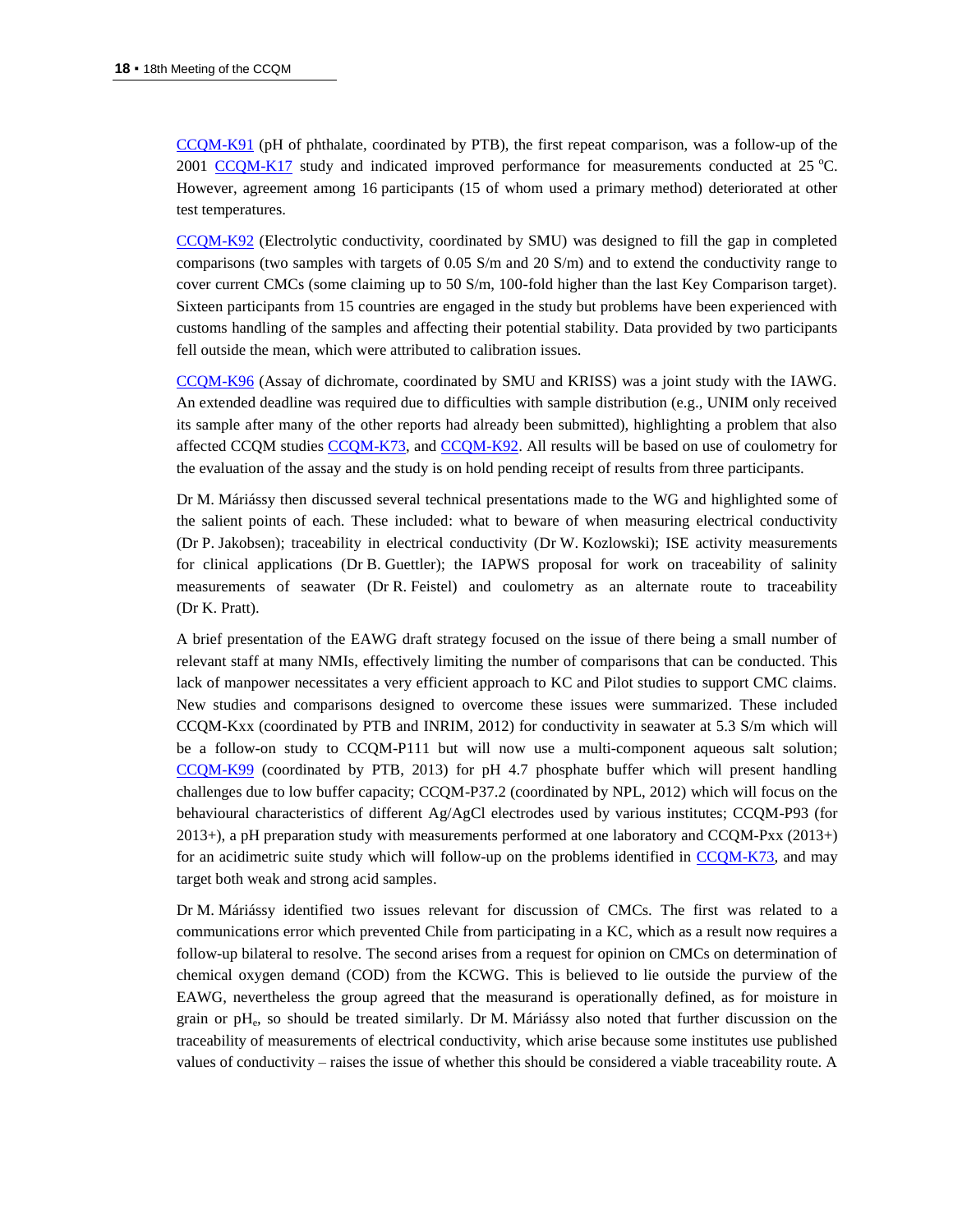conclusion was reached that a viable traceability route is not achieved unless uncertainty contributions from all experimental factors, that may not be under full control, are taken into account.

Dr M. Máriássy concluded with a strategy plan to progress the recent need to provide input to the *ad hoc* WG that is addressing the Consultative Committee planning requirements covering the period 2012-2019, targeting studies of pH, electrical conductivity, coulometry and other methodologies.

Dr R. Wielgosz opened this discussion by questioning whether the planned comparisons relating to seawater were to use real seawater or synthetic solutions. Dr M. Máriássy replied that studies of pH will not be based on real samples but that seawater could be used for conductivity measurements, as was done for CCQM-P111. Dr R. Kaarls raised the issue of the small uncertainties associated with data pertaining to the various temperature regimes studied as part of [CCQM-K91.](http://kcdb.bipm.org/appendixB/KCDB_ApB_info.asp?cmp_idy=1096&cmp_cod=CCQM-K91&prov=exalead) Dr M. Máriássy suggested that problems may yet be identified arising from this study and that a follow-up study should be considered. Dr R. Kaarls asked if any progress had been made to resolve problems with customs officials when sending test samples to avoid delays in receipt of samples by participants. Dr H. Emons noted that ISO/REMCO is to publish a report on the transport of test materials; it is hoped that delays in the distribution of comparison materials can be avoided. Dr R. Kaarls enquired as to whether full cooperation with the IAPWS was now established; this was affirmed by Dr M. Máriássy. Dr M. Milton asked whether the EAWG had experimented with the concept of a single coordinating laboratory serving as the central service laboratory to which all participants' samples could be sent for measurement. Dr M. Máriássy replied that although this was possible it had not yet been undertaken due to the onerous work load involved, but that such studies are planned. Dr W. May commented that it was unlikely that there would be any additional work entailed if simple service samples were collected from each of the NMIs since fewer comparisons would be conducted as time goes on. Dr M. Milton suggested that a significant portion of the potential workload could be avoided if fewer test temperatures were investigated; Dr M. Máriássy agreed.

#### **11.4. CCQM Working Group on Organic Analysis (OAWG)**

Dr L. Mackay (NMIA) presented progress made by the Working Group on Organic Analysis (OAWG), which had met twice since the previous meeting of the CCQM held on 13-15 April 2011; 1-2 November 2011 in Sydney, Australia, attended by 39 participants from 22 different organizations, and in April 2012 at the BIPM headquarters during the week of the current CCQM meeting, attended by 41 participants from 29 different organizations. Dr L. Mackay gave a brief overview of the thematic four-track strategic approach adopted by the OAWG for comparison studies: (A) Key Comparisons that test core competencies for the delivery of measurement services to customers which are planned to be limited in number in which NMIs with relevant claims must participate; (B) Key Comparisons that assess the equivalence of measurement services actually provided to customers, the needs for such being determined by the KCWG; (C) Key Comparison studies in emerging areas of global interest and importance with an accompanying Pilot study; and (D) capability assessment studies of measurement capabilities being established in new areas for NMIs/DIs which will not be used for the assessment of CMCs. Dr L. Mackay suggested that some merging of these comparison categories may be considered in future in the interests of efficiency.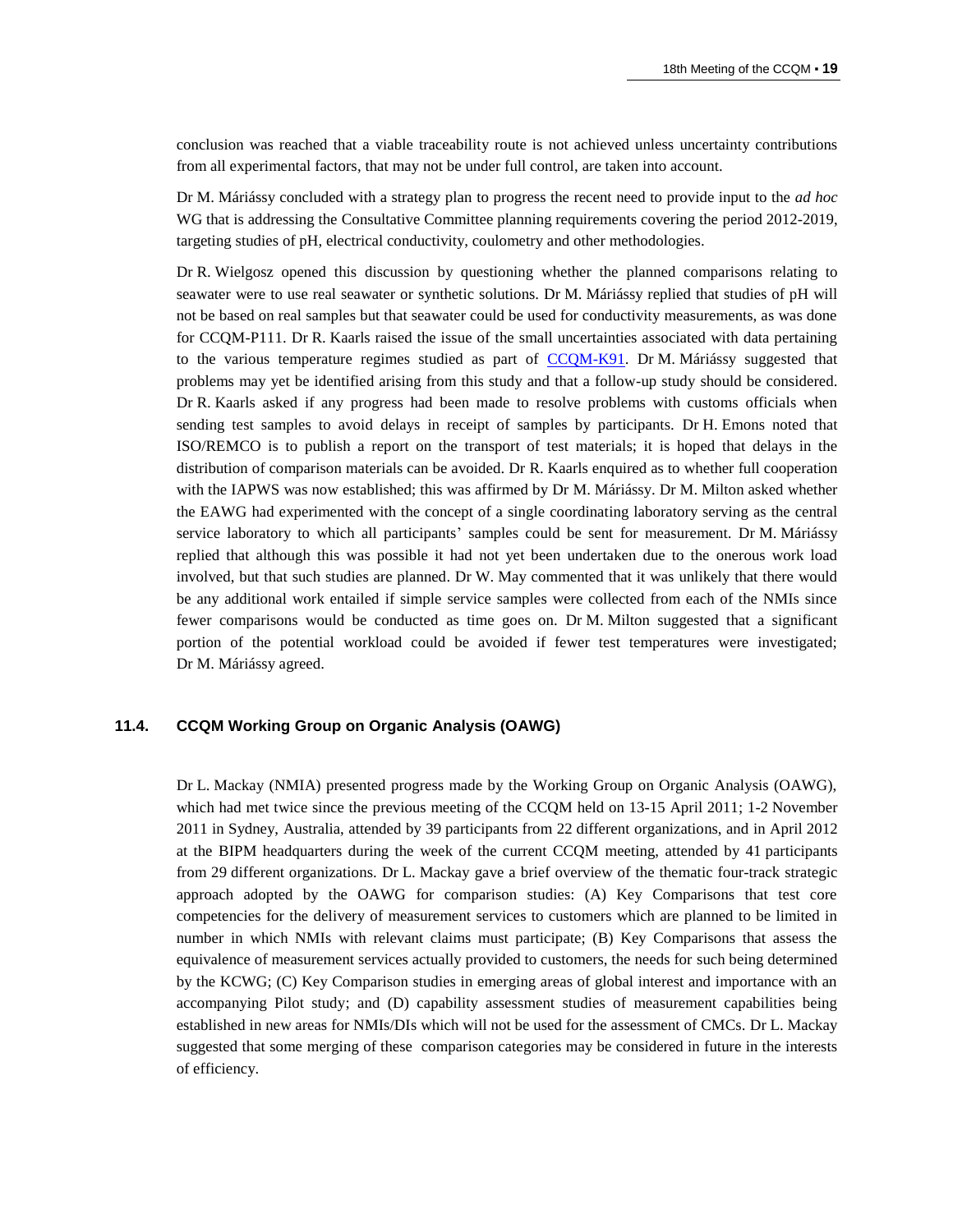An initial 5-year plan which was comprised of a large input from the BIPM activities covering low- and high-polarity materials underpinning performance in delivering services for primary calibrators and accuracy control measurement services was reviewed. Activities relevant to measurement service categories 1-10 were proposed up to 2019. Six reports have been completed since the previous meeting of the CCQM in April 2011, including [CCQM-K55.a/](http://kcdb.bipm.org/appendixB/KCDB_ApB_info.asp?cmp_idy=823&cmp_cod=CCQM-K55.a&prov=exalead)-P117.a (Purity assessment of high purity materials: 17β-estradiol); [CCQM-K55.b/](http://kcdb.bipm.org/appendixB/KCDB_ApB_info.asp?cmp_idy=1071&cmp_cod=CCQM-K55.b&prov=exalead)-P117.b (Purity assessment of high purity materials: aldrin); [CCQM-K79/](http://kcdb.bipm.org/appendixB/KCDB_ApB_info.asp?cmp_idy=1075&cmp_cod=CCQM-K79&prov=exalead)-P123 (value assignment of CRMs and proficiency testing of materials for ethanol in aqueous matrix); [CCQM-K80](http://kcdb.bipm.org/appendixB/KCDB_ApB_info.asp?cmp_idy=1076&cmp_cod=CCQM-K80&prov=exalead) (value assignment of CRMs and proficiency testing of materials for creatinine in serum); [CCQM-K81/](http://kcdb.bipm.org/appendixB/KCDB_ApB_info.asp?cmp_idy=1077&cmp_cod=CCQM-K81&prov=exalead)-P122 (Chloramphenicol in pig muscle) and CCQM-P129 (Ethanol and water in a bioethanol material derived from sugar cane). One Draft B report on [CCQM-K85](http://kcdb.bipm.org/appendixB/KCDB_ApB_info.asp?cmp_idy=1078&cmp_cod=CCQM-K85&prov=exalead) (Antifungals in food: malachite green in fish tissue) will be finalized following the recent discussions during the current CCQM meeting in April 2012 at the BIPM headquarters. One new study proposal was suggested – [CCQM-K95](http://kcdb.bipm.org/appendixB/KCDB_ApB_info.asp?cmp_idy=1147&cmp_cod=CCQM-K95&prov=exalead) (Mid-polarity analytes in food: pesticides in tea).

Dr L. Mackay highlighted the outcomes of a joint OAWG/BAWG meeting devoted to a session on purity assessment held on 17 April 2012. The importance of purity assessment and approaches used to achieve traceability to the SI was discussed by Dr. S. Ellison and Dr G. O'Connor. The status of CCQM-K55c/-P117c (Purity assessment of high purity organic materials: L-valine) was reviewed by Dr S. Westwood. The BIPM organic primary calibrator programme and the mass balance approach to purity assessment presented by Dr R. Josephs included the differences between indirect mass balance estimates and direct assessment of the measurand by quantitative NMR; a concept paper on SI value assignment of purity is in preparation. The paper will summarize the performance of this approach for application to: theophyline, digoxin, estradiol and aldrin pure materials. Purity assessment of pharmaceutical proteins, with the drivers for purity measurements for larger molecules being delineated, including the fact that there are currently few CRMs available in this area, was considered by C. Jones . The session was concluded with a panel discussion on current experience, limitations and future approaches. Track A future comparisons relevant to purity (measurement service categories 1-4) and those for matrix materials (measurement service categories 5-10) were presented with activities in these areas forecast to 2019.

[CCQM-K95/](http://kcdb.bipm.org/appendixB/KCDB_ApB_info.asp?cmp_idy=1147&cmp_cod=CCQM-K95&prov=exalead)-P136 (Mid-polarity analytes in food matrix: pesticides in tea, coordinated by GLHK and NIM) was reviewed. A variety of methodologies were employed for the determination of β-endosulfan and endosulfan sulphate with results obtained ranging over nearly 2-orders of magnitude. It was concluded that this was not due to a calibrant problem, whereas water was deemed essential for efficient extraction. The issue remains as to how the KCRV will be calculated.

[CCQM-K102/](http://kcdb.bipm.org/appendixB/KCDB_ApB_info.asp?cmp_idy=1235&cmp_cod=CCQM-K102&prov=exalead)-P138 (Brominated flame retardants in sediment, coordinated by IRMM) was briefly highlighted as a 2012 Track A study material for low-polarity analytes in an abiotic matrix. Some details of the sample preparation were given and the proposed PBDE analytes defined.

Folate in serum (coordinated by NIST) was introduced as a 2013 Track A high-polarity analyte in a biological matrix and immunosuppressants in blood (coordinated by LGC) is under consideration for a future study.

Track C comparisons for 2012 included CCQM-K103 and APMP.QM-P19.1 (Melamine in milk powder, coordinated by NIM and GLHK), phthalates in PVC (coordinated by KRISS) and [CCQM-K6.2,](http://kcdb.bipm.org/appendixB/KCDB_ApB_info.asp?cmp_idy=1246&cmp_cod=CCQM-K6.2&prov=exalead)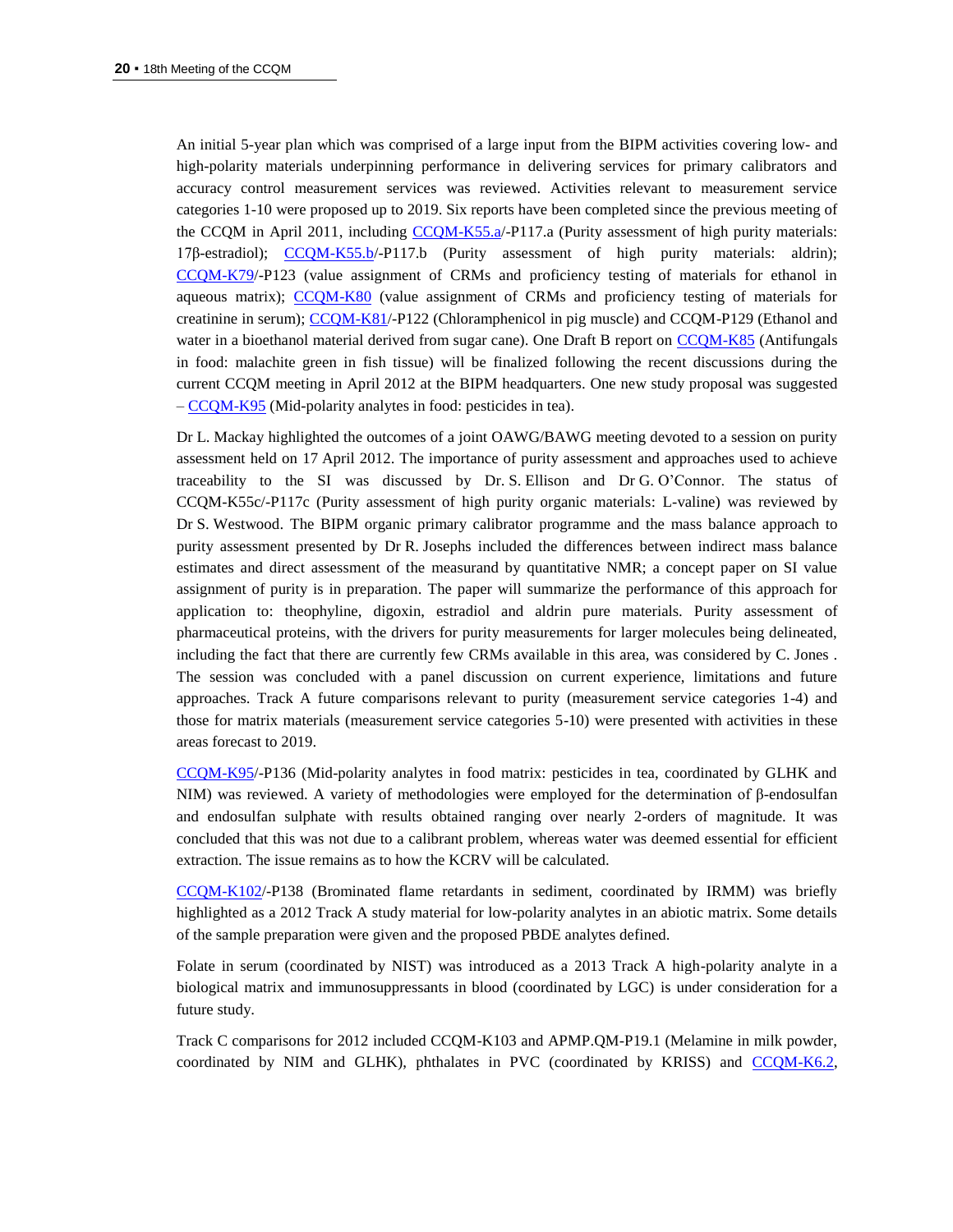[CCQM-K11.2](http://kcdb.bipm.org/appendixB/KCDB_ApB_info.asp?cmp_idy=1247&cmp_cod=CCQM-K11.2&prov=exalead) and [CCQM-K12.2](http://kcdb.bipm.org/appendixB/KCDB_ApB_info.asp?cmp_idy=1248&cmp_cod=CCQM-K12.2&prov=exalead) (cholesterol, glucose and creatinine in human serum, coordinated by NIST).

Dr L. Mackay turned to a consideration of core competency tables for the OAWG, these comprise a set of competencies similar to those used by the IAWG. Its application to [CCQM-K55.c](http://kcdb.bipm.org/appendixB/KCDB_ApB_info.asp?cmp_idy=1072&cmp_cod=CCQM-K55.c&prov=exalead) was illustrated.

The OAWG Guidelines document, covering topics relating to types, selection and participation in comparisons, expected content of proposals and reports as well as the roles and responsibilities of the coordinators and participants is under final revision by Dr R. Parris (NIST). The document is expected to be finalized by the end of 2012.

Dr L. Mackay concluded by announcing that the 5-9 November 2012 interim meeting of the OAWG (in conjunction with a meeting of the BAWG) will be hosted by GLHK in Hong Kong (China).

Dr W. May suggested that in future, the term 'competencies used', rather than the term 'competencies demonstrated', be adopted for use. Dr H. Emons also commented on the use of terminology relating to analyte, suggesting that measurand would be more appropriate. Dr R. Wielgosz remarked that there was a request from the JCTLM that some comparisons be organized in the clinical area which would be better coordinated with some of the ring trials organized for the International Federation of Clinical Chemistry and Laboratory Medicine (IFCC). Ms H. Parkes noted that LGC had been approached by Abbott Laboratories to consider the development of reference methods and materials for immunosuppressants and agreed that there was a need to form better linkages with other groups. This suggestion was fully supported by the President, Dr R. Kaarls. Dr B. Güttler remarked that a Euramet comparison on creatinine was under way and that it may be useful to link to it. Mr A. Squirrell asked for clarification on how to link clinical laboratories to such comparisons if non-NMIs were unable to participate. Dr R. Wielgosz clarified that the link was via the test sample material itself. Dr W. May cautioned that NMIs delivering services in these areas will not have the time to run samples as frequently as is done in clinical laboratories. Dr R. Wielgosz clarified that when there is a requirement in the CCQM to run a comparison the sample test material could be supplied from the IFCC RELA scheme and thus enable compatibility of measurement results between NMIs and reference laboratories to be demonstrated. Dr R. Kaarls returned to the issue how to distinguish between the terms analyte and measurand, noting that the VIM does not use the term analyte; Dr R. Wielgosz clarified the terms.

#### **11.5. CCQM Working Group on Bioanalysis (BAWG)**

Ms H. Parkes presented the progress made by the CCQM Working Group on Bioanalysis (BAWG), highlighting another extremely active year with increased interest and participation from NMIs and other expert laboratories. The BAWG has met twice since the previous CCQM meeting in April 2011. The 20th meeting of the BAWG was hosted by CENAM in Queretaro in October 2011 and the 21st meeting was held in April 2012 during the current CCQM session. Fifty participants from 25 organizations attended the 21st meeting. Ms H. Parkes noted the considerable bioscience expertise in nucleic acid, protein and cell measurement capabilities with a diversity of measurement technologies is now assembled within the BAWG. Break-out sessions are used to optimize further study discussion opportunities. BAWG contributed to the organization and presentations of a workshop on "Role for reliable traceable microbial measurements to ensure food quality and safety" convened in April 2011 at the BIPM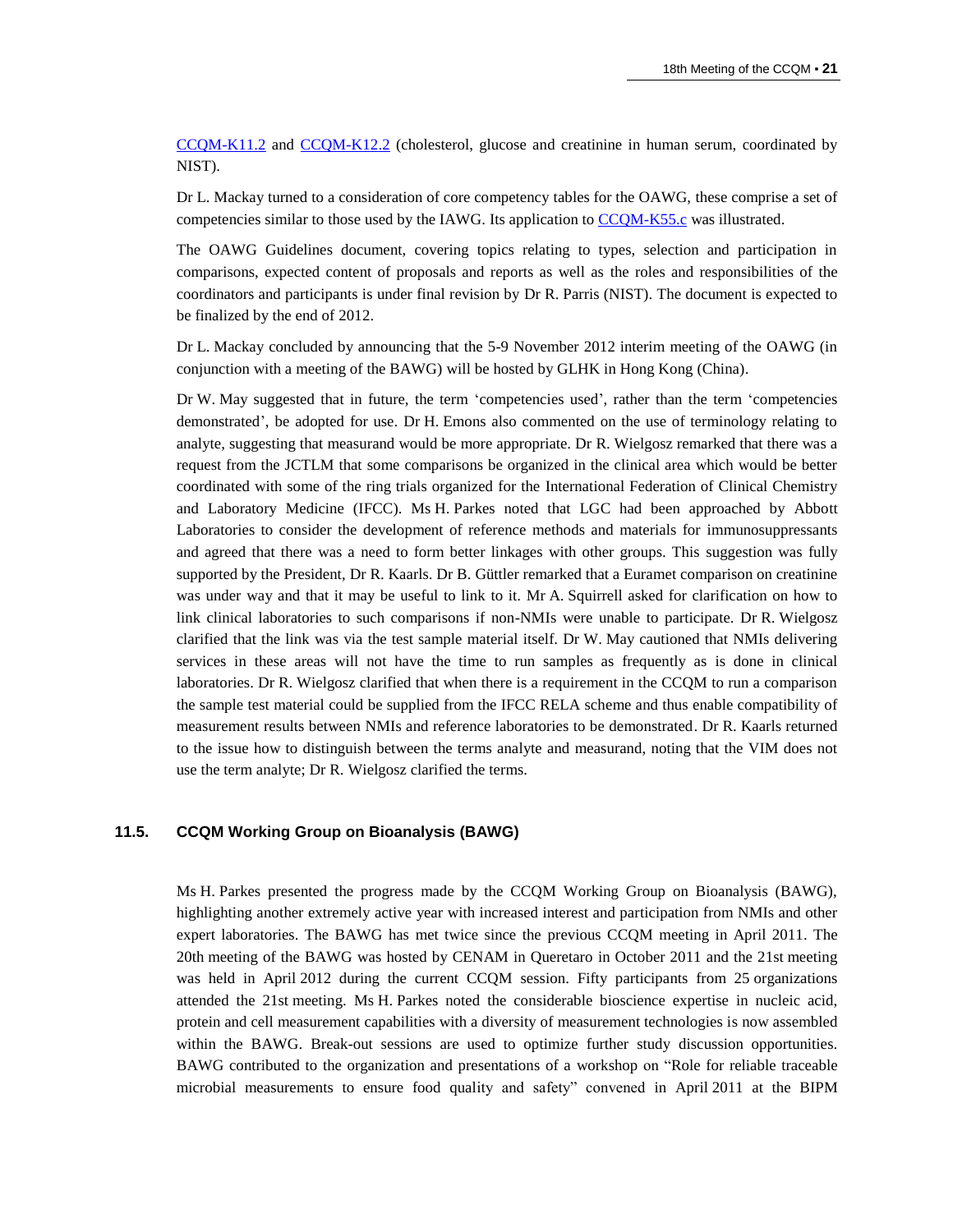headquarters and a symposium on "Biomeasurement in support of the clinical diagnostics community" held in Queretaro in October 2011, the letter served to engage bioscience networks within Mexico.

The strategic activity of the BAWG was then outlined. A desire for fewer Pilot studies and more KCs to underpin more generic CMCs was expressed and three essential activities were described:

- the standard Key and Pilot study comparisons undertaken for benchmarking purposes (to better establish measurement procedures);
- pre-Pilot and/or -Key (investigative) collaborative studies to develop and assess our ability to compare measurement results, evaluate approaches to improve measurement quality to enable comparisons (with clearly defined measurand, metrological traceability, measurement uncertainty, reference value);
- concept papers which will be explored as a way to discuss and record metrology issues, requirements and challenges in biomeasurement areas along with proposed solutions to achieve comparability.

Ms H. Parkes highlighted results from key comparison [CCQM-K86/](http://kcdb.bipm.org/appendixB/KCDB_ApB_info.asp?cmp_idy=1079&cmp_cod=CCQM-K86&prov=exalead)-P113.1 (Relative quantification of genomic DNA fragments extracted from a biological tissue, coordinated by IRMM) which supported competence in both DNA extraction and quantitative PCR techniques and was approved for equivalence. A KC proposal (CCQM-Kxx/-P113.2) received from NIM (Relative quantification of Bt63 in genetically modified (GM) rice matrix) arose from a planned APMP study that may also involve the GLHK and IRMM.

Ms H. Parkes then discussed the progress made in 2012 with Pilot studies. CCQM-P55.1 (Peptide/protein quantification, coordinated by NIST, LGC and PTB) which aimed to determine the concentration (mol/g) of four peptides in solution through amino acid analysis using valine, proline, isoleucine and phenylalanine with calibration against NIST SRM 2389a amino acid and in-house standards. The study did not address the question of peptide purity, therefore limitations were identified in a laboratory's capability to assess the purity of a peptide in aqueous solution or to quantify peptides of known purity. This issue will be addressed in a concept paper. Before progressing to a KC in 2013, hydrolysis methods will be discussed at an interim meeting to be held in Hong Kong (China) in November 2012.

CCQM-P58.1 (Development of a reference immunoassay for cardiac troponin cTnI, coordinated by NPL and NIST) is linked to an IFCC initiative for standardization and traceability of cTnI measurements. Although comparable results were obtained by study participants, uncertainty estimates need clarification.

CCQM-P103.1 (Gene expression biomarker profiling, coordinated by LGC) follows up on the 2011 P103 study using a single RNA transcript to underpin work to distinguish normal from diseased cells. In study P103.1, multiple RNA transcripts (6) were quantitated by looking at a copy number of each target transcript in two unknown samples. Preliminary data analysis of the results showed generally good concordance on all samples despite the use of different techniques, including PCR, dPCR and NGS (next generation sequencing).

Ms H. Parkes then presented a number of pre-Key and -Pilot investigative studies that were in progress. Pre-001 (Study on absolute quantification of DNA, coordinated by KRISS) aims to assess crossvalidation of direct counting and dPCR techniques as a route to traceability of nucleic acid measurements. A second investigative study, Pre-002 (coordinated by LGC), will examine cell viability measurements,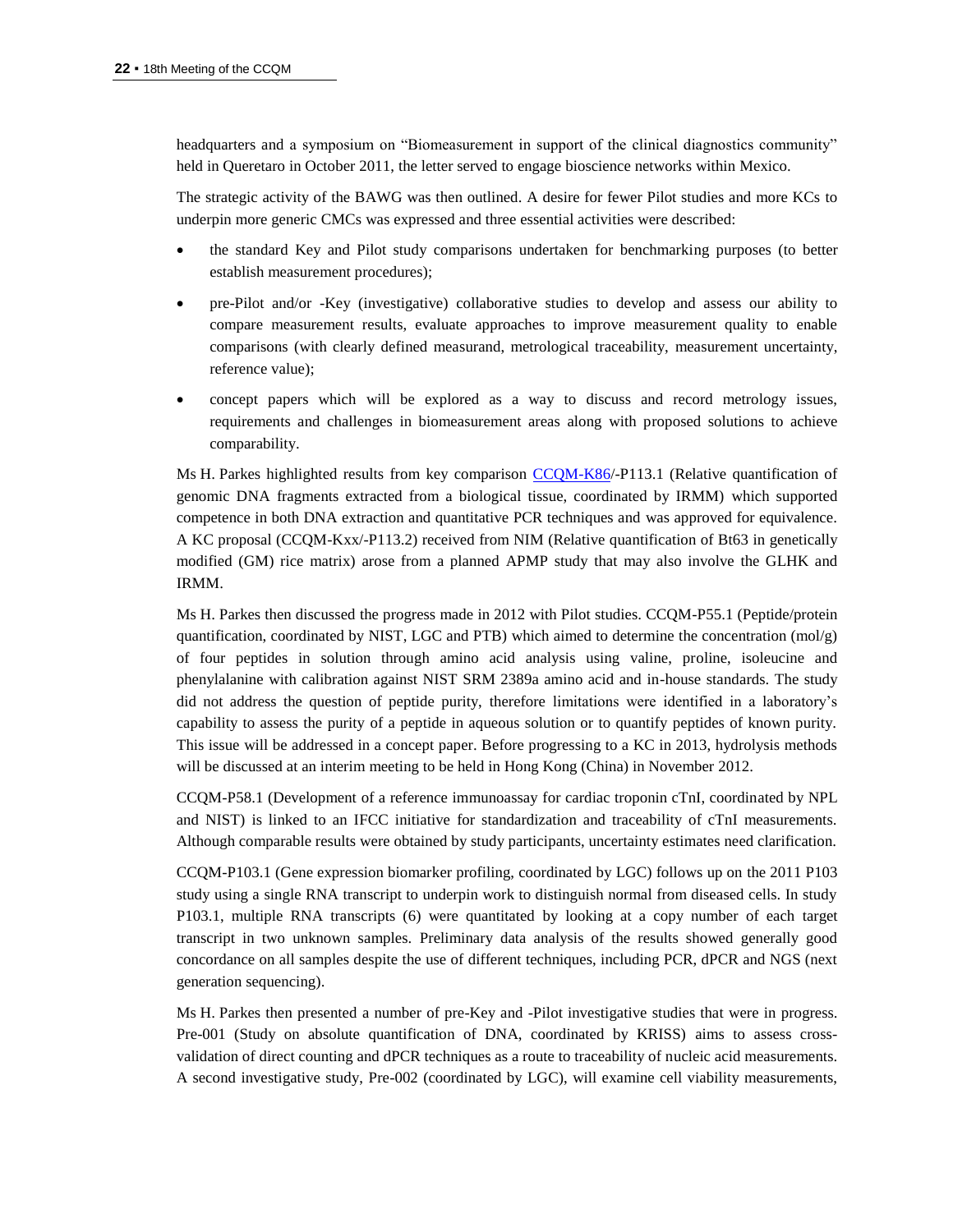an important issue for biological therapeutics, which will discern how to distinguish live and dead cells based on fluorescence or colorimetric techniques. A labelled cell material will be used to benchmark measurements in different laboratories.

In the area of Concept Papers, Ms H. Parkes described two issues: Con 001 (Metrology for nominal properties, coordinated by NIST), and Con 002 (High throughput sequencing in reference measurement systems, coordinated by LGC). The latter will focus on issues for high throughput sequencing measurement e.g. sequencing a microbial gene (e.g., *E. Coli*) to examine the impact of transitions from PCR to other techniques such as NGS. Concept Paper Con-003 (Routes to macromolecular purityapproaches to the assignment of mass fraction purity, coordinated by BIPM) is the result of a joint BAWG/OAWG purity assessment workshop held at the BIPM headquarters in April 2012 (see section 11.4 for the relevant discussion). The workshop identified a lack of metrologically sound purity characterization methods for large biomolecules as a major barrier to the achievement of SI traceability in biological measurements. Ms H. Parkes noted that the issues of purity measurements had been submitted as a potential research topic in a recent EMRP call.

Ms H. Parkes concluded by announcing the venue and date of the next meeting of the BAWG as 6-9 November 2012 in Hong Kong (China) hosted by GLHK. The theme of the symposium will be "Challenges in food safety and biopharmaceutical testing".

A brief discussion followed on the need to define the measurand vis-à-vis the impact of the measurement protocol. Dr H. Emons cautioned that, with respect to targets or measurands, careful consideration should be given to the fact that different techniques assess different properties. An example is the comparison of dPCR and direct counting techniques wherein the measurand is the amount of viable microorganism. The same situation is encountered when assessing protein concentration by mass spectrometry versus immunoassay, i.e. they are method dependent. Ms H. Parkes agreed but added that the aim was to achieve measurement comparability and dPCR reduces uncertainties. Dr S. Park (KRISS) stated that the organizers were aware of this shortcoming and it was for this precise reason that the study was being undertaken. Dr S. Ellison supported the need for this distinction and the need to first define what is intended to be measured and to subsequently determine if what was intended to be measured was in fact measured.

#### **11.6. CCQM Working Group on Surface Analysis (SAWG)**

Dr W. Unger (BAM) presented his report of progress in the CCQM Working Group on Surface Analysis (SAWG) which had convened for its 10th meeting, during the week of the 18th meeting of the CCQM at the BIPM headquarters. He was pleased to note that the SAWG now comprises 13 active members from a total of 18 participants. The scope of the SAWG was reviewed and included a brief description of the portfolio of instrumental techniques most commonly used to illustrate the relationships between spatial resolution (spanning the 0.1 nm to 10 µm dimension) and information capabilities (elemental analysis, chemical state analysis and analysis with some structure) used to achieve surface and micro/nanoanalysis at the interface.

Dr W. Unger emphasized the critical role played by electron microprobe techniques and reviewed the past Pilot studies CCQM-P80, CCQM-P81 and CCQM-P95, results of which suggest that a KC in this area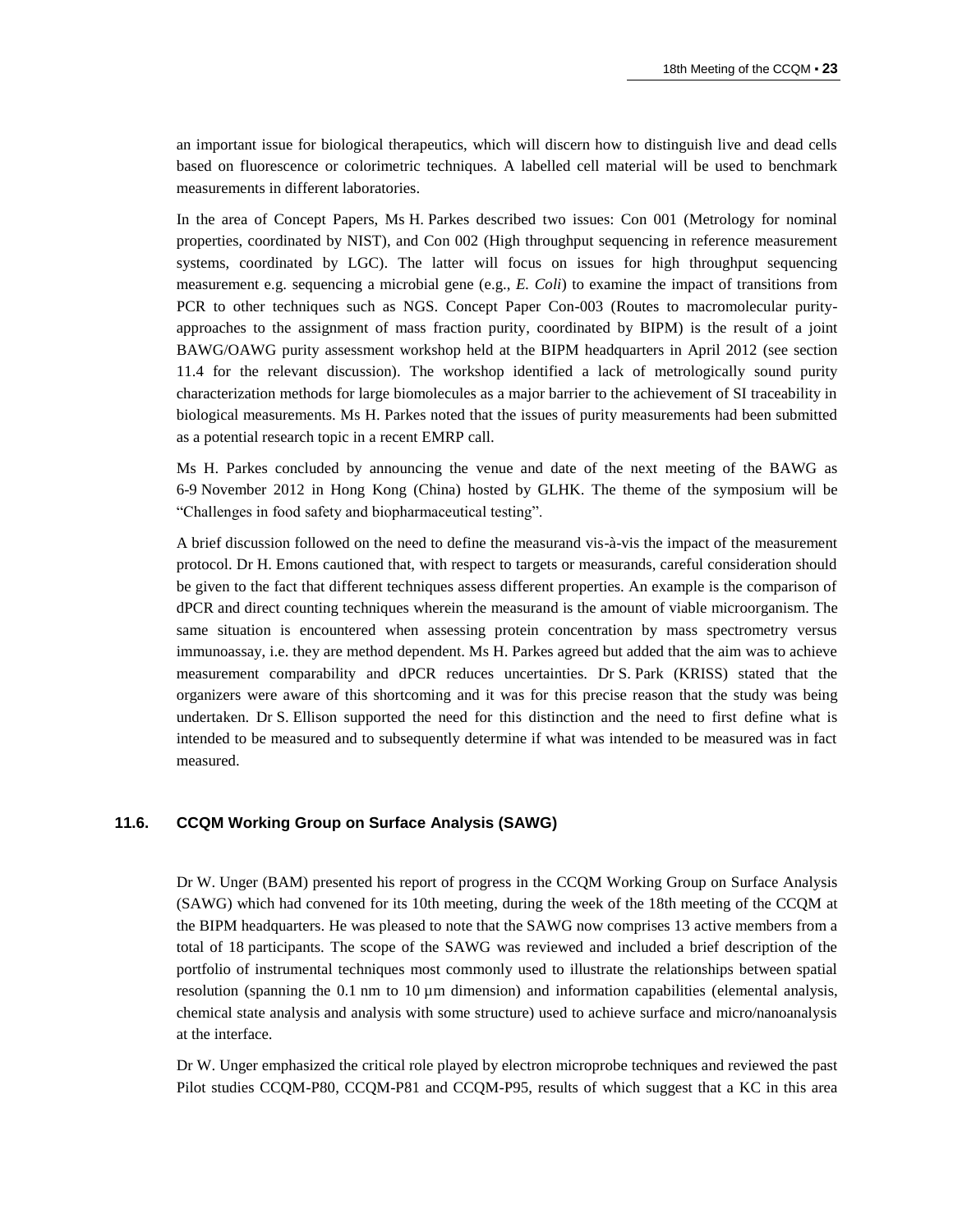would be premature. A taskforce comprising participants from NIST and BAM was formed in 2010 to design a working protocol to move this forward.

Pilot study CCQM-P130 (WD and ED electron probe micro-analysis on AuCu alloys, coordinated by BAM and NIST) was launched in 2011. Protocols for EDS (BAM) and WDS (NIST) had previously been established and four samples of AuCu alloys along with traceable pure Cu and pure Au calibrants were available (from NIST). A total of nine NMIs/DIs utilizing 17 instruments as well as two companies with three different instruments for EDS and WDS approaches were involved. Good results with consistent data were achieved, prompting the intended launch of a relevant key comparison, to be planned during the next SAWG meeting in 2013. The KC is likely to be based on a nickel super alloy material.

KRISS proposed a new Pilot study on the characterization of a CuINGaSe<sub>2</sub> 2  $\mu$ m thin-film which is currently used in solar cell production. A variety of methods will be used to assess composition, with calibration based on a traceable CRM to be provided by KRISS. A homogeneity check of the samples has been completed and samples will be distributed to a substantial number of NMIs which expressed an interest in participating in June 2012. Results are expected to be reported in April 2013.

Dr W. Unger then considered the impact of the EURAMET EMRP on SAWG activities. A joint research project (SurfChem) was launched in October 2011 with a remit that included generation of new Pilot studies. He outlined the tasks associated with Work Package 1, which impacted inorganic reference materials for surface analysis and those of Work Package 2 which was focused on reference materials and methods for the analysis of organic moieties on surfaces, including the labelling of surface species that may be of interest to BAWG activities. Additional EMRP projects to be launched in 2012 include BioSurf and InfectMed. The former focuses on metrology for biosensing based on surface immobilized biomolecules; the latter targets metrology for real time quantitative PCR in which surface analysis would play a role in assessing the adsorption losses of biomolecules on PCR devices.

A discussion on the feasibility of a Pilot study to address the chemical composition of engineered nanoparticles (ENPs), including mixed source and core shell ENPs that were linked to the Organisation for Economic Co-operation and Development's (OECD) list of NPs of immediate relevance has been undertaken by the SAWG. The SAWG hosted a presentation by S Vaslin-Reimann (LNE) on "Nanoparticle populations" which summarized achievements of the Versailles Project on Advanced Materials and Standards (VAMAS) TWA 34 project.

Dr W. Unger noted that CMC claims by KRISS, BAM, NMISA and NIM arose from [CCQM-K67](http://kcdb.bipm.org/appendixB/KCDB_ApB_info.asp?cmp_idy=917&cmp_cod=CCQM-K67&prov=exalead) (Amount of Fe and Ni in (200 nm) Fe-Ni alloy film on Si, coordinated by KRISS) which was completed in 2008. He concluded his presentation by noting that the SAWG has had an impact on the international standardization community in that members of several ISO TCs were SAWG participants and that the outcomes from [CCQM-K32](http://kcdb.bipm.org/appendixB/KCDB_ApB_info.asp?cmp_idy=550&cmp_cod=CCQM-K32&prov=exalead) were disseminated through an ISO standard published by ISO TC 201 'Surface Chemical Analysis' in 2011.

Dr R. Kaarls expressed his pleasure in the positive outcome of [CCQM-K32](http://kcdb.bipm.org/appendixB/KCDB_ApB_info.asp?cmp_idy=550&cmp_cod=CCQM-K32&prov=exalead) and Dr W. May opened discussions by asking if interest in engineered nanoparticles (ENPs) was based on bulk or surface characterization and that interest may depend on the nature of the measurement service delivered by the NMI, specifically because the CMC database is populated by only surface analytical capabilities. Thus, a clearer definition of the measurand is needed. Dr W. Unger noted that different oxidation states of elements in a nanoparticle and the core shell character of engineered nanoparticles are only accessible by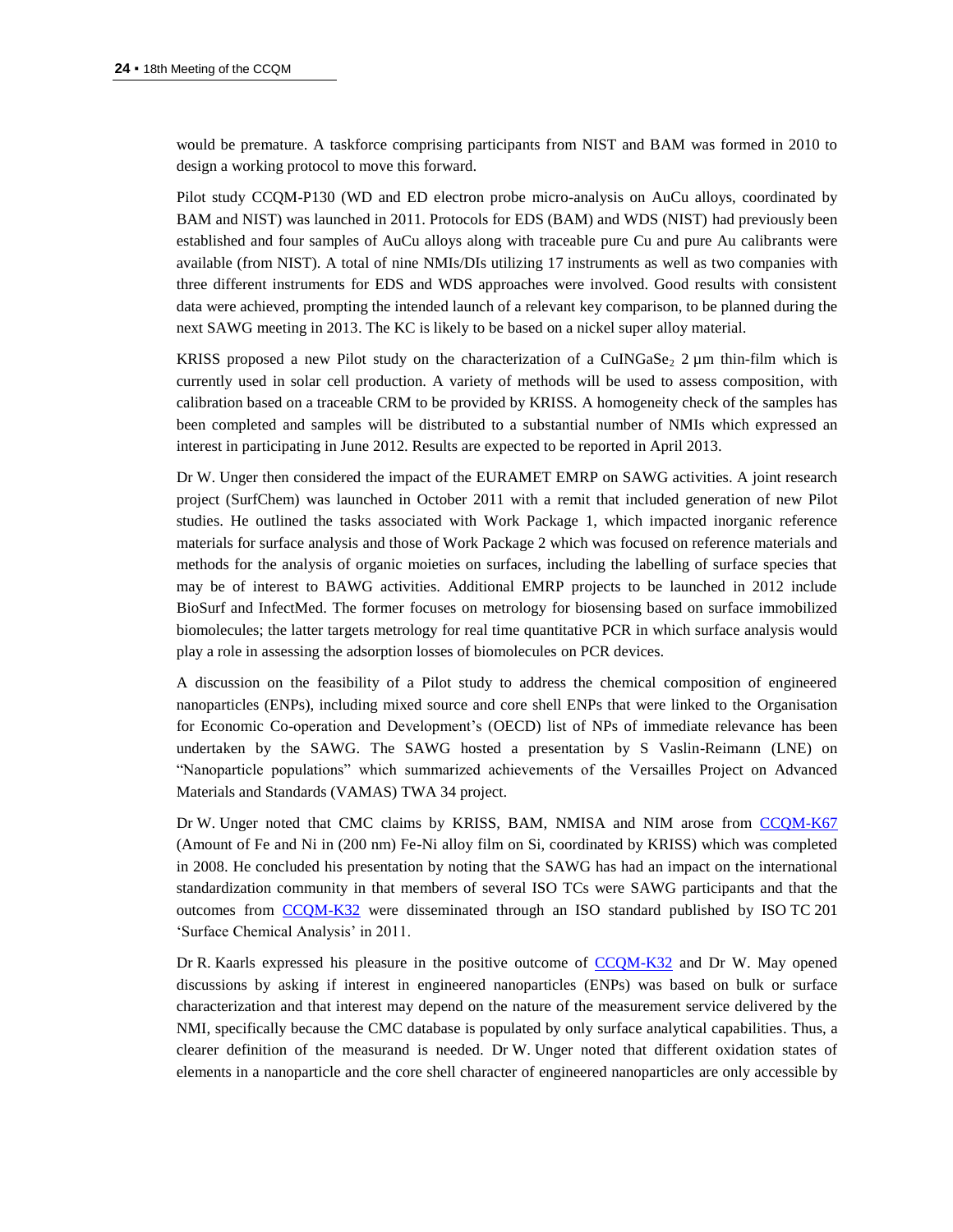surface techniques but agreed there was a need for careful definition. Dr R. Wielgosz asked how the landscape of the SAWG, with regards to the number of comparisons currently planned, was related to the number and type of measurement services of the NMIs – what are the measurement services and how well are they covered by the proposed key comparisons. Dr W. Unger replied that a core capability approach was being adopted to minimize the number of potential comparisons. Dr M. Milton commented that most NMIs operated many instruments and asked how the situation will be handled when only one result could be submitted for a comparison. Dr W. Unger suggested that the approach developed was the broadest to allow an NMI to select the technique that was their method of choice. Dr W. May stated that a laboratory should use the technique used to deliver that service to its customers, and not just the technique which may be the most precise.

#### **11.7. CCQM Working Group on Key Comparisons and CMC Quality (KCWG)**

Dr L. Mackay (NMIA) presented the work of CCQM Key Comparison and CMC Quality Working Group (KCWG) which convenes once per year. The KCWG has 22 members (plus a Rapporteur) drawn from all the RMOs. The members met in the days preceding the 18th meeting of the CCQM and addressed concerns with submitted CMCs and procedural matters. Noteworthy is the appointment of Dr D. Sin (GLHK) to succeed Dr L. Mackay as the Chair of the KCWG. During the past week, over 1 200 CMCs, covering inorganics in solution/water, fuels and a subset of gas claims were examined for acceptance in the KCDB, constituting the third year of formal review of all existing CMCs. There are now very few CMCs that are not underpinned by either a KC or pilot study. A review of 270 claims for food and a subset of gases are planned for 2013. In 2012, 400 new CMCs were submitted, with the first claims coming from SP (Sweden) and BVL (Germany). A review of the bioanalysis related CMCs is undertaken by the BAWG during its mid-year meetings. This process was briefly described because it is required for integration into the general submission process as described in the Guidance Document for CMCs within the CCQM.

Dr L. Mackay concluded by briefly identifying emerging areas where new comparisons are required. It was suggested that these will address capabilities connected with rare earth metals, sulphur in fuel, seawater, anion calibration solutions, gas purity and isotope ratio measurements.

Dr R. Kaarls thanked Dr L. Mackay for her services and leadership in the KCWG over the past years, Dr W. May for his in the OAWG, and Dr R. Parris for her extensive work with CMCs.

#### **11.8. CCQM** *ad hoc* **Working Group on the KCRV**

Dr S. Ellison (LGC) spoke on behalf Dr M. Cox (NPL, chair of the Key Comparison Reference Value Working Group, KCRVWG). Dr S. Ellison reminded all participants that document CCQM/12-21, which is a report that he and Dr M. Cox had drafted and which arose from the 2009 principles earlier accepted in draft CCQM/10-03 (determining consensus KCRV and DoEs) which outlined methods for calculation of the KCRV, is in circulation. A model-based approach (excess variance) is based on the realization that inconsistencies exist in comparisons and an inter-laboratory variance is present (so-called excess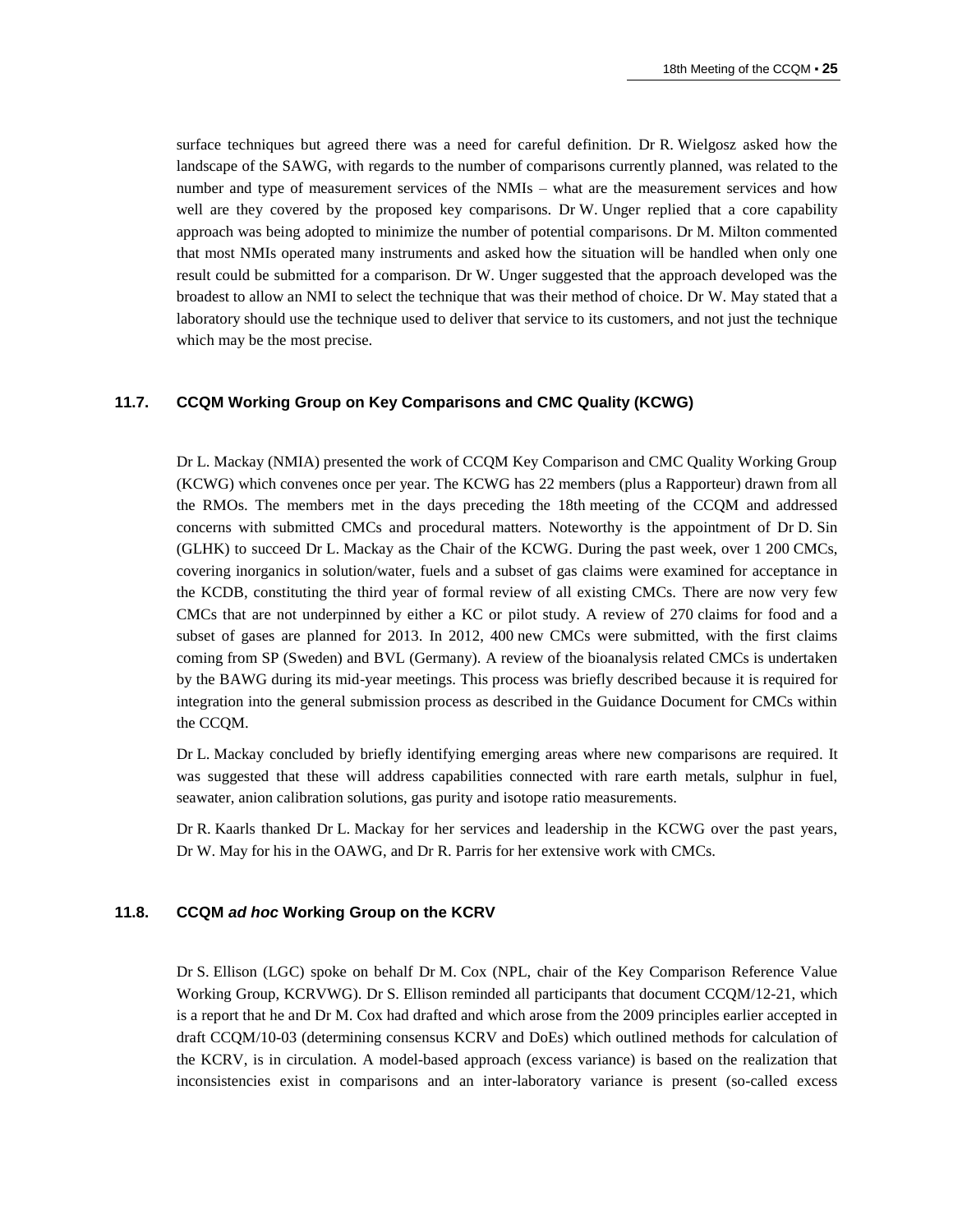variance) which should account for unexplained effects. Details of this approach were elucidated at the April 2011 meeting of the CCQM wherein Dr M. Cox illustrated some examples using a DerSimonian-Laird technique for estimation of the excess variance. Further implementation work by the WG is required to enhance feedback and recent examples from the IAWG suggested that it was not as viable or universal as had been hoped. A more detailed look at the CCQM/10-03 document is therefore required, with the next steps to include the use of a DerSimonian-Laird estimator in the guidance document and the document updated for re-issue.

In the longer term, it is evident that estimators impact on the degrees of equivalence and there is a need to discern how far a given laboratory participant is from the true value. The methodology to undertake this task does not yet exist and some effort will be devoted to this calculation and the uncertainty associated with this question. Additionally, it is necessary to examine the relationship between DoEs and CMCs in more detail and the impact of homogeneity and stability testing of the material used for comparisons on the KCRV and its uncertainty remain to be assessed.

Dr R. Kaarls agreed that there is a need to re-examine and expand document CCQM/10-03 and wondered if the question of what constitutes a CMC should be addressed before looking into further development of the document so that the relationship between the KCRV and DoE versus claimed CMCs could become clearer. These issues could be addressed during the coming year through a workshop. Dr M. Milton agreed that it was important to wait for a better understanding of the concept of a CMC before further work on this document is undertaken. Dr R. Wielgosz asked for clarification on whether the *ad hoc* working group, which was established with a specific list of tasks, many of which were to be terminated in 2013, would be retained or would its terms of reference be revised. Dr R. Kaarls replied that the *ad hoc* group should complete its current set of tasks and report on these at the 19th meeting of the CCQM together with any further proposed activities which would be considered by the CCQM. Dr S. Ellison agreed to this, noting that one more iteration of the document would be beneficial.

# **12. JOINT COMMITTEE OF THE REGIONAL METROLOGY ORGANIZATIONS AND THE BIPM (JCRB) REPORT**

The Joint Committee of the Regional Metrology Organizations and the BIPM (JCRB) Chairman and Director of the BIPM, Prof. M. Kühne, presented the report on the JCRB. Output of the 27th meeting of the JCRB held in Vienna, Austria, in September 2011 was briefly reviewed. This included: rules for modifying existing CMCs (as specified in document [CIPM MRA-D-04\)](https://www.bipm.org/utils/common/CIPM_MRA/CIPM_MRA-D-04.pdf); deletion of CMCs belonging to former DIs (Resolution 27/2); designated institutes (what is expected of them as well as their registration in Appendix A and the adoption of resolutions 28/1 and 28/2 requiring DIs to be responsible for holding national standards and the provision of traceability along with a quality system in conformance with ISO/IEC 17025 and/or ISO Guide 34); draft authorship guidelines for comparison reports (posted as [CIPM MRA-G-04](https://www.bipm.org/utils/common/CIPM_MRA/CIPM_MRA-G-04.pdf) and to include anyone participating in the preparation of, contributing measurements to, undertaking data analysis for, or writing a comparison report) and the need for a workshop on best practices in CMC reviews to be held in March 2013 in conjunction with the 30th meeting of the JCRB with participation by all CCs and RMOs. Prof. M. Kühne concluded by noting that four new signatories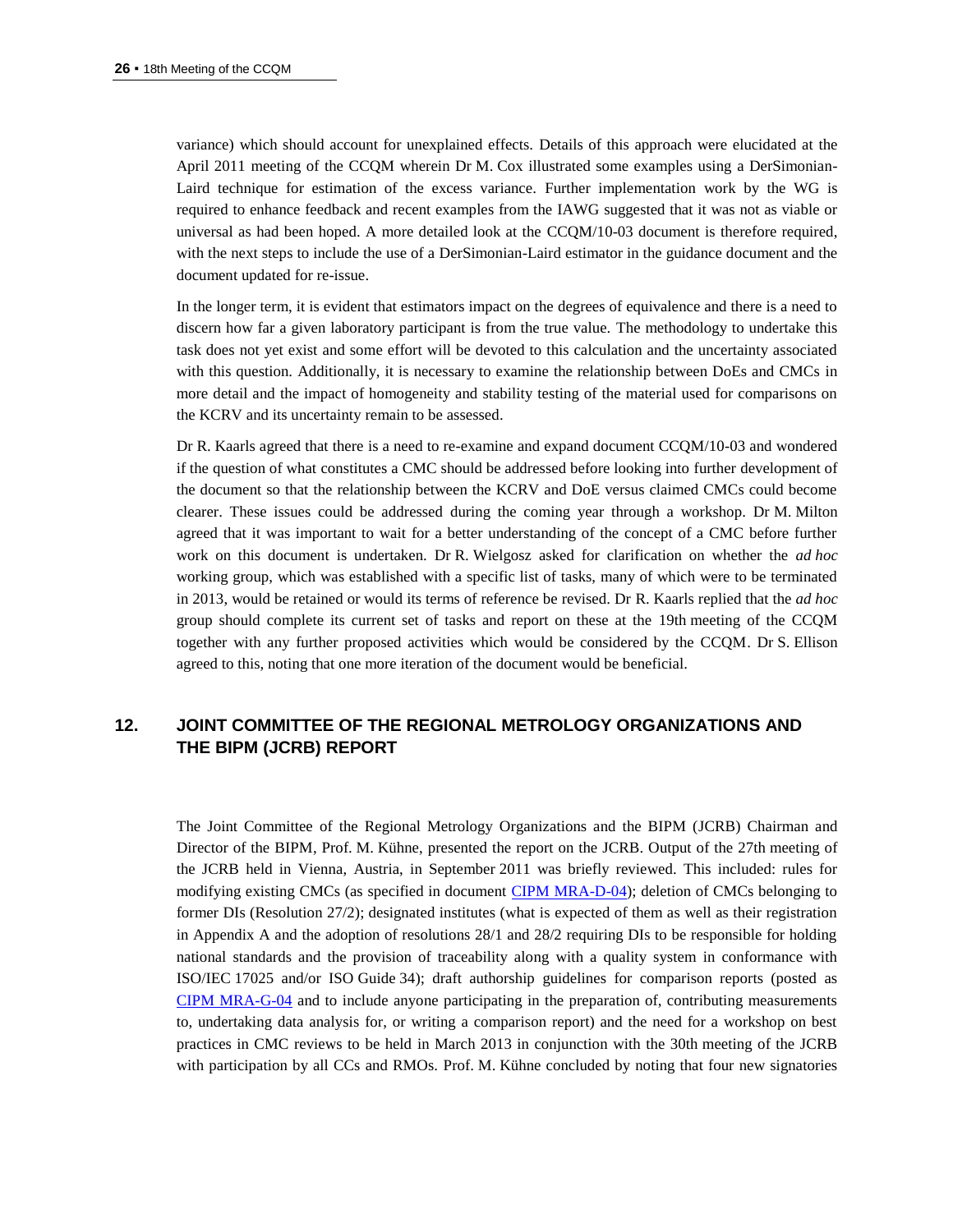have been added to the CIPM MRA from institutes in Saudi Arabia, Bosnia and Herzegovina, Pakistan and Montenegro.

Significant discussion of these issues ensued. Dr H. Emons raised the issue of the required responsibility of the DIs for national standards, requesting clarification of whether they would be required to hold the national standard for the signatory country from which traceability is provided to the users. Dr W. May remarked that within the context of the CIPM MRA, the term 'national measurement standard' was used and had been interpreted to also include 'national measurement capability', and in this case the activities in Chemical Metrology were covered by the statement.

Prof. M. Kühne addressed the participation of Directors of DIs in the meeting of NMI Directors at the BIPM headquarters, which was of particular interest to the CCQM since many DIs were involved in Metrology in Chemistry. He noted that current practice was for the BIPM to send invitations to NMIs that are signatories of the CIPM MRA and that the policy is for the latter to pass them to DIs. After some discussion it was suggested that the invitation process should be examined by the CIPM, to ensure representation of institutes responsible for national activities in the field of Metrology in Chemistry at the NMI Directors' Meeting.

## **13. TRACEABILITY IN THE CIPM MRA (AND CCQM LIST OF EXCEPTIONS)**

Dr R. Kaarls announced that he had no further comments to add, noting that Dr L. Mackay had presented the topic during her discussion of the KCWG. With regard to exceptions, these must be tabled to the CCQM and then tabled to the CIPM. If the exception is agreed then it will be published in a list prepared by the BIPM. Dr R. Kaarls confirmed that action would be taken on the exemptions requested by the IAWG.

## **14. UPDATE ON THE BIPM KCDB**

Dr C. Thomas (BIPM) presented the current status (as of mid-April 2012) of the key comparison database (KCDB). The KCDB now contains 24 800 published CMCs, an increase of  $\sim$ 1 000 during the last twelve months. Some 5 009 CMCs pertain to chemistry and less than 200 chemistry CMCs are currently greyed out. A new open access page on the website (under CIPM MRA) provides information on the KCDB, including a tutorial on its use, which will be updated each year. The KCDB Newsletter (comprising 16 issues) ceased publication in December 2011 and has been merged with the BIPM Bulletin (6 issues) into a new newsletter called **BIPM** e-news. BIPM e-news will contain general interest items, including scientific issues. The first issue is scheduled for completion in June 2012.

The overall process for posting data to the KCDB appears to be more efficient and a first set of CMCs has now been published by Ecuador. Some 1 081 Key and Supplementary comparisons are now available online and this is growing at the rate of 40 KCs and 25 SCs per year. Approximately 65 % of the reports are now published.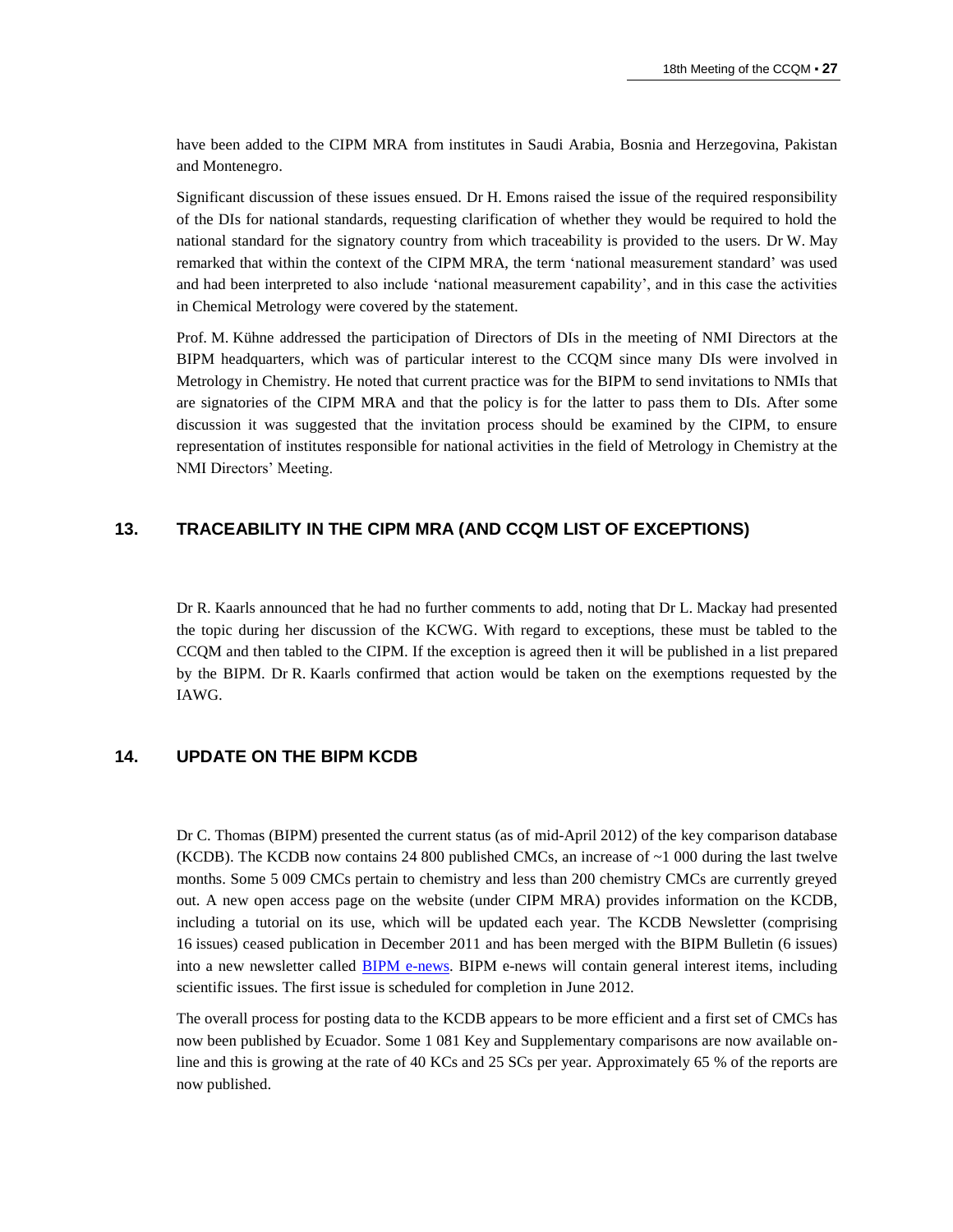Currently, there are 33 Associates of the CGPM and the KCDB but of these Associates, only 14 have CMCs in the database. However, this is increasing (11 % over the last year). In conjunction with a refresh of the BIPM's main website, the KCDB website will also be refreshed. Dr C. Thomas reminded participants that a questionnaire is being circulated requesting feedback on the "useability" of the KCDB website. The questionnaire will be available online

Dr M. Milton commented that there were some shortcomings in the format of the questionnaire, particularly that there was no place to capture negative comments. Dr H. Emons suggested that each group should design its own questionnaire and circulate it. Dr C. Thomas replied that she would be pleased to receive feedback in whatever format it was delivered, and emphasized that she would like to be made aware of any problems.

Dr M. Milton raised the issue of availability of information of the scopes of DIs, noting that it was difficult to get information from each country. Dr W. May noted that such information should be available and clearly delineated in the relevant NMI Quality Manual. Dr R. Kaarls stated that this is more complicated due to the fact that in some countries it is not the NMI but the government that may designate the DI. Information was generally difficult to obtain because there may be more than one DI in an individual country, each responsible for its own area of expertise and more precise information was needed as to what each DI does. A process of clarifying this information has begun.

Dr R. Wielgosz clarified that the CIPM MRA currently prevents two CMCs from the same country claiming exactly the same measurement capability but it does not prevent two CMCs covering slightly different measurand ranges.

## **15. BIPM PROGRAMME ON METROLOGY IN CHEMISTRY**

Dr R. Wielgosz (BIPM) presented an overview of the BIPM chemistry programme and discussed the proposed activities for 2013-2015 as well as future strategic planning. He noted that the original 2013-2016 proposals described in CCQM/10-46 had to be restructured due to recent CIPM decisions and were presented in CCQM/12-07 including the strong link between the CCQM strategy and the BIPM programme of work.

During the period 2009-2012 the BIPM coordinated a significant number of CCQM comparisons of relevance to NMIs as well as undertaking development work in support of their comparison capabilities, notably in the area of ozone absorption cross-section measurements, the results of which were published in the *Journal of Geophysical Research-Atmospheres*. In addition, a close collaboration with NIST on purity method development was pursued on large molecule purity using two approaches – the traditional mass balance approach for impurity detection and via amino acid analysis with correction for peptide impurities. Dr R. Wielgosz illustrated these using the characterization of angiotensin as an example and highlighted some of the pitfalls associated with the latter approach.

Dr R. Wielgosz then discussed the prioritization of activities already under way for the period 2013-2015 which had been developed after extensive consultation with various CCQM working groups. These activities are grouped into three main areas: international equivalence of gas standards for air quality and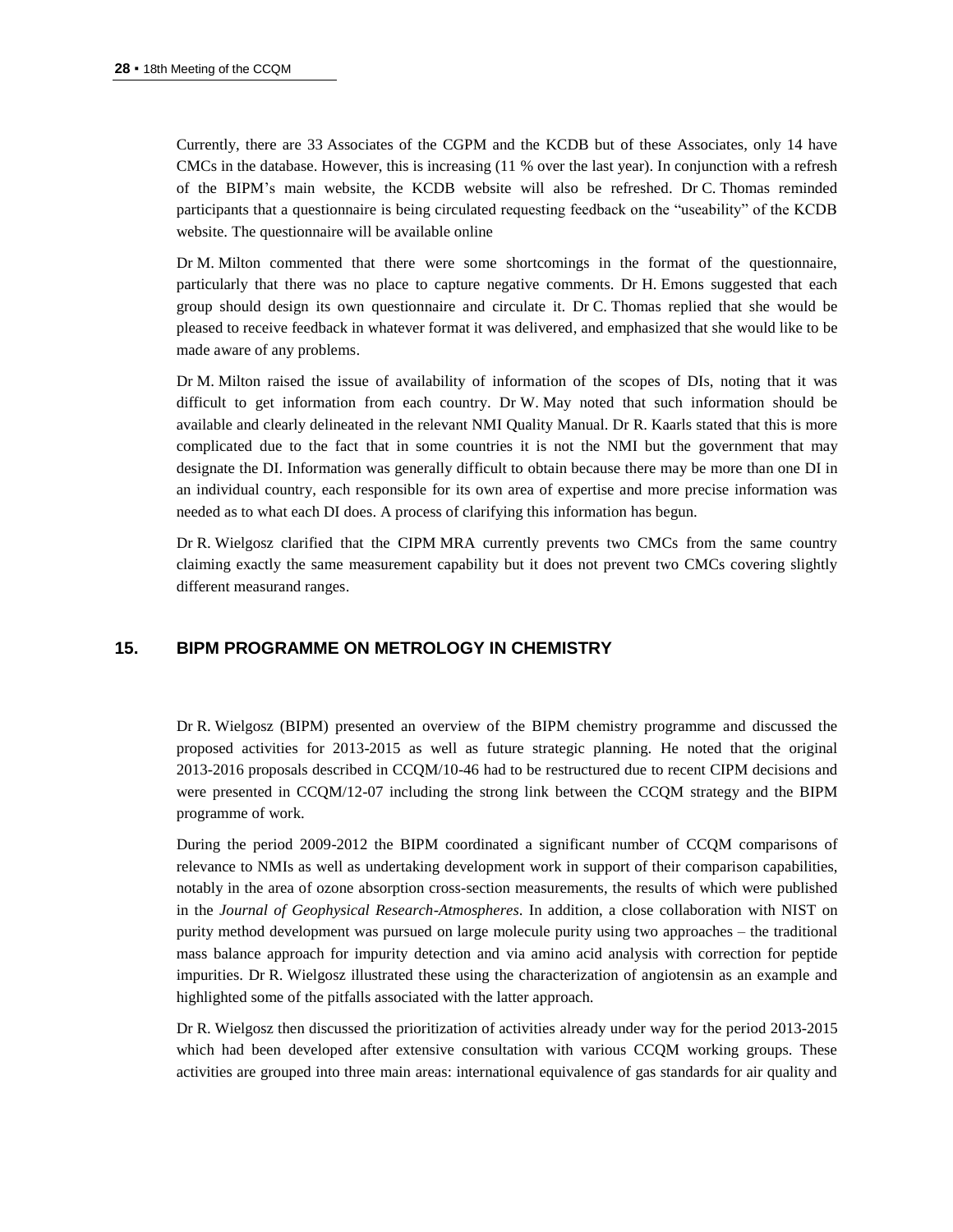climate change monitoring; international equivalence for organic primary calibrators; and support to the CCQM, JCTLM and other international liaison activities. As a consequence of the decisions of the 24th meeting of the CGPM, the BIPM programme of work was reduced from four years to three years and the laboratory budget was reduced by 25 %. The level of activity in all three main areas of interest was reduced in scope and no new permanent staff positions will be created. Despite these shortcomings, work planned with CCQM GAWG would proceed on [BIPM.QM-K1](http://kcdb.bipm.org/appendixB/KCDB_ApB_info.asp?cmp_idy=733&cmp_cod=BIPM.QM-K1&prov=exalead) (ozone), [CCQM-K90](http://kcdb.bipm.org/appendixB/KCDB_ApB_info.asp?cmp_idy=1095&cmp_cod=CCQM-K90&prov=exalead) (formaldehyde), CCQM-Kxx (a repeat of CCQM-P73 on NO), and nitric acid in support of a repeat of [CCQM-K74](http://kcdb.bipm.org/appendixB/KCDB_ApB_info.asp?cmp_idy=968&cmp_cod=CCQM-K74&prov=exalead) (nitrogen dioxide) in 2016-2019 along with the CCQM-Kxx study of methane and carbon dioxide. BIPM activities in the area of international equivalence for organic primary calibrators would be linked to support Track A comparisons within the OAWG. These include CCQM-K55.d (folic acid, planned for 2014), [CCQM-K78](http://kcdb.bipm.org/appendixB/KCDB_ApB_info.asp?cmp_idy=1074&cmp_cod=CCQM-K78&prov=exalead) (multi-component amino acid calibration solution, planned for 2015) and a follow on to [CCQM-K55.a](http://kcdb.bipm.org/appendixB/KCDB_ApB_info.asp?cmp_idy=823&cmp_cod=CCQM-K55.a&prov=exalead) (based on a different material). In the field of large organic molecule primary calibrator characterization the BIPM will complete method validation studies, pursue an extension of the collaboration with NIST on purity of human C-peptide and, as an outcome of the OAWG/BAWG workshop, contribute to the drafting of a concept paper on purity for larger molecules. The request of the CCQM BAWG for the BIPM to coordinate a comparison on purity methods for large organic molecules (1-10 kDa) cannot be met in the 2013-2015 programme of work without additional resources because this would require an additional researcher in the Chemistry Department. The activity has been postponed until the 2016-2019 programme of work.

Dr R. Wielgosz then discussed the 2016-2019 future strategic plans, which will entail a rolling process of adjustments in response to outcomes of the CIPM *ad hoc* WG as well as planned KCs and strategic plans adopted by the various CCs. Dr R. Wielgosz noted that the final draft of the BIPM 2016-2019 programme of work will need to be ready by October 2013, and will therefore require discussion by the CCQM in April 2013. A timetable of activities, based on the assumption that the development of a CCQM strategy document would follow the same deadlines as those set for the BIPM programme of work formulation, was presented. The timetable started with the distribution of a draft CC body strategic template document in April 2012, drafting a costing of BIPM proposed activities based on the CCQM strategy document by April 2013 and finalization of the proposed activities with cost scenarios and impacts by February 2014. This information will be distributed to Member States in April 2014, ready for the 25th meeting of the CGPM in October 2014. He noted that the proposed BIPM programme of work would need to be submitted by this deadline irrespective of the status of CC Strategy documents.

With regards to BIPM gas metrology activities proposed for 2016-2019, Dr R. Wielgosz itemized a current portfolio of  $O_3$ , HCHO, NO, NO<sub>2</sub> and CH<sub>4</sub>/CO<sub>2</sub>, as delineated by the earlier noted comparisons. In addition to these, one additional measurand could be anticipated (such as ammonia) but, in future, no new capability could be envisioned unless it replaced a currently existing facility (i.e., 1 in 1 out policy). Regarding companion OAWG activities, it was envisioned that a limited number of comparisons relevant to Track A goals would be addressed to cover core capabilities consistent with the timetable presented earlier by Dr L. Mackay (section 11.4). In support of the OAWG/BAWG strategy, an effort would be made to extend capabilities to molecules of higher molecular weight.

Dr R. Wielgosz then described the draft template for the CC and CC WG strategy document, highlighting the requested information. He presented the required input, including the terms of reference, stakeholders, currents status of activities, future scan, rationale for activities, required Key Comparisons and pilot studies, resource implications and summary table of comparisons, dates and required resources.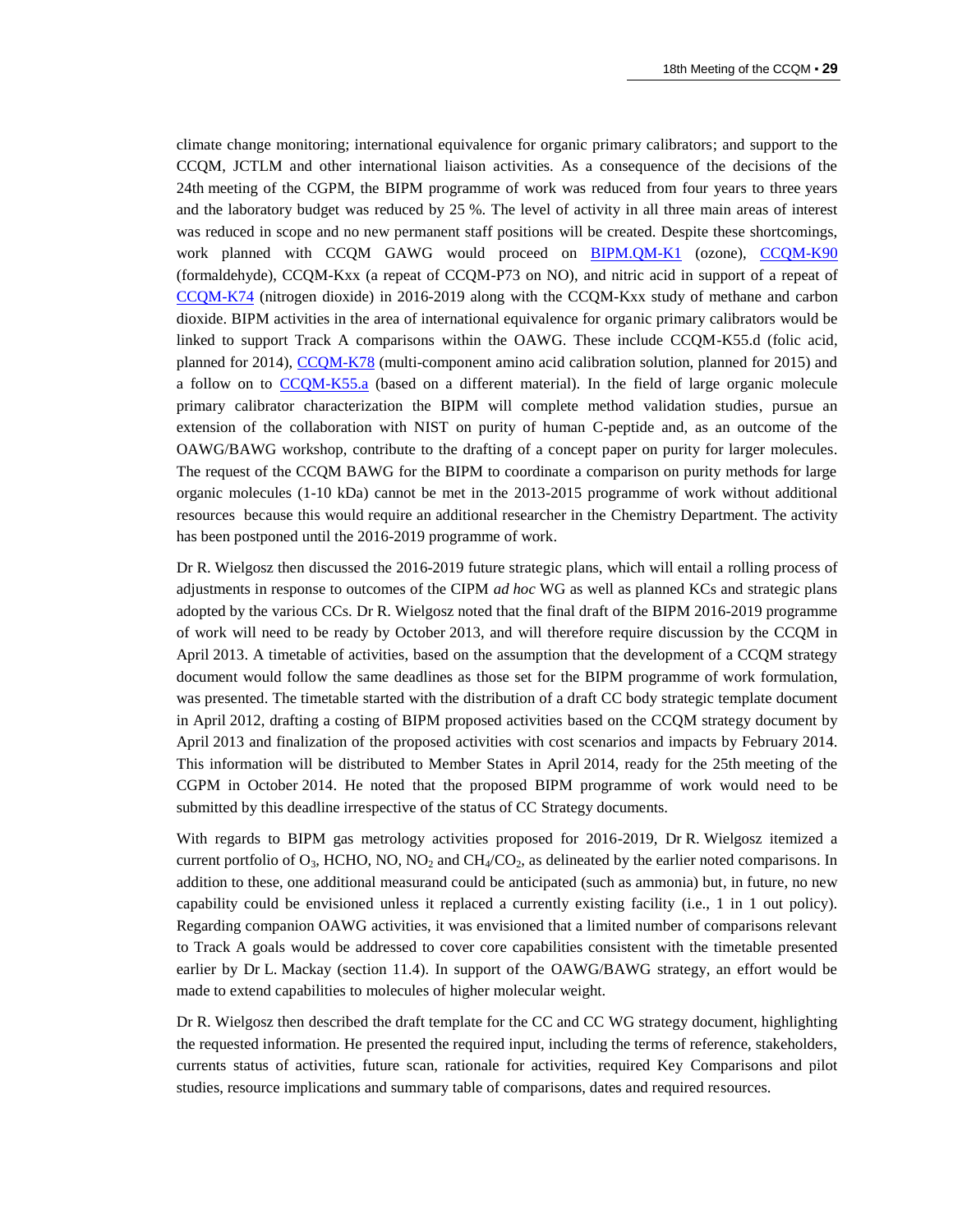Dr R. Kaarls opened the floor for comments and questions regarding the current and future BIPM programme of work as well as the CC template. Dr Z. Mester queried the impact of the fact that the development of the BIPM programme of work may not proceed in synchronization with that of the CCQM WGs and wondered how proposals could be promulgated and supported. Dr R. Wielgosz hoped that all development would ideally occur in parallel but he reiterated that the programme outline was not starting from scratch and that the BIPM programme of work was always discussed and took CCQM WG future planning and requirements into account so that no radical changes were envisioned and a 'business as usual environment' was assumed. Dr R. Kaarls emphasized that a draft programme of work would have to be tabled for consideration by April 2013 and expressed the hope that input from the WGs would be forthcoming in the months ahead.

Dr B. Güttler expressed his pessimism at attempting to look 10 years into the future for CC planning purposes – stating that this is too difficult to predict and thus strategies should be set but these usually change after two years, making the value of this approach very challenging. Dr R. Kaarls agreed that it was very difficult to predict exactly what key comparisons were needed but the CCQM Working Groups already had strategic plans under discussion including repeat frequencies and core competencies and this could be documented. Prof. M. Kühne acknowledged the difficulty of the process but was of the opinion that Directors of Institutes needed to know how resources would be utilized and one of the weak spots in the current planning process is that only four-year periods were being examined. There was a need to look beyond this for proper planning of required resources and a 10-year horizon on this was not too demanding. Dr M. Sega (INRIM) commented that the issue of resource allocation is faced in every sector at every institute, and appreciated the work carried out by the BIPM in coordinating comparisons for NMIs. There was a need to address how to move forward under such conditions and to find the resources to continue; this pointed to a need for continued cooperation among NMIs. Dr W. May expressed his discomfort with a request for final proposals and was not convinced that all of the information that was being asked for should be presented in a detailed manner until feedback from the CIPM clarified this situation. He believed that, for example, it was not necessary to change the current BIPM programme of work at all and that the request for information was coming from reasonably minded individuals who were aware of the limitations of such a process and would be open to discussion. The Directors are only asking for clarification over what amount of their resources are being requested. Dr H. Emons agreed that significant time resources should not be invested into this planning process unless the CCQM has made the process clearer. Dr R. Kaarls agreed that minute details such as those concerning the exact nature of KCs was not possible but that a general direction of the developments was needed. Dr R. Wielgosz reiterated that the BIPM strategic plan would be revisited and asked for some further input into this process. With regard to the meeting schedule, he asked what level of action could be expected to be achieved before the next WG meetings. Dr R. Kaarls requested that WG strategies be discussed at the next meetings of WGs. Dr W. May stated that the BIPM programme of work was already a result of significant strategic planning. Few changes would be needed since sufficient flexibility exists to alter activities within a 5 %-10 % range. Prof. M. Kühne felt that the BIPM had a fairly precise view of what the programme of activities should be for 2013-2015 and that there was a good idea of what 2016-2019 should comprise. However, this may be different in other areas, citing the field of ionizing radiation wherein a shift in technology is foreseen in the future. Long-term strategic thinking is clearly required. Dr W. May reiterated his assertion that the CCQM was already well-positioned in its strategic thinking. Dr H. Emons suggested that the BIPM programme planning for this programme cycle would need to be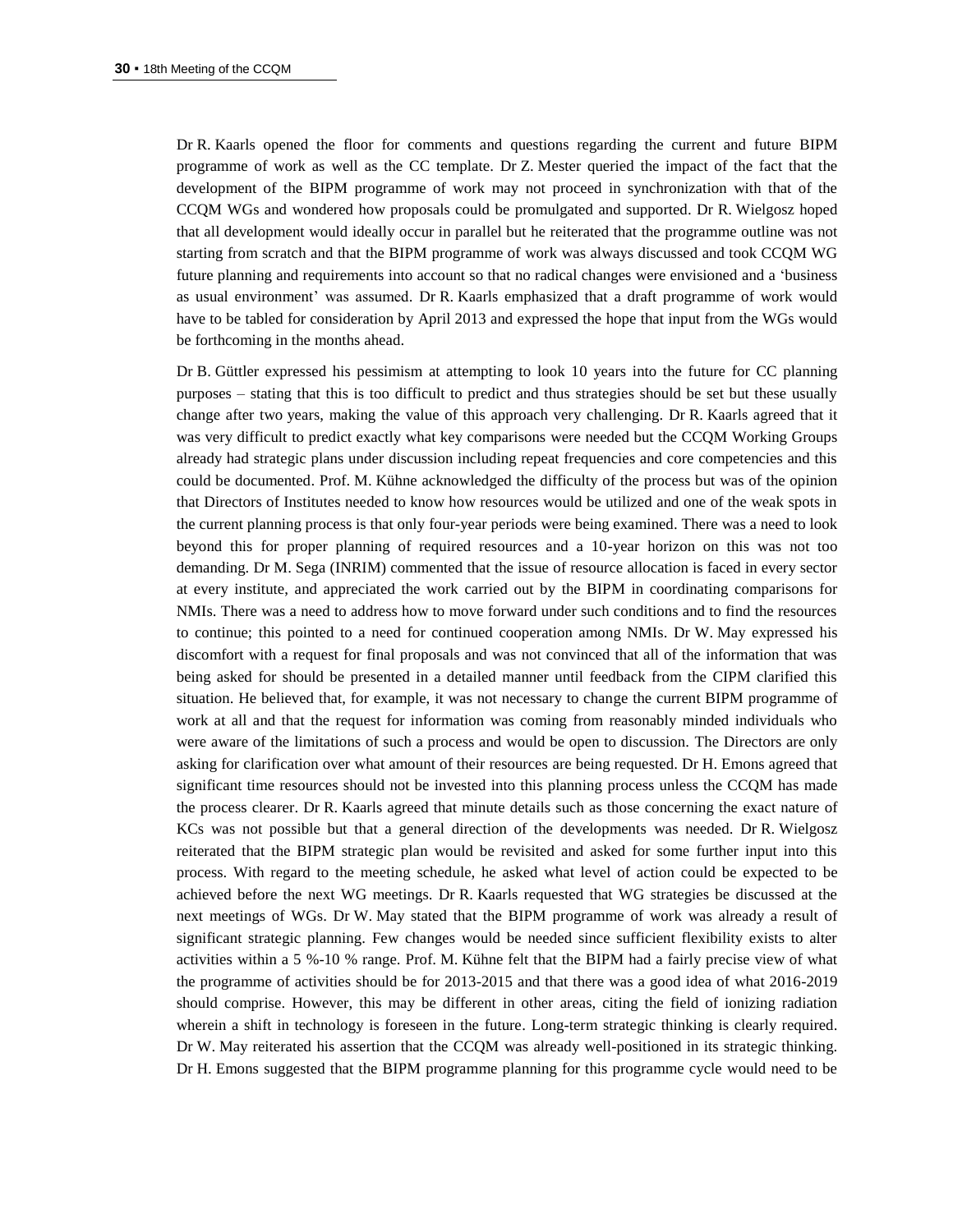decoupled from the CC strategy documentation process. This position was supported by Dr W. May, noting that each WG could proceed with the idea that all such plans would be drawn together into one coherent plan for the entire CCQM in the future.

# **16. COMMENTS ON WRITTEN REPORTS OF RMO ACTIVITIES FROM INTERNATIONAL ORGANIZATIONS IN LIAISON WITH THE CCQM**

Dr R. Kaarls noted that all RMOs have tabled their reports and opened the floor for comments or questions. Mr A. Squirrell noted that there was significant activity in Africa and stressed that discussions on comparisons within the RMOs such as APLAC and APMP needed clearer links to ease the work of the accreditation bodies. Dr R. Kaarls noted that the degree of interaction amongst RMOs was highly variable and to some degree depended on how well developed they were. Nevertheless, he encouraged greater activity.

#### **17. JOINT COMMITTEE FOR TRACEABILITY IN LABORATORY MEDICINE (JCTLM)**

Dr R. Wielgosz presented a brief summary of the status of the Joint Committee for Traceability in Laboratory Medicine (JCTLM) database since the 10th meeting of the JCTLM Executive Committee in December 2011. A revision of the text of the Declaration of Cooperation between the CIPM, IFCC and ILAC impacted appendices III (JCTLM Framework) and IV (participation of organizations in the JCTLM) including corrected references to updated international standards and revised obligations of JCTLM Member Organizations. A change in the Chair of WG 1 was announced with the stepping-down of Dr W. May and his replacement by Dr K. Phinney (NIST) with co-chair Dr H. Schimmel (IRMM). Chairs for WG 2 were reappointed and a review of the terms of reference was undertaken.

The next JCTLM meeting of WGs will be held at the American Association for Clinical Chemistry (AACC) conference in Los Angeles, USA, in July 2012. Two sessions will take place: the annual business meeting and an invitation-only session on HbA1c reference measurement system listings in the JCTLM database. During the second day, discussions relating to the *in vitro* diagnostic (IVD) industry and updating of the IVD Directive from the EU will be undertaken; the implications of this are as yet unknown.

The 10th meeting of the JCTLM Executive Committee discussed how to better link JCTLM and CCQM activities (possibly through shared samples for CCQM comparisons), liaison with the Global Harmonized Task Force on guidelines for traceability, and liaison with ISO TC 212 (to consider updating of ISO 17511 and a possible revision of ISO 15195).

The JCTLM database is operating well and contains 264 Reference Materials, 158 Reference Methods and 63 Reference Measurement Services declared by 7 reference laboratories accredited against ISO 15195 and 17025. Overall, there was a decrease in the number of listed Reference Measurement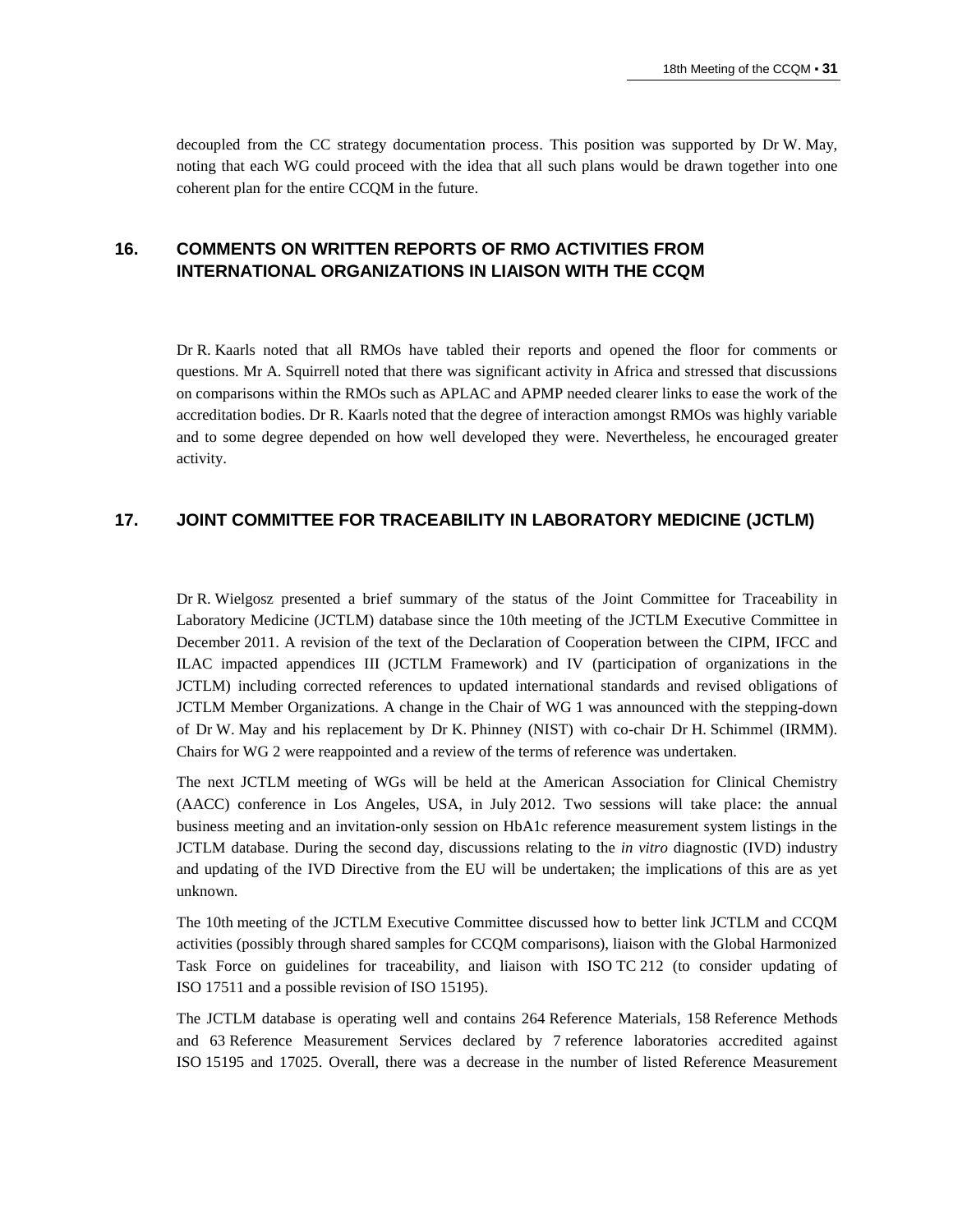Services as a consequence of accreditation requirements, but this decline is expected to be reversed with the participation of additional laboratories from Asia.

A call for nominations for the 2012 review cycle was launched with a closing date of 20 May 2012. Review Cycle 9 for reference materials and methods (WG 1) requires that reference material (RM) producers initially listing CRMs reviewed against ISO 15194:2002 would need to re-submit their nomination using the ISO 15194:2009 template, otherwise the database will specify that these CRMs (about 70 % of the current list) have been evaluated against the 2002 standard. Review Cycle 7 is under way for Reference Measurement services (WG 2).

A feedback form [\(JCTLM Database Customer Survey\)](https://www.bipm.org/jctlm/fillFormulaire.do?nice_border=1) for users has been posted on the website since March 2012 and customers are able to use this form to comment on the appropriateness of information in the database as well as to identify specific or potential needs and concerns relevant to materials, methods or laboratory services.

Ms H. Parkes opened discussions by asking how the activities of the JCTLM were communicated to stakeholders. Dr R. Wielgosz replied that this is achieved through the WGs. She commented that the May 2012 deadline for receipt of nominations for the current review cycle was too short a timeframe to allow submissions. Dr R. Wielgosz stated that requests were normally sent out in January with the period from May to December left for the review process. Dr W. May noted that he did not see any recognition of the Quality Systems group in the presentation and asked whether it had been disbanded. Dr R. Wielgosz replied that all documents were regularly updated and the group is still active but that a maintenance stage has essentially been reached. Ms H. Parkes expressed her concerns that emerging areas of relevance may not be adequately addressed by the JCTLM, to which both Dr R. Kaarls and Dr R. Wielgosz replied that it is the purview of the JCTLM Executive to consider how to address new areas of relevance to the industry more effectively.

# **18. COMMENTS ON WRITTEN REPORTS FROM INTERNATIONAL ORGANIZATIONS IN LIAISON WITH THE CCQM**

Dr R. Kaarls noted that reports from ILAC and ISO/REMCO had been received. Dr H. Emons announced that during the annual meeting of ISO/REMCO in June 2012 in Vienna, Austria, there will be a special brainstorming session entitled, "Certified Reference Materials and Metrological Traceability" with opportunities to join the brainstorming session via videoconference (contact Dr A. Fajgelj).

Dr S. Westwood (BIPM) complimented Dr H. Emons on the efficient work and activity undertaken at ISO/REMCO and noted that a technical report on traceability and a review of ISO Guide 35 are under way. Additionally, a revision to ISO Guide 30 is now in the voting stage with a deadline of 10 May 2012. He also noted that there was a difference in the definition of Reference Material from that advocated by the VIM and asked if there could be any input from the CCQM to ISO/REMCO to harmonize this term. Dr R. Kaarls commented that although this is a long-standing issue that does not appear to be resolvable, for the time being it is acceptable. Mr A. Squirrell expressed his appreciation on behalf of ILAC to ISO/REMCO and the numerous meetings that have been held which have strengthened links between the ILAC MRA and the CIPM MRA. As this was his last attendance at a CCQM meeting he took the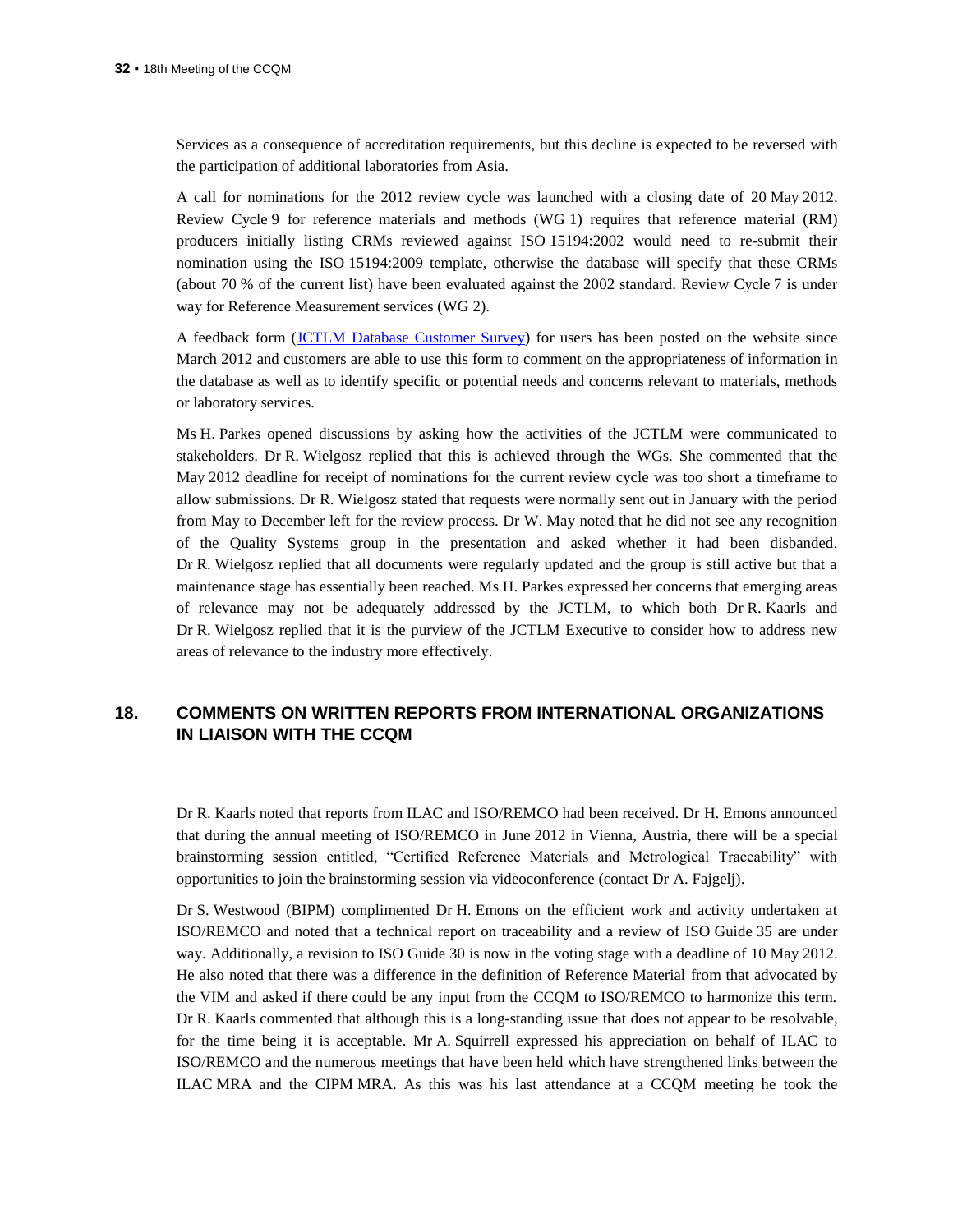opportunity to thank the CCQM and all participants on behalf of ILAC for their support. Dr R. Kaarls personally thanked Mr A. Squirrell for his input and help when attending CCQM discussions as well as to ILAC for the extensive and helpful collaborations with the metrological community and the CCQM in particular. He wished Mr A. Squirrell a productive and long future.

#### **19. CCQM WORKSHOPS**

Dr R. Kaarls noted that Dr W. May had earlier suggested a workshop or symposium devoted to "Twenty years of the CCQM: progress made, impacts provided, lessons learned and future challenges" for April 2013. He asked Dr W. May to expand on this suggestion. Dr W. May envisioned that the symposium would be a retrospective reporting on what the CIPM MRA has accomplished for the measurement community as well as providing some strategic thinking for the way forward. If done well, any such ideas could perhaps be incorporated into the reports expected from the WG Chairs.

There were no other suggestions for workshops.

## **20. CCQM RESOLUTIONS**

No resolutions were promulgated during the meeting.

## **21. ANY OTHER BUSINESS**

Dr A. Fajgelj reminded the attendees that 13th International Symposium on Biological and Environmental Reference Materials (BERM 13) will be held in Vienna, Austria, on 25-29 June 2012. He noted that at this time there was another week remaining for submission of posters for inclusion in the programme, and invited everyone to attend.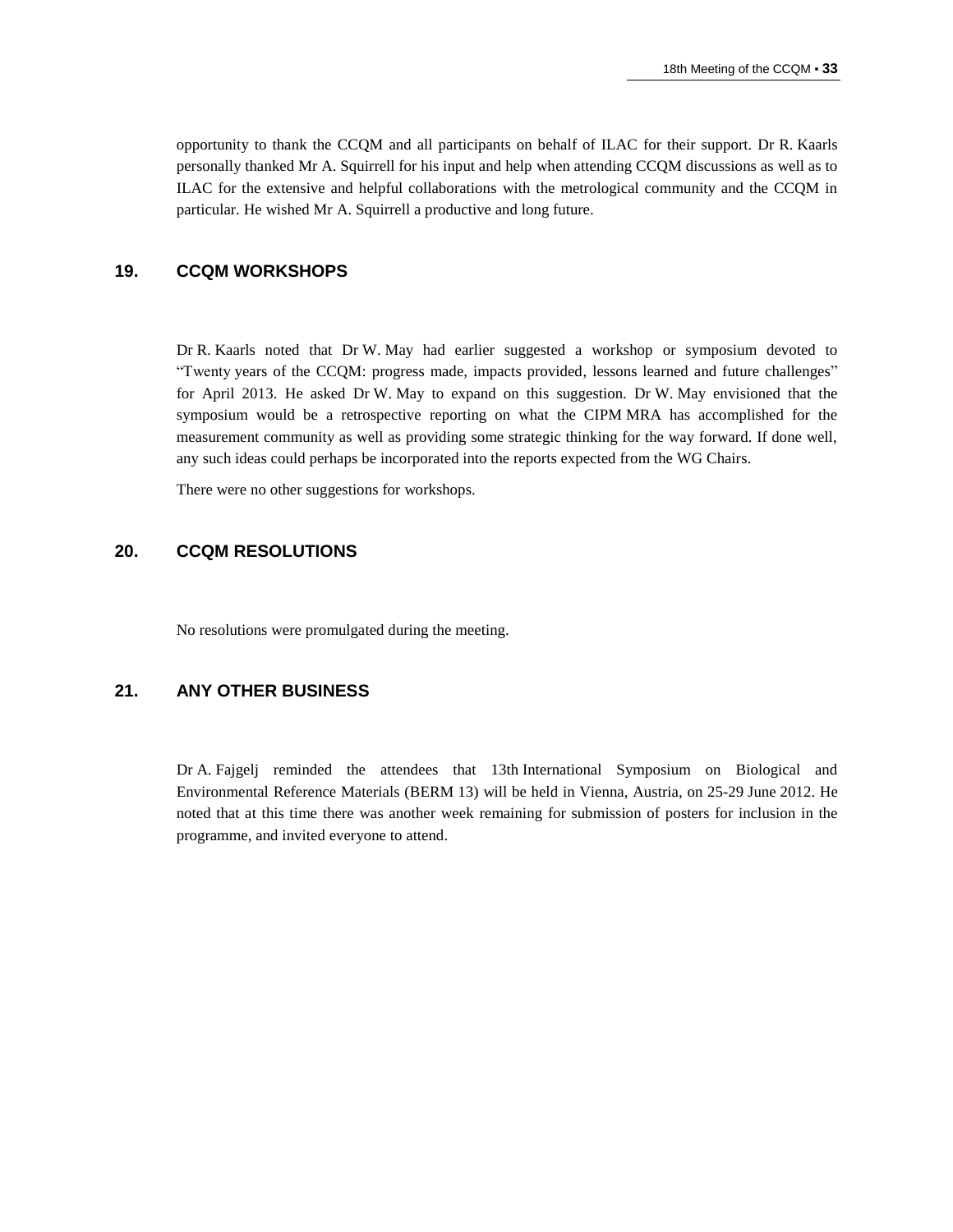# **22. CLOSURE AND DATE OF NEXT CCQM MEETING**

Dr R. Kaarls proposed that the next meeting of the CCQM will take place on 15-19 April 2013 with the KCWG meeting held on 12-13 April 2013. He also noted that meeting dates for the second half of the 2012 had already been arranged among the WGs.

The President of the CCQM, Dr R. Kaarls closed the meeting at 13:00 and thanked everyone for their contributions, reports, feedback, active participation and suggestions all of which help towards providing more effective support for our customers. As this was Dr R. Kaarls last meeting as President of the CCQM, he was particularly appreciative of all the help he had received. He thanked the staff of the BIPM for their support and expressed best wishes for safe travel to all participants.

> R.E. Sturgeon, rapporteur 1 May 2012 revised : 6 August 2012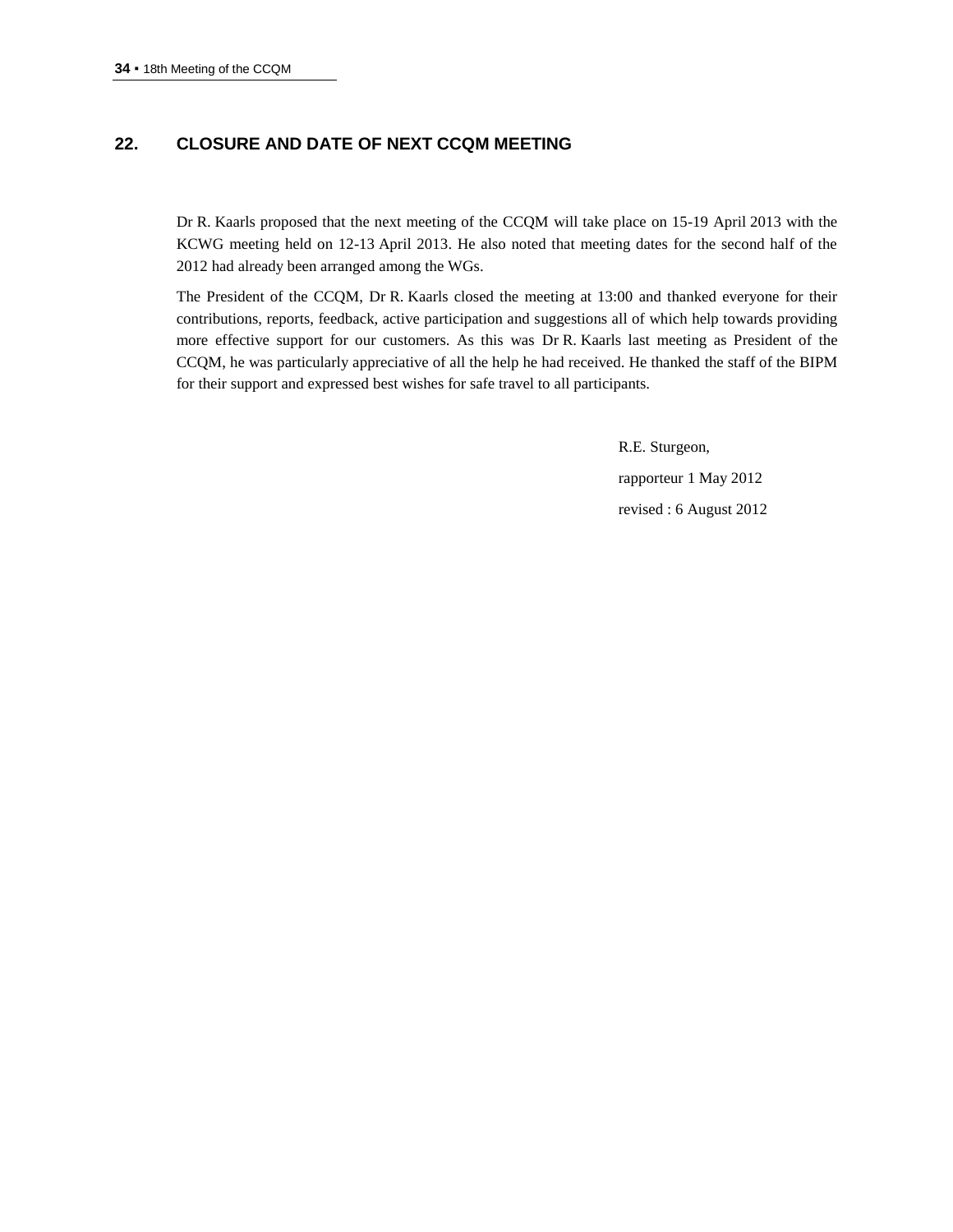## **DECISIONS AND ACTIONS FROM THE 18TH MEETING OF THE CCQM**

1. Suggestions from CCQM participants on a more extensive list of frequently asked questions related to the redefinition of the mole and the other SI units to be sent Dr M. Milton and Prof. I. Mills. (see agenda point 6)

2. Dr M. Milton to draft an easy to understand paper on the "redefinition and realization of the mole", which would help CCQM representatives to carry out consultations and communicate the proposed change and impact to user communities. (see agenda point 6)

3. Draft document CCQM/12-14 (Draft *mise en pratique* for the mole) to be posted for open access on the BIPM website. (see agenda point 6)

4. A report on the activity of the *ad hoc* Steering Group on Microbial Measurements to be submitted to the April 2013 meeting of the CCQM. (see agenda point 7)

5. The BIPM to review its policy on the publication of contact details of participants in CC and CC Working Group meetings and the distribution and periodic modifications to passwords of working group and CC restricted webpages. (see agenda point 8)

6. CCQM working groups to include agenda points and discussions on future strategies for comparisons in their fields of activity during their autumn 2012 meetings (see agenda point 10.4) and completed strategy templates to be submitted to the CCQM Presidents by 20 November 2012. (see CCQM/12-39)

7. Dr L. Mackay (NMIA) was appointed Chair of the OAWG. (see agenda point 10.2)

8. Dr D. Sin (GLHK), was provisionally appointed Chair of the KCWG, with formal approval pending the decision of the CIPM to modify their rules and permit NMI representatives from Associates of the General Conference to act as CC working group Chairs. (see agenda point 10.3)

9. Dr D. Sin (GLHK), as chair of the KCWG, and Dr M. Sargent (LGC) as Chair of IAWG to complete forms for proposing exceptions to the CIPM MRA traceability rules and submit these for consideration by the CCQM at its next meeting in April 2013. (see agenda point 11.2)

10. The *ad hoc* working group on the KCRV to complete its current set of tasks and report on these at the next meeting of the CCQM in April 2013 together with any further proposed activities which would be considered by the CCQM. (see agenda point 11.8)

11. A CCQM workshop on "Twenty years of the CCQM: progress made, impacts provided, lessons learned and future challenges" will be organized during the April 2013 CCQM meetings at the BIPM headquarters. (see agenda point 19)

12. The next meeting of the CCQM will be held on 15-19 April 2013 with the KCWG meeting to be held on 12-13 April 2013. (see agenda point 22)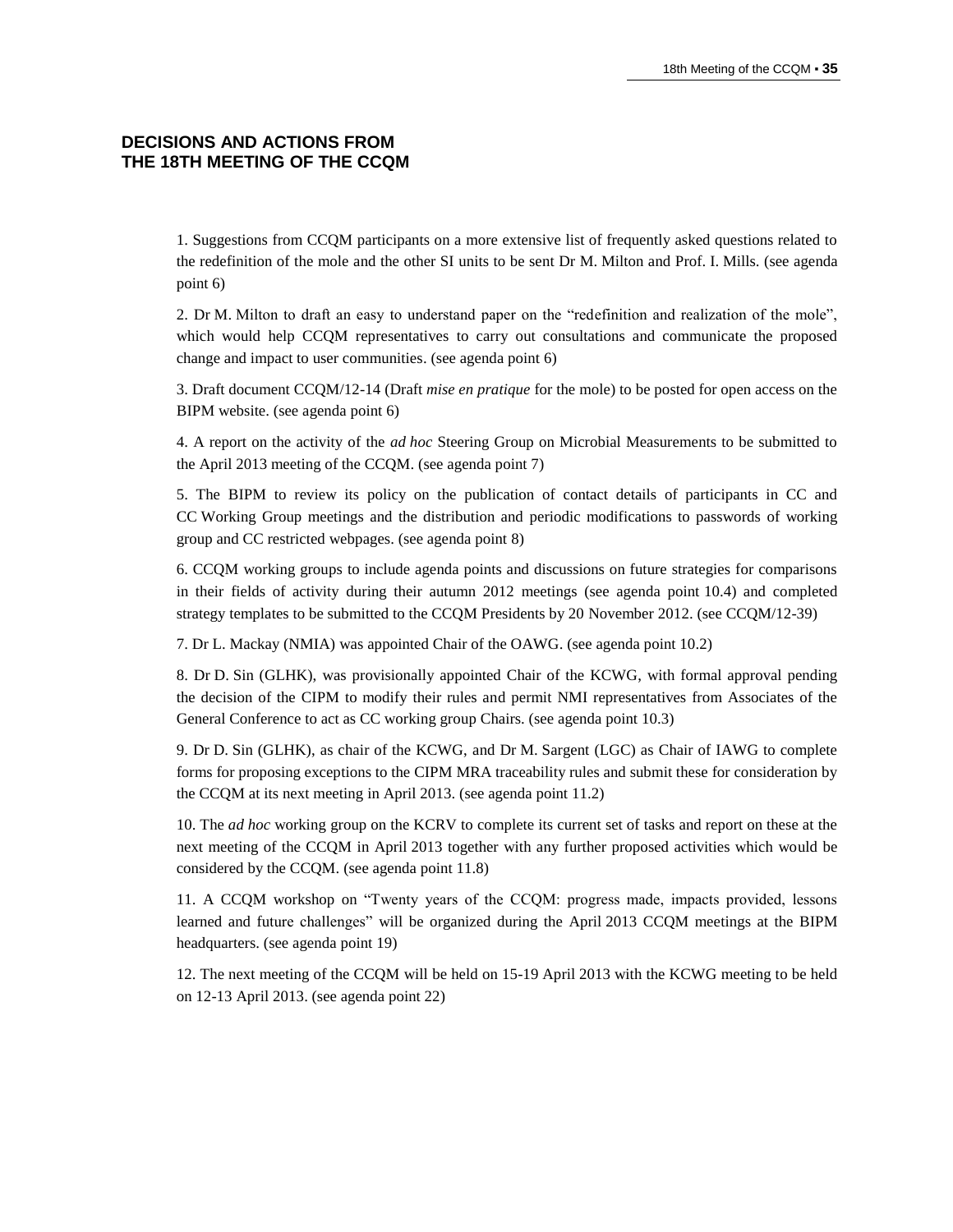## **APPENDIX Q1. WORKING DOCUMENTS SUBMITTED TO THE CCQM AT ITS 18TH MEETING**

Working documents submitted to the CCQM at its 18th meeting are on restricted access.

Documents restricted to Committee Members can be accessed at the [restricted website.](https://www.bipm.org/en/committees/cc/ccqm/) 

Draft agenda of the 18th meeting of the CCQM, 1pp

| Document  |
|-----------|
| CCQM/     |
|           |
|           |
| $12-01$   |
| $12 - 02$ |
| 12-03     |

| $12 - 02$ | Timetable of CCQM meetings 13-20 April 2012, 1pp                                            |
|-----------|---------------------------------------------------------------------------------------------|
| $12-03$   | Draft agenda for the CCQM Workshop on the Mole, 18 April 2012, 1pp                          |
| 12-04     | IUPAC Technical Report: Metrological Traceability of Measurement Results in Chemistry, 63pp |
| $12 - 05$ | IUPAC-ICTNS 2011 meeting report, 18pp                                                       |
| 12-06     | COOMET TC 1.8 "Physical Chemistry" Report to CCQM, L.A. Konopelko, 5pp                      |
| 12-07     | BIPM Metrology in Chemistry Programme of Work (2013-2015), R. Wielgosz, 27pp                |
| 12-08     | SIM Report to CCQM, Gabriela Massiff, 3pp                                                   |
| 12-09     | ILAC Report to CCQM, A. Squirrell, 3pp                                                      |
| $12-10$   | JCTLM Executive Committee Report 2011, 17pp                                                 |
| $12 - 11$ | ISO REMCO report to CCQM, 2pp                                                               |
| $12 - 12$ | Codex CCMAS report 2012, 43pp                                                               |
| $12-13$   | Activities of the EURAMET Technical Committee for Metrology in Chemistry in 2011/12         |
|           | Michela Sega, 3pp                                                                           |
| $12 - 14$ | Draft MeP for the mole (superseded by CCQM/12-38), 3pp                                      |
| $12 - 15$ | APMP TCQM Report to CCQM, D. Sin, 12pp                                                      |
| $12 - 16$ | Letter to CCQM from Prof. P. De Bièvre, 2pp                                                 |
| $12 - 17$ | Letter to CCQM from G. Price, 7pp                                                           |
| $12 - 18$ | RSC article on the new SI by Prof. P. Atkins, 2pp                                           |
| $12-19$   | Letter on the redefinition of the mole by Prof. M. P. Doyle, 1pp                            |
| $12 - 20$ | The mole and avogadro constant - submitted by P. De Bievre, 1pp                             |
| $12 - 21$ | Report from the ad-hoc KCRV WG, 2pp                                                         |
| 12-22     | Report from the <i>ad hoc</i> Working Group on the Mole, Martin Milton, 13pp                |
| $12 - 23$ | Report on CCQM the <i>ad hoc</i> Microbiology Steering Group, Jayne Morrow, 8pp             |
| $12 - 24$ | Report from Gas Analysis Working Group, Martin Milton, 24pp                                 |
| $12 - 25$ | Report from Inorganic Analysis Working Group, Mike Sargent, 70pp                            |
| $12 - 26$ | Report from Electrochemical Analysis Working Group, Michal Máriássy, 28pp                   |
| 12-27     | Report from Organic Analysis Working Group, L. Mackay, 48pp                                 |
| 12-28     | Report from Bioanalysis Working Group, Helen Parkes, 40pp                                   |
| 12-29     | Report from Surface Analysis Working Group, Wolfgang Unger, 29pp                            |
| 12-30     | CCQM Report on Key Comparisons and CMC Quality, Lindsey Mackay, 16pp                        |
| $12 - 31$ | JCRB Report to the CCQM, Ömer Altan, 7pp                                                    |